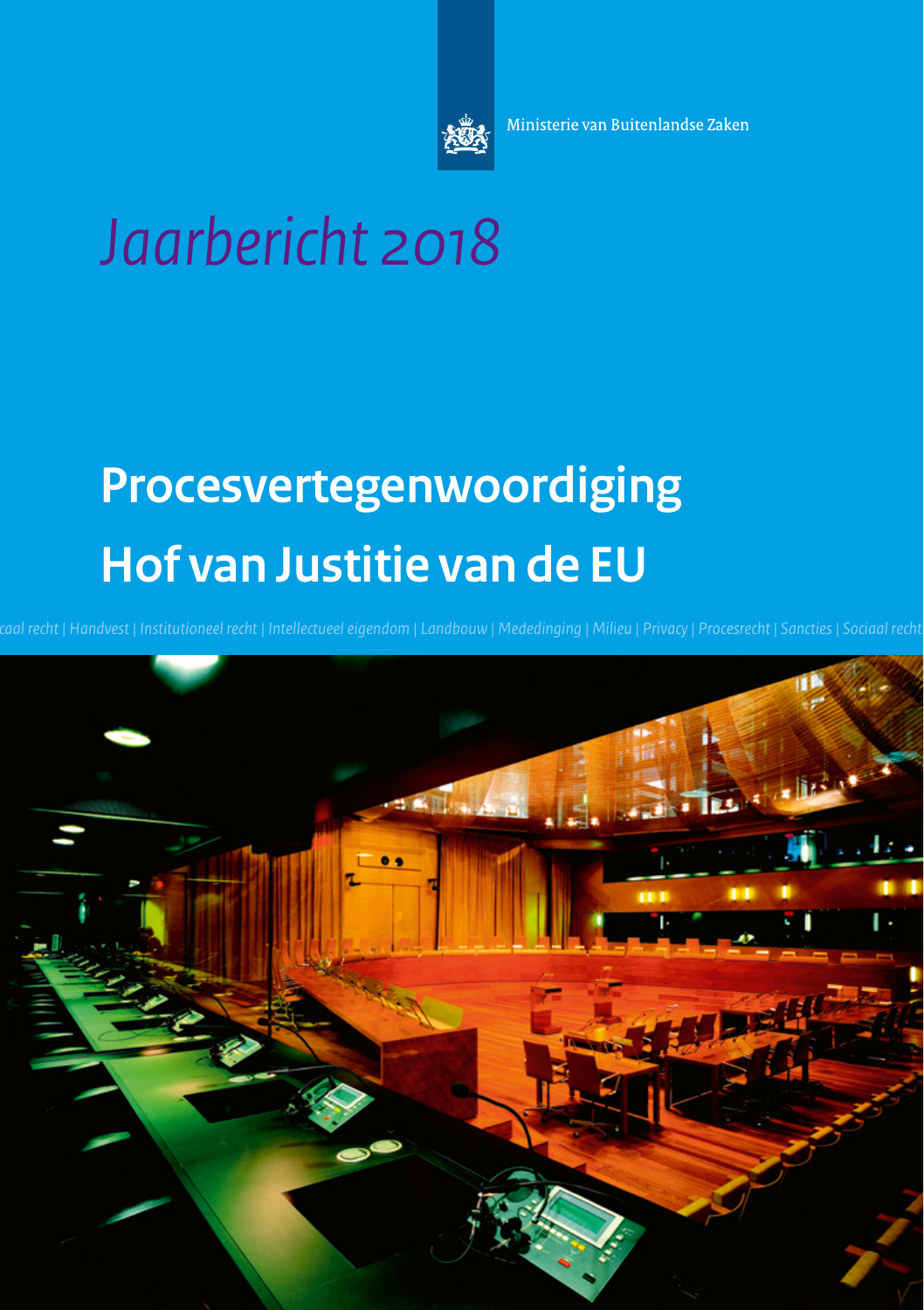*ngonAccraChicagoDakarLisbonMadridRomeSantoDomingoWellingtonAddisAbabaCaracasDamascusLimaManilaRiyadhSaoPauloWashingtonAlgier sCapeTownDarEsSalaamKuwaitMaputoRioDeJaneiroSarajevoWarsawAmmanCanberraDhakaKualaLumpurMexicoCityRigaSeoulVilniusAnkaraCairo DohaKinshasaMiamiRamallahShanghaiViennaAntwerpBujumburaDubaiKigaliMilanRabatSingaporeVaticanCityAstanaBuenosAiresDublinKievMosc owPristinaSaintPetersburgVancouverAthensBudapestDusseldorfKhartoumMumbaiPretoriaSkopjeVallettaBaghdadBucharestGenevaKampalaMunich PragueSofiaTunisBakuBrusselsGuangzhouKabulMuscatPortOfSpainStockholmTripoliBamakoBratislavaHanoiJubaNairobiParisStrasbourgTorontoBa ngkokBrasiliaHarareJakartaNewDelhiParamariboSydneyTokyoBeijingBogotaHavanaIstanbulNewYorkPanamaCityTallinnTiranaBeirutBernHelsinkiIsl amabadNicosiaOttawaTbilisiTheHagueBelgradeBerlinHoChiMinhCityHongKongOsloTehranTelAvivAbuDhabiColomboCopenhagenLondonLuandaSa nJoséSana'aZagrebAbujaChongqingCotonouLjubljanaLuxembourgSanFranciscoSantiagoDeChileYangonAccraChicagoDakarLisbonMadridRomeSant oDomingoWellingtonAddisAbabaCaracasDamascusLimaManilaRiyadhSaoPauloWashingtonAlgiersCapeTownDarEsSalaamKuwaitMaputoRioDeJa neiroSarajevoWarsawAmmanCanberraDhakaKualaLumpurMexicoCityRigaSeoulVilniusAnkaraCairoDohaKinshasaMiamiRamallahShanghaiVienna AntwerpBujumburaDubaiKigaliMilanRabatSingaporeVaticanCityAstanaBuenosAiresDublinKievMoscowPristinaSaintPetersburgVancouverAthensBud eldorfKhartoumMumbaiPretoriaSkopjeVallettaBaghdadBucharestGenevaKampalaMunichPragueSofiaTunisBakuBru*<br>vrtOfSpainStockholmTripoliBamakoBratislavaHanoiJubaNairobiParisStrasbouraTorontoBanakokBrasiliaHarareJakaı *lMuscatPortOfSpainStockholmTripoliBamakoBratislavaHanoiJubaNairobiParisStrasbourgTorontoBangkokBrasiliaHarareJakartaNewDelhiParamari boSydneyTokyoBeijingBogotaHavanaIstanbulNewYorkPanamaCityTallinnTiranaBeirutBernHelsinkiIslamabadNicosiaOttawaTbilisiTheHagueBelgrad eBerlinHoChiMinhCityHongKongOsloTehranTelAvivAbuDhabiColomboCopenhagenLondonLuandaSanJoséSana'aZagrebAbujaChongqingCotonouLj* nbourgSanFranciscoSantiagoDeChileYangonAccraChicagoDakarLisbonMadridRomeSantoDomingoWe<br>anilaRiyadhSaoPauloWashingtonAlgiersCapeTownDarEsSalaamKuwaitMaputoRioDeJaneiroSarajevo\ *ascusLimaManilaRiyadhSaoPauloWashingtonAlgiersCapeTownDarEsSalaamKuwaitMaputoRioDeJaneiroSarajevoWarsawAmmanCanberraDhakaK ualaLumpurMexicoCityRigaSeoulVilniusAnkaraCairoDohaKinshasaMiamiRamallahShanghaiViennaAntwerpBujumburaDubaiKigaliMilanRabatSing* AstanaBuenosAiresDublinKievMoscowPristinaSaintPetersburgVancouve<br>dBucharestGenevaKampalaMunichPragueSofiaTunisBakuBrusselsGuar *jeVallettaBaghdadBucharestGenevaKampalaMunichPragueSofiaTunisBakuBrusselsGuangzhouKabulMuscatPortOfSpainStockholmTripoliBamakoBr atislavaHanoiJubaNairobiParisStrasbourgTorontoBangkokBrasiliaHarareJakartaNewDelhiParamariboSydneyTokyoBeijingBogotaHavanaIstanbulN ewYorkPanamaCityTallinnTiranaBeirutBernHelsinkiIslamabadNicosiaOttawaTbilisiTheHagueBelgradeBerlinHoChiMinhCityHongKongOsloTehranTel AvivAbuDhabiColomboCopenhagenLondonLuandaSanJoséSana'aZagrebAbujaChongqingCotonouLjubljanaLuxembourgSanFranciscoSantiagoDeCh* AccraChicagoDakarLisbonMadridRomeSantoDomingoWellingtonAddisAbabaCaracasDamascusLimaMani<br>:TownDarEsSalaamKuwaitMaputoRioDeJaneiroSaraievoWarsawAmmanCanberraDhakaKualaLumpurMe wnDarEsSalaamKuwaitMaputoRioDeJaneiroSarajevoWars̃awAmmanCanberraDhakaKualaLumpurMexicoCityRigaSeoul\<br>nshasaMiamiRamallahShanghaiViennaAntwerpBujumburaDubaiKigaliMilanRabatSingaporeVaticanCityAstanaBuenosAii *CairoDohaKinshasaMiamiRamallahShanghaiViennaAntwerpBujumburaDubaiKigaliMilanRabatSingaporeVaticanCityAstanaBuenosAiresDublinKiev MoscowPristinaSaintPetersburgVancouverAthensBudapestDusseldorfKhartoumMumbaiPretoriaSkopjeVallettaBaghdadBucharestGenevaKampalaM unichPragueSofiaTunisBakuBrusselsGuangzhouKabulMuscatPortOfSpainStockholmTripoliBamakoBratislavaHanoiJubaNairobiParisStrasbourgToro* BrasiliaHarareJakartaNewDelhiParamariboSydneyTokyoBeijingBogotaHavanaIstanbu<br>adNicosiaOttawaTbilisiTheHaaueBelaradeBerlinHoChiMinhCityHonaKonaOsloTehran *sinkiIslamabadNicosiaOttawaTbilisiTheHagueBelgradeBerlinHoChiMinhCityHongKongOsloTehranTelAvivAbuDhabiColomboCopenhagenLondonLu andaSanJoséSana'aZagrebAbujaChongqingCotonouLjubljanaLuxembourgSanFranciscoSantiagoDeChileYangonAccraChicagoDakarLisbonMadridRo meSantoDomingoWellingtonAddisAbabaCaracasDamascusLimaManilaRiyadhSaoPauloWashingtonAlgiersCapeTownDarEsSalaamKuwaitMaputoR* evoWarsawAmmanCanberraDhakaKualaLumpurMexicoCityRigaSeoulVilniusAnkaraCairoDohaKinshasaMiamiRc<br>ujumburaDubaiKiaaliMilanRabatSinaaporeVaticanCityAstanaBuenosAiresDublinKievMoscowPristinaSaintPetersbı *ViennaAntwerpBujumburaDubaiKigaliMilanRabatSingaporeVaticanCityAstanaBuenosAiresDublinKievMoscowPristinaSaintPetersburgVancouverAth ensBudapestDusseldorfKhartoumMumbaiPretoriaSkopjeVallettaBaghdadBucharestGenevaKampalaMunichPragueSofiaTunisBakuBrusselsGuangzh* PortOfSpainStockholmTripoliBamakoBratislavaHanoiJubaNairobiParisStrasbou<br>vTokvoBejjinaBogotaHavanaIstanbulNewYorkPanamaCityTallinnTiranaBejrutB *aramariboSydneyTokyoBeijingBogotaHavanaIstanbulNewYorkPanamaCityTallinnTiranaBeirutBernHelsinkiIslamabadNicosiaOttawaTbilisiTheHagu eBelgradeBerlinHoChiMinhCityHongKongOsloTehranTelAvivAbuDhabiColomboCopenhagenLondonLuandaSanJoséSana'aZagrebAbujaChongqingC* mouLjubljanaLuxembourgSanFranciscoSantiagoDeChileYangonAccraChicagoDakarLisbonMadridRomeSantoDomingoWellingtonAddisAbabaCar<br>1sDamascusLimaManilaRiyadhSaoPauloWashingtonAlgiersCapeTownDarEsSalaamKuwaitMaputoRioDeJaneiroSara *aDhakaKualaLumpurMexicoCityRigaSeoulVilniusAnkaraCairoDohaKinshasaMiamiRamallahShanghaiViennaAntwerpBujumburaDubaiKigaliMilan RabatSingaporeVaticanCityAstanaBuenosAiresDublinKievMoscowPristinaSaintPetersburgVancouverAthensBudapestDusseldorfKhartoumMumbaiPr etoriaSkopjeVallettaBaghdadBucharestGenevaKampalaMunichPragueSofiaTunisBakuBrusselsGuangzhouKabulMuscatPortOfSpainStockholmTripoli BamakoBratislavaHanoiJubaNairobiParisStrasbourgTorontoBangkokBrasiliaHarareJakartaNewDelhiParamariboSydneyTokyoBeijingBogotaHavana* YorkPanamaCityTallinnTiranaBeirutBernHelsinkiIslamabadNicosiaOttawaTbilisiTheHagueBelgradeBerlinHoChi<br>vAbuDhabiColomboCopenhagenLondonLugndgSanJoséSang'aZagrebAbuigChonggingCotonguLiublignaLuxerr *TehranTelAvivAbuDhabiColomboCopenhagenLondonLuandaSanJoséSana'aZagrebAbujaChongqingCotonouLjubljanaLuxembourgSanFranciscoSanti agoDeChileYangonAccraChicagoDakarLisbonMadridRomeSantoDomingoWellingtonAddisAbabaCaracasDamascusLimaManilaRiyadhSaoPauloWas hingtonAlgiersCapeTownDarEsSalaamKuwaitMaputoRioDeJaneiroSarajevoWarsawAmmanCanberraDhakaKualaLumpurMexicoCityRigaSeoulVilni usAnkaraCairoDohaKinshasaMiamiRamallahShanghaiViennaAntwerpBujumburaDubaiKigaliMilanRabatSingaporeVaticanCityAstanaBuenosAiresD ublinKievMoscowPristinaSaintPetersburgVancouverAthensBudapestDusseldorfKhartoumMumbaiPretoriaSkopjeVallettaBaghdadBucharestGenevaK ampalaMunichPragueSofiaTunisBakuBrusselsGuangzhouKabulMuscatPortOfSpainStockholmTripoliBamakoBratislavaHanoiJubaNairobiParisStrasb ourgTorontoBangkokBrasiliaHarareJakartaNewDelhiParamariboSydneyTokyoBeijingBogotaHavanaIstanbulNewYorkPanamaCityTallinnTiranaBeiru tBernHelsinkiIslamabadNicosiaOttawaTbilisiTheHagueBelgradeBerlinHoChiMinhCityHongKongOsloTehranTelAvivAbuDhabiColomboCopenhagenL* ianJoséSana'aZagrebAbujaChongqingCotonouLjubljanaLuxembourgSanFranciscoSantiagoDeChileYangonAccraChicaq<br>IntoDomingoWellingtonAddisAbabaCaracasDamascusLimaManilaRiyadhSaoPauloWashingtonAlgiersCapeTownDarF *MadridRomeSantoDomingoWellingtonAddisAbabaCaracasDamascusLimaManilaRiyadhSaoPauloWashingtonAlgiersCapeTownDarEsSalaamKuwai tMaputoRioDeJaneiroSarajevoWarsawAmmanCanberraDhakaKualaLumpurMexicoCityRigaSeoulVilniusAnkaraCairoDohaKinshasaMiamiRamallah ShanghaiViennaAntwerpBujumburaDubaiKigaliMilanRabatSingaporeVaticanCityAstanaBuenosAiresDublinKievMoscowPristinaSaintPetersburgVanc* :BudapestDusseldorfKhartoumMumbaiPretoriaSkopjeVallettaBaghdadBucharestGenevaKampalaMunichPragueSofiaTun<br>KabulMuscatPortOfSpainStockholmTripoliBamakoBratislavaHanoiJubaNairobiParisStrasbouraTorontoBanakokBrasiliaHc *GuangzhouKabulMuscatPortOfSpainStockholmTripoliBamakoBratislavaHanoiJubaNairobiParisStrasbourgTorontoBangkokBrasiliaHarareJakartaNe wDelhiParamariboSydneyTokyoBeijingBogotaHavanaIstanbulNewYorkPanamaCityTallinnTiranaBeirutBernHelsinkiIslamabadNicosiaOttawaTbilisiT heHagueBelgradeBerlinHoChiMinhCityHongKongOsloTehranTelAvivAbuDhabiColomboCopenhagenLondonLuandaSanJoséSana'aZagrebAbujaCho ngqingCotonouLjubljanaLuxembourgSanFranciscoSantiagoDeChileYangonAccraChicagoDakarLisbonMadridRomeSantoDomingoWellingtonAddisA babaCaracasDamascusLimaManilaRiyadhSaoPauloWashingtonAlgiersCapeTownDarEsSalaamKuwaitMaputoRioDeJaneiroSarajevoWarsawAmman CanberraDhakaKualaLumpurMexicoCityRigaSeoulVilniusAnkaraCairoDohaKinshasaMiamiRamallahShanghaiViennaAntwerpBujumburaDubaiKiga liMilanRabatSingaporeVaticanCityAstanaBuenosAiresDublinKievMoscowPristinaSaintPetersburgVancouverAthensBudapestDusseldorfKhartoumMu mbaiPretoriaSkopjeVallettaBaghdadBucharestGenevaKampalaMunichPragueSofiaTunisBakuBrusselsGuangzhouKabulMuscatPortOfSpainStockhol* NairobiParisStrasbourgTorontoBangkokBrasiliaHarareJakartaNewDelhiP<br>TallinnTiranaBeirutBernHelsinkiIslamabadNicosiaOttawaTbilisiTheHaqu *aHavanaIstanbulNewYorkPanamaCityTallinnTiranaBeirutBernHelsinkiIslamabadNicosiaOttawaTbilisiTheHagueBelgradeBerlinHoChiMinhCityHong KongOsloTehranTelAvivAbuDhabiColomboCopenhagenLondonLuandaSanJoséSana'aZagrebAbujaChongqingCotonouLjubljanaLuxembourgSanFran ciscoSantiagoDeChileYangonAccraChicagoDakarLisbonMadridRomeSantoDomingoWellingtonAddisAbabaCaracasDamascusLimaManilaRiyadhSao PauloWashingtonAlgiersCapeTownDarEsSalaamKuwaitMaputoRioDeJaneiroSarajevoWarsawAmmanCanberraDhakaKualaLumpurMexicoCityRiga SeoulVilniusAnkaraCairoDohaKinshasaMiamiRamallahShanghaiViennaAntwerpBujumburaDubaiKigaliMilanRabatSingaporeVaticanCityAstanaBue nosAiresDublinKievMoscowPristinaSaintPetersburgVancouverAthensBudapestDusseldorfKhartoumMumbaiPretoriaSkopjeVallettaBaghdadBuchares tGenevaKampalaMunichPragueSofiaTunisBakuBrusselsGuangzhouKabulMuscatPortOfSpainStockholmTripoliBamakoBratislavaHanoiJubaNairobiP* TorontoBangkokBrasiliaHarareJakartaNewDelhiParamariboSydneyTokyoBeijingBogotaHavanaIstanbulNew<br>าHelsinkiIslamabadNicosiaOttawaTbilisiTheHaaueBelaradeBerlinHoChiMinhCityHonaKonaOsloTehranTelAv *ranaBeirutBernHelsinkiIslamabadNicosiaOttawaTbilisiTheHagueBelgradeBerlinHoChiMinhCityHongKongOsloTehranTelAvivAbuDhabiColomboCop enhagenLondonLuandaSanJoséSana'aZagrebAbujaChongqingCotonouLjubljanaLuxembourgSanFranciscoSantiagoDeChileYangonAccraChicagoDak arLisbonMadridRomeSantoDomingoWellingtonAddisAbabaCaracasDamascusLimaManilaRiyadhSaoPauloWashingtonAlgiersCapeTownDarEsSalaa mKuwaitMaputoRioDeJaneiroSarajevoWarsawAmmanCanberraDhakaKualaLumpurMexicoCityRigaSeoulVilniusAnkaraCairoDohaKinshasaMiamiR amallahShanghaiViennaAntwerpBujumburaDubaiKigaliMilanRabatSingaporeVaticanCityAstanaBuenosAiresDublinKievMoscowPristinaSaintPeters burgVancouverAthensBudapestDusseldorfKhartoumMumbaiPretoriaSkopjeVallettaBaghdadBucharestGenevaKampalaMunichPragueSofiaTunisBak uBrusselsGuangzhouKabulMuscatPortOfSpainStockholmTripoliBamakoBratislavaHanoiJubaNairobiParisStrasbourgTorontoBangkokBrasiliaHarareJ* rtaNewDelhiParamariboSydneyTokyoBeijingBogotaHavanaIstanbulNewYorkPanamaCit<br>bilisiTheHaaueBelaradeBerlinHoChiMinhCitvHonaKonaOsloTehranTelAvivAbuDhabiCo *waTbilisiTheHagueBelgradeBerlinHoChiMinhCityHongKongOsloTehranTelAvivAbuDhabiColomboCopenhagenLondonLuandaSanJoséSana'aZagreb AbujaChongqingCotonouLjubljanaLuxembourgSanFranciscoSantiagoDeChileYangonAccraChicagoDakarLisbonMadridRomeSantoDomingoWellingt*

*onAddisAbabaCaracasDamascusLimaManilaRiyadhSaoPauloWashingtonAlgiersCapeTownDarEsSalaamKuwaitMaputoRioDeJaneiroSarajevoWarsa*

*AbuDhabiColomboCopenhagenLondonLuandaSanJoséSana'aZagrebAbujaChongqingCotonouLjubljanaLuxembourgSanFranciscoSantiagoDeChileYa*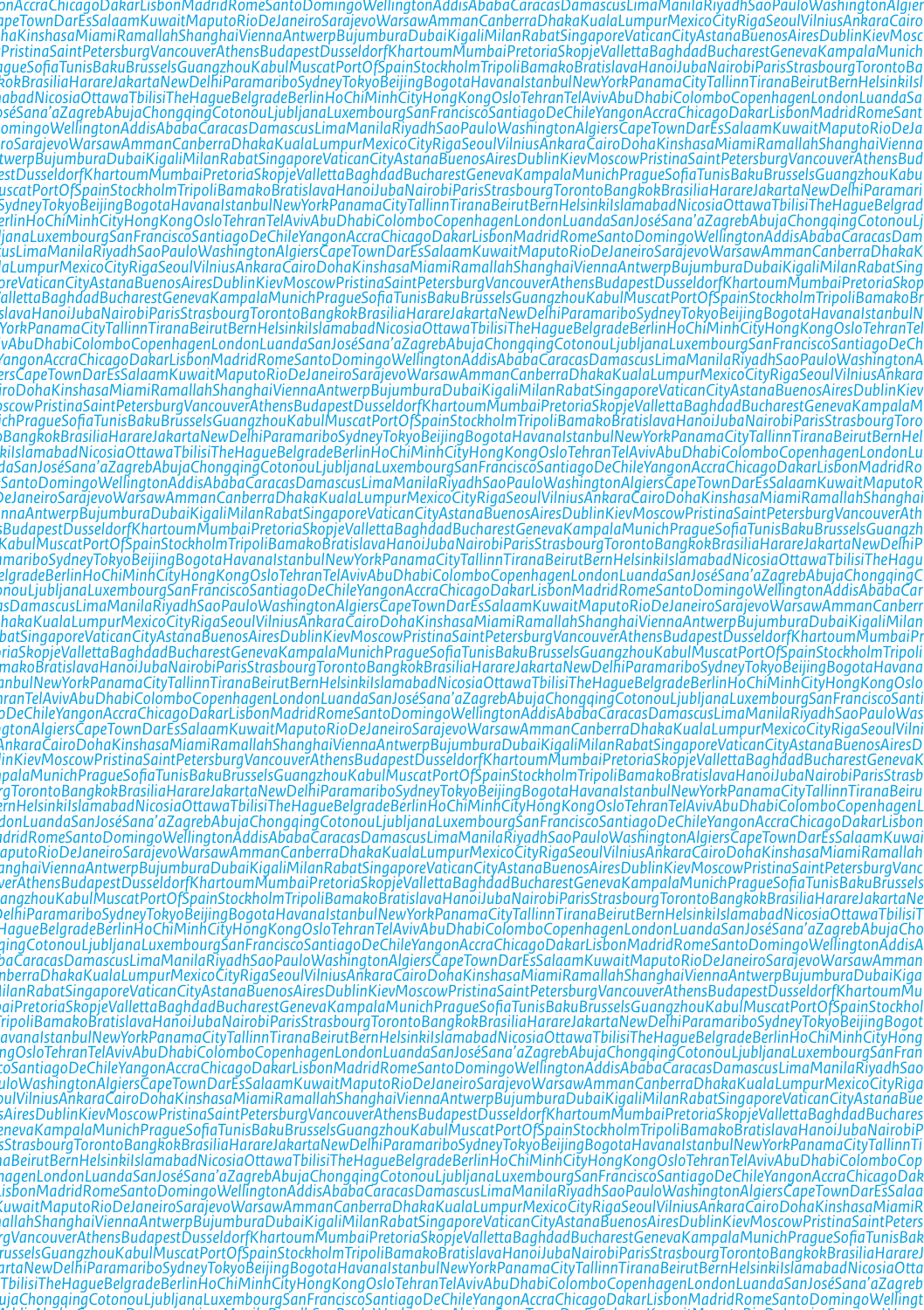# *Jaarbericht 2018*

# **Procesvertegenwoordiging Hof van Justitie van de EU**

*Inbreng van de Nederlandse regering*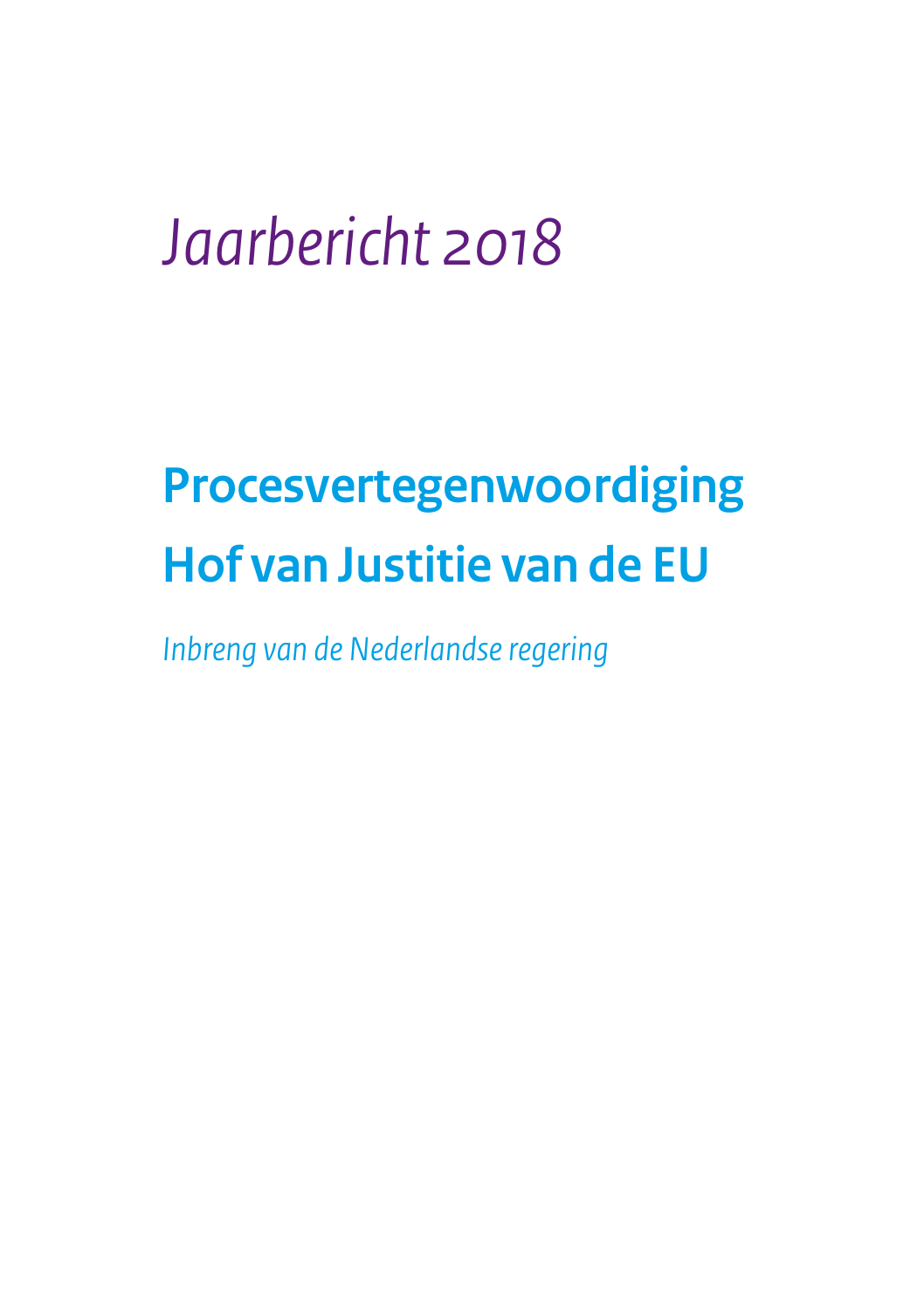Jaarbericht 2018 | Procesvertegenwoordiging Hof van Justitie van de EU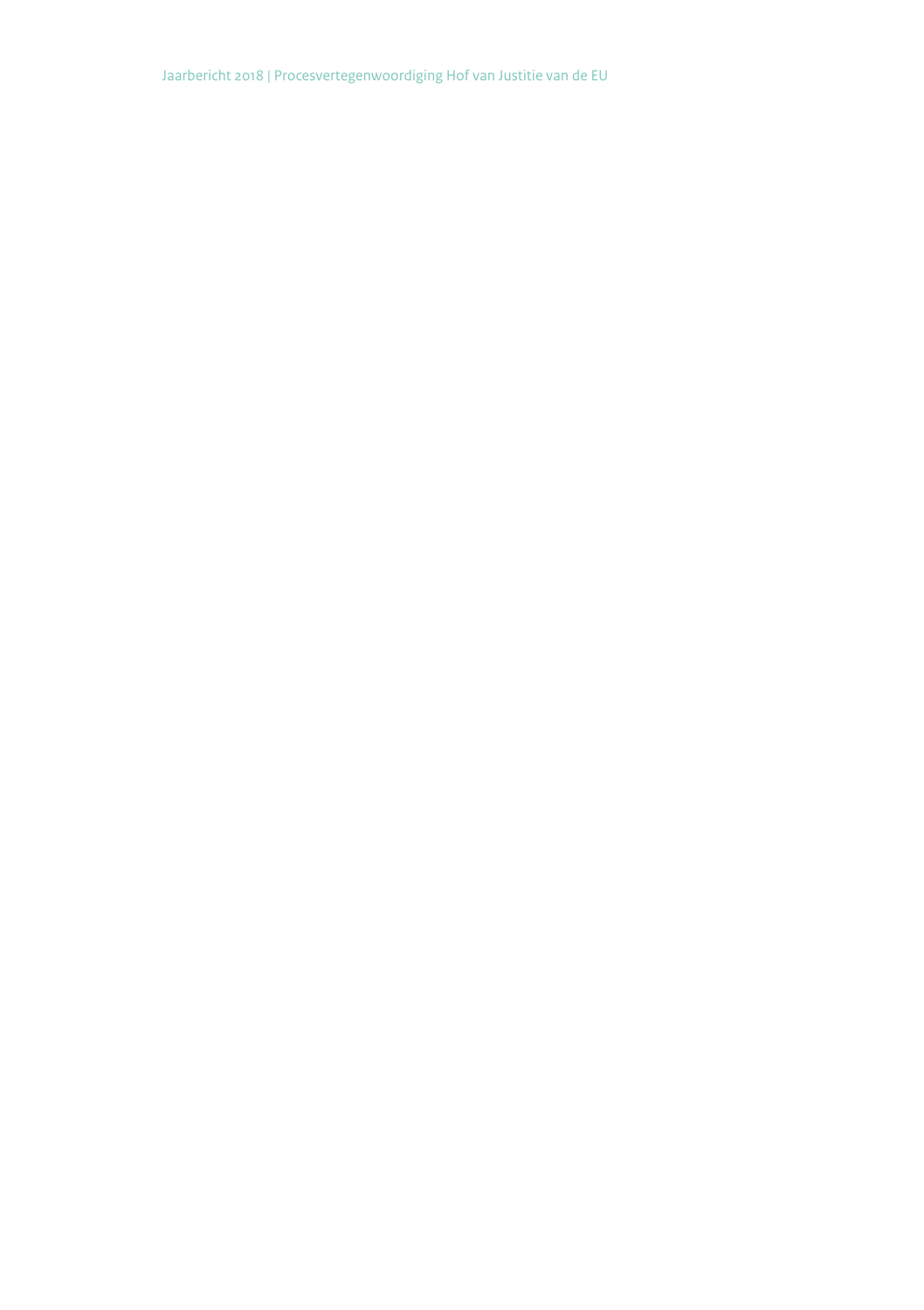## Inhoudsopgave

## **[Voorwoord](#page-7-0) 6**

## **Hoofdstuk 1**

| Procesvertegenwoordiging bij het Hof van Justitie van de EU |                   |
|-------------------------------------------------------------|-------------------|
| Plaats en bezetting                                         |                   |
| Zaakbehandeling                                             |                   |
| Totstandkoming van de Nederlandse inbreng: de ICER-H        |                   |
| Procedures voor het Hof en het Gerecht                      |                   |
| - Prejudiciële zaken                                        | $12 \overline{ }$ |
| - Prejudiciële spoedprocedure en versnelde procedure        | 13                |
| - Rechtstreekse zaken                                       |                   |
| - Advieszaken                                               | 14                |
| De Raadswerkgroep Hof van Justitie                          |                   |
| Het EU-Agentennetwerk                                       |                   |
| Kennisoverdracht                                            |                   |

## **[Hoofdstuk 2](#page-17-0)**

| Uitspraken van het Hof van Justitie en het Gerecht van de EU | 16 |
|--------------------------------------------------------------|----|
| Asiel en Migratie                                            |    |
| Bescherming persoonsgegevens                                 |    |
| Burgerschap                                                  |    |
| Douane                                                       | 24 |
| Energie                                                      | 24 |
| Externe betrekkingen                                         | 25 |
| Financiële markten                                           |    |
| Fiscaal recht                                                | 26 |
| Institutioneel recht                                         |    |
| Intellectueel eigendom                                       |    |
| Landbouw                                                     |    |
| Milieu                                                       | 33 |
| Procesrecht                                                  |    |
| Sociaal recht                                                |    |
| Staatsaansprakelijkheid                                      |    |
| Staatssteun                                                  |    |
| Strafrecht                                                   |    |
| Vervoer                                                      | 42 |
|                                                              |    |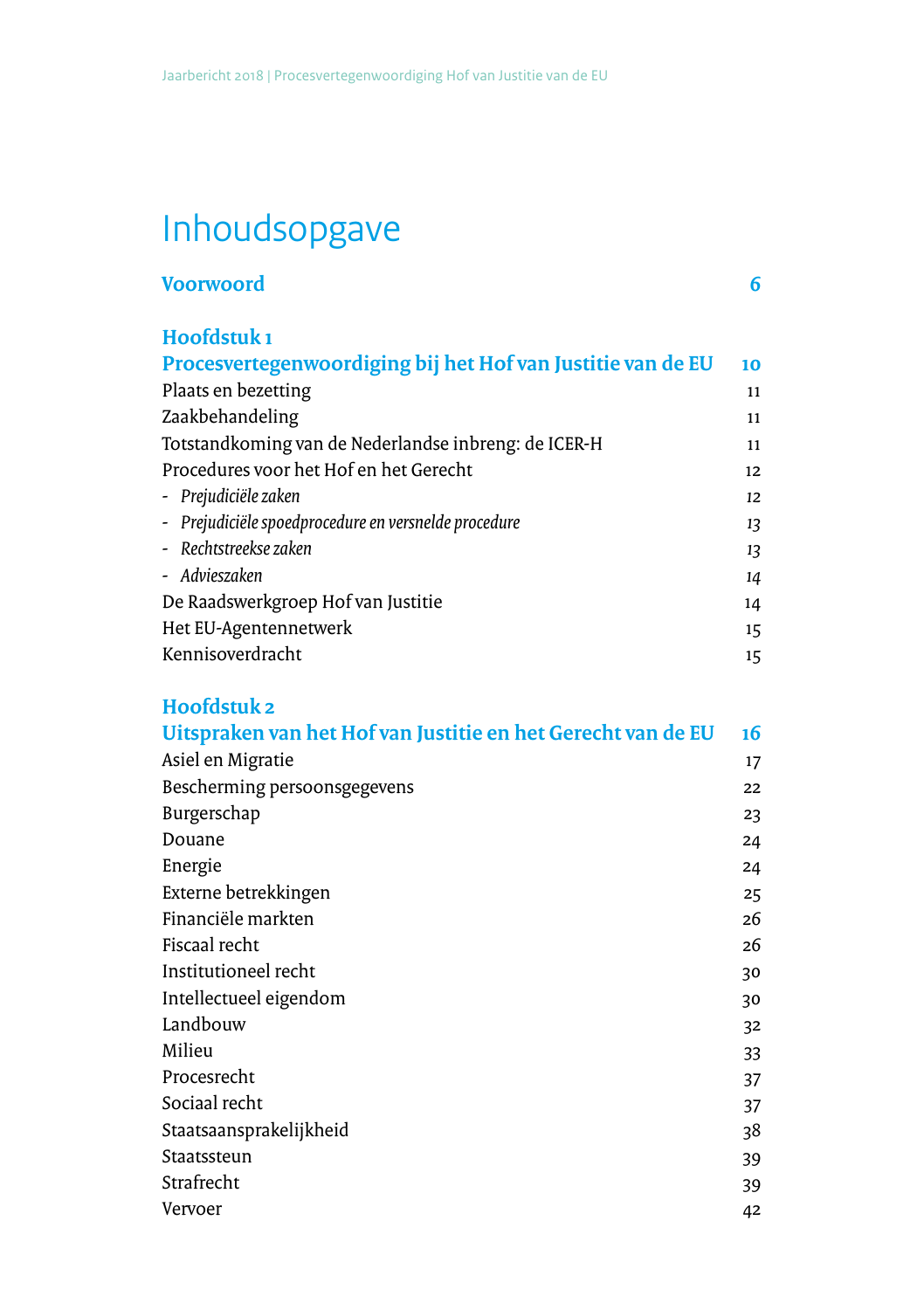| Vrij verkeer – Diensten     |                                                                                                         | 43 |
|-----------------------------|---------------------------------------------------------------------------------------------------------|----|
| Vrij verkeer – Goederen     |                                                                                                         | 45 |
| Vrij verkeer – Personen     |                                                                                                         | 46 |
| Doorhalingen                |                                                                                                         | 48 |
| Niet-ontvankelijke beroepen |                                                                                                         | 48 |
| Bijlage 1                   | In 2018 afgedane zaken met Nederlandse inbreng                                                          | 51 |
| Bijlage 2                   | Aanhangige zaken per 1 maart 2019 waarin de<br>Nederlandse regering meedoet                             | 57 |
| <b>Bijlage 3</b>            | Statistieken van de Nederlandse inbreng bij het<br>Hof van Justitie, het Gerecht en het EVA-Hof in 2018 | 65 |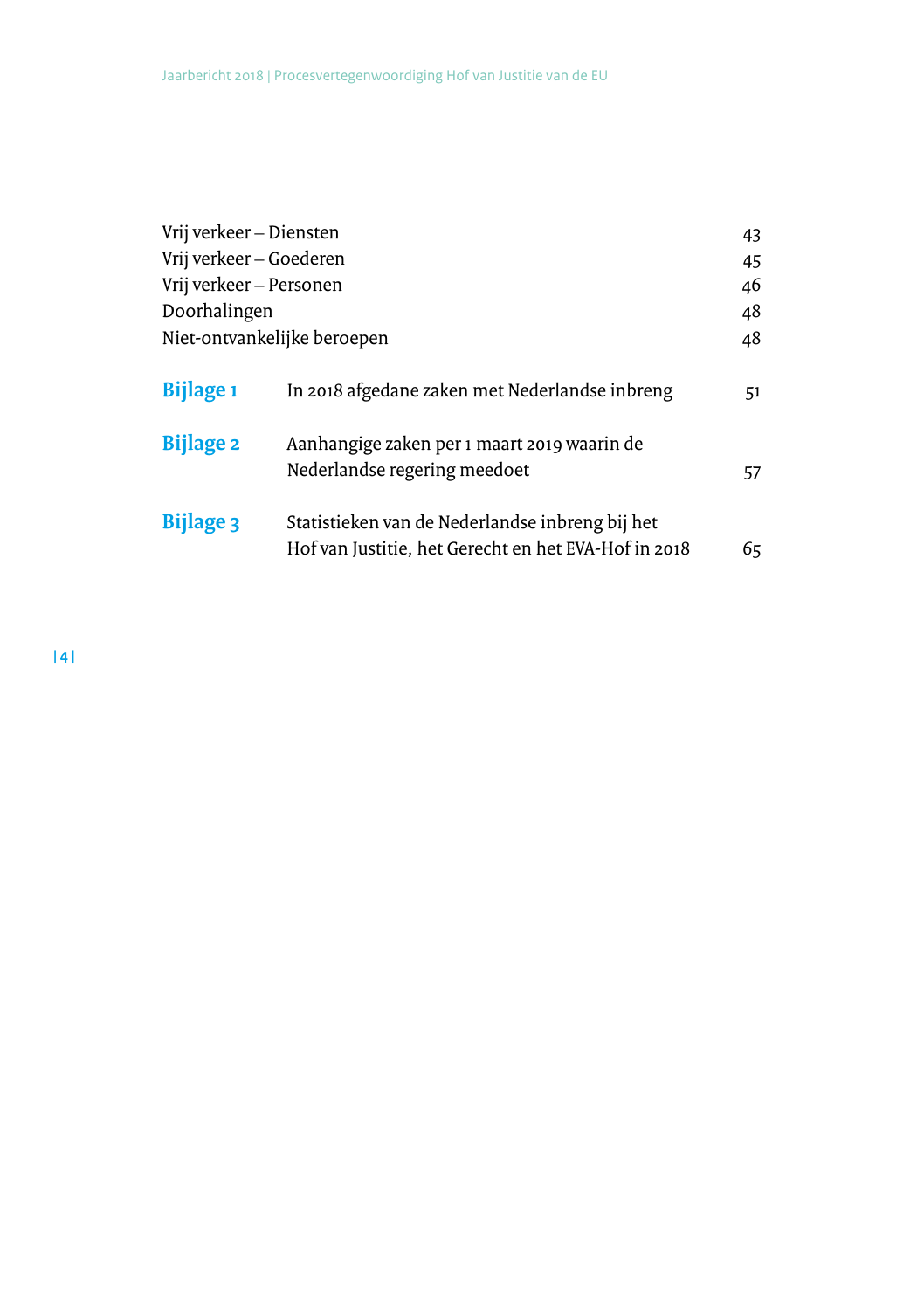Jaarbericht 2018 | Procesvertegenwoordiging Hof van Justitie van de EU

**| 5 |**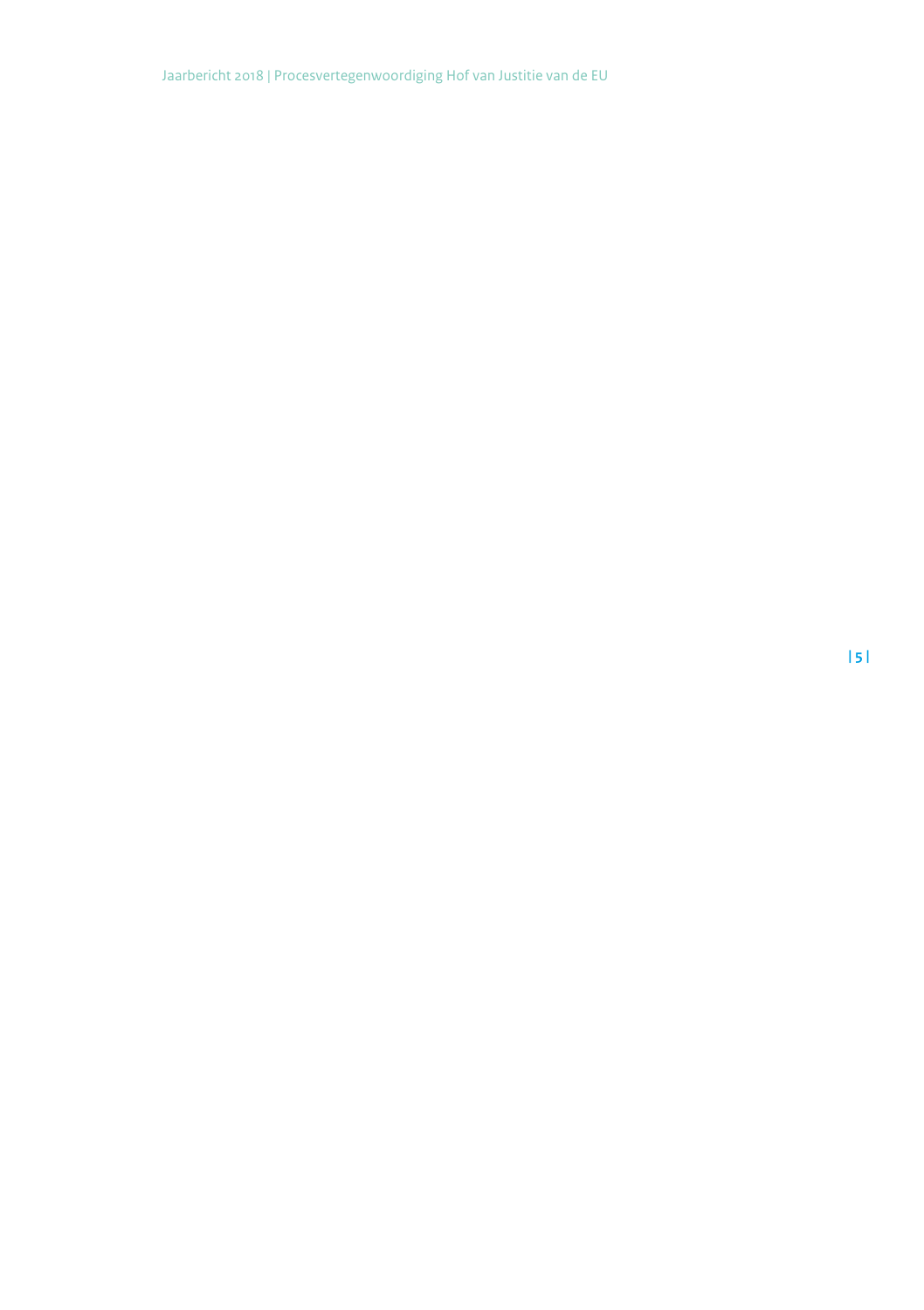<span id="page-7-0"></span>**Voorwoord**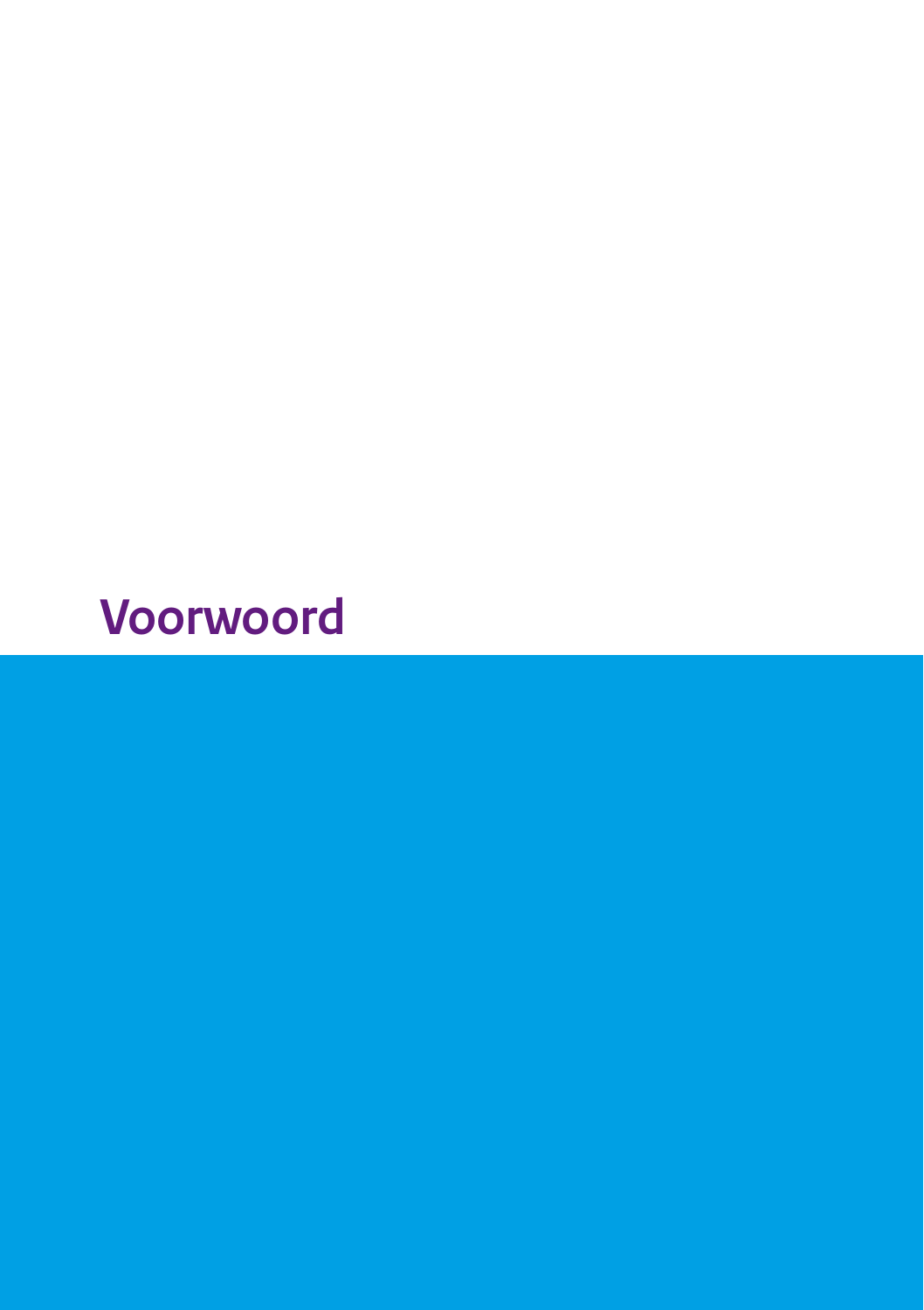Voor u ligt het dertiende jaarbericht van de Nederlandse procesvertegenwoordiging bij het Hof van Justitie van de Europese Unie. Met dit jaarbericht informeren wij u over de werkzaamheden van de Nederlandse procesvertegenwoordiging en de inbreng van de Nederlandse regering in zaken die het afgelopen jaar door het Hof van Justitie, het Gerecht en het EVA-Hof ('de Europese hoven') zijn afgedaan.

De rechtspraak van de Europese hoven is essentieel voor Nederland. Hun uitspraken dragen bij aan de rechtsontwikkeling binnen de Europese Unie en kunnen van invloed zijn op het Nederlandse recht en beleid. Zo leidt de Europese rechtspraak soms tot aanpassing van Nederlands recht of de uitvoeringspraktijk van de Nederlandse overheid. Door actief haar visie naar voren te brengen in zaken bij de Europese hoven kiest de Nederlandse regering ervoor invloed uit te oefenen op deze rechtsontwikkeling.

Onmisbaar daarbij is het werk dat de tolken en vertalers in Luxemburg verrichten. Zij zorgen voor de vertaling van de Nederlandse inbreng, zowel in de schriftelijke fase als ter zitting. Om onze dankbaarheid hiervoor te uiten hebben wij ditmaal voor de foto op de voorkant gekozen voor een blik op de zittingszaal vanuit de tolkencabines.

De ontwikkeling van het Unierecht door de Europese hoven ziet ook in 2018 weer op een breed scala aan onderwerpen, zoals migratie, intellectueel eigendom, milieu, strafrecht en sociaal recht. Met betrekking tot asiel heeft het Hof in *Gnandi* aanvaardt dat tegelijkertijd met de afwijzing van een asielverzoek een terugkeerbesluit mag worden uitgevaardigd. Op het gebied van dataprotectie oordeelde het Hof in *Wirtschaftsakademie* dat de Duitse toezichthouder voor de bescherming van persoonsgegevens kan optreden tegen zowel Facebook Ierland als de lokale beheerder van een fanpagina op Facebook. Verder oordeelde het Hof in *Commissie/Raad* dat met deelname aan de 'Commissie voor de instandhouding van de levende rijkdommen in de Antarctische Wateren' hoofdzakelijk milieudoelstellingen worden nagestreefd, en daarom onder de gedeelde bevoegdheid van de Unie en de lidstaten valt. In *Achmea* stelde het Hof vast dat het arbitragebeding in de investeringsbeschermingsovereenkomst tussen Slowakije en Nederland niet verenigbaar is met het Unierecht. In *Liga van Moskeeën* bepaalde het Hof dat een nationaal verbod op rituele slachtingen buiten erkende slachthuizen niet in strijd is de vrijheid van godsdienst. Noemenswaardig is ook dat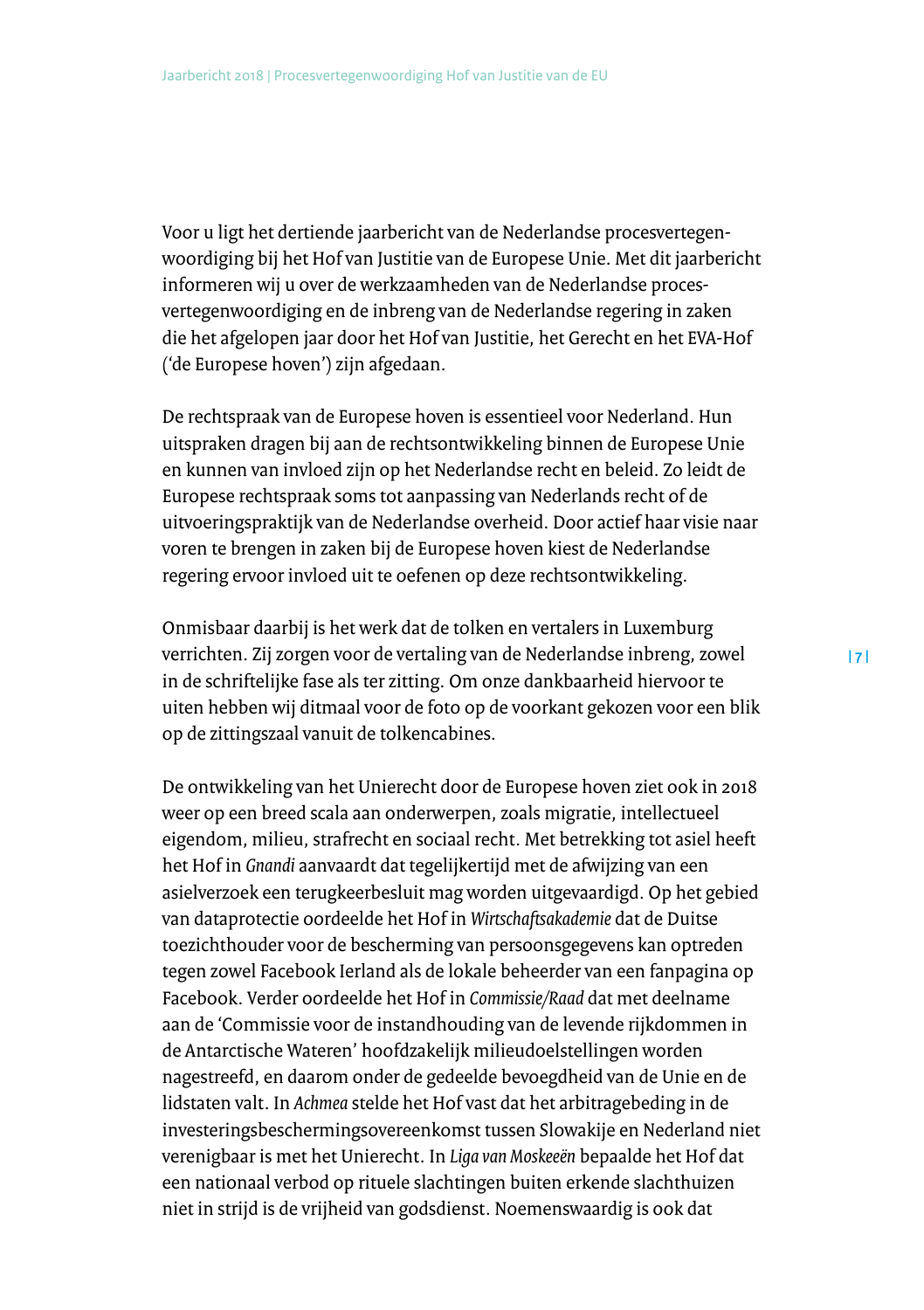het Hof in *Levola* oordeelde dat de smaak van kaas in de EU niet auteursrechtelijk wordt beschermd.

Al deze en andere uitspraken in zaken waarbij de Nederlandse regering betrokken was, worden in Hoofdstuk 2 hierna besproken.

In 2018 hebben het Hof en het Gerecht 59 zaken afgedaan waaraan de Nederlandse regering een bijdrage heeft geleverd. Van de in totaal 520 prejudiciële uitspraken van het Hof zijn er 25 gewezen naar aanleiding van verwijzingen van Nederlandse rechters. Daarnaast heeft de Nederlandse regering in 4 rechtstreekse zaken geïntervenieerd ter ondersteuning van één van de hoofdpartijen bij het geschil. Het oordeel van de Europese hoven van de in dit jaarbericht besproken zaken komt in iets meer dan de helft van de zaken overeen met het door de Nederlandse regering ingebrachte standpunt.

Dit jaarbericht is ingedeeld in twee hoofdstukken. Hoofdstuk 1 geeft een overzicht van de werkzaamheden van de Nederlandse procesvertegenwoordiging in Luxemburg. Hoofdstuk 2 bevat de samenvattingen van alle uitspraken in zaken waaraan Nederland heeft deelgenomen. Zoals ieder jaar bestrijken deze arresten een breed scala aan onderwerpen, zoals asiel en migratie, burgerschap, douane, fiscaal recht, milieu, strafrecht en de fundamentele vrijheden.

Wij hopen dat dit jaarbericht bruikbaar en inzichtelijk is. Vragen en suggesties stellen wij op prijs en kunt u sturen naar [DJZ-ER@minbuza.nl](mailto:DJZ-ER%40minbuza.nl?subject=).

Ook wijzen wij u graag op de website van het Expertise Centrum Europees Recht van de afdeling Europees recht van het ministerie van Buitenlandse Zaken ([www.minbuza.nl/ecer\)](http://www.minbuza.nl/ecer).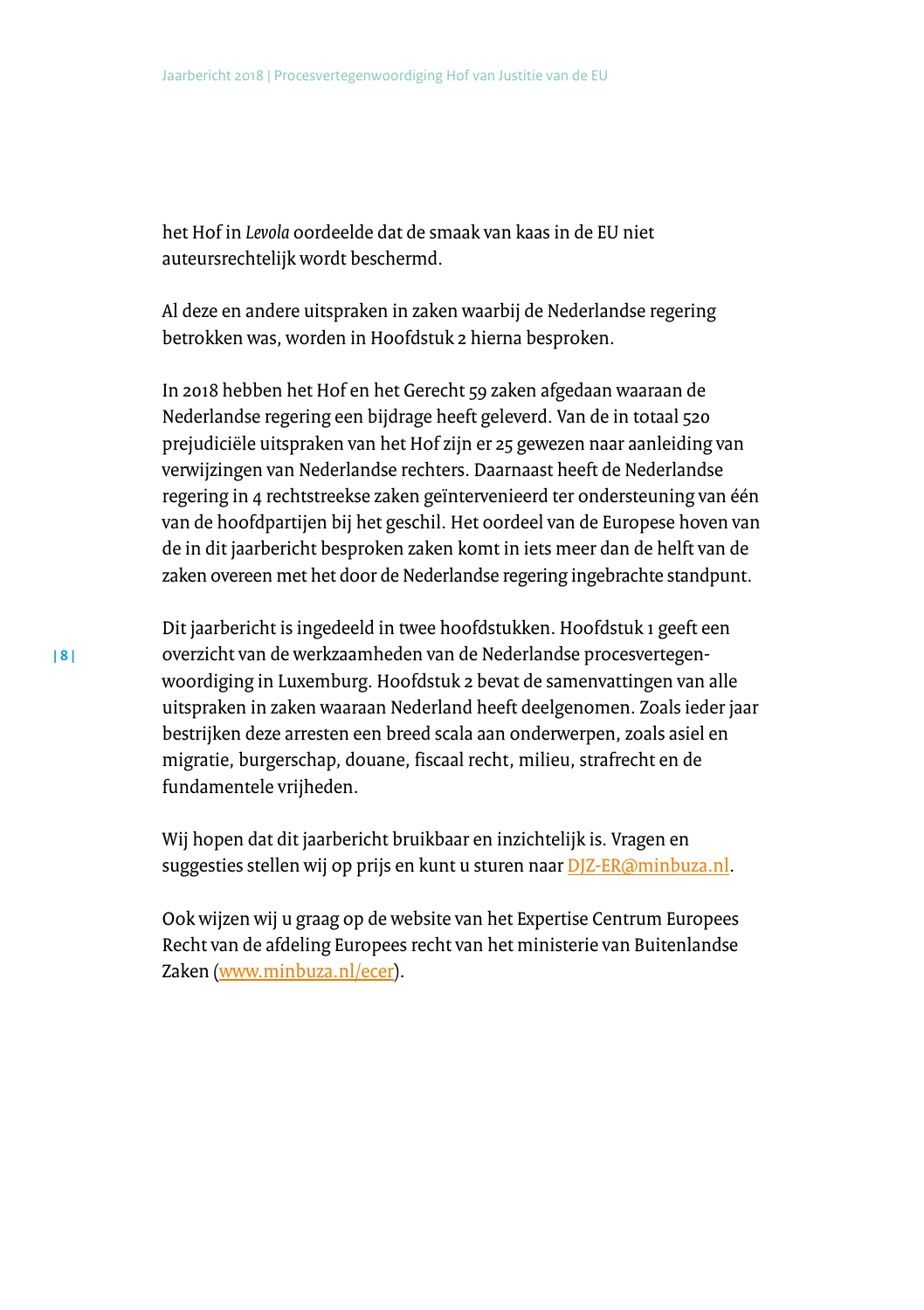Den Haag, april 2019

Namens de gemachtigden bij het Hof van Justitie van de EU en het EVA-Hof,

Mielle Bulterman, *Hoofd van de afdeling Europees recht, ministerie van Buitenlandse Zaken*

Jurian Langer, *Hoofd Hofcluster* Marianne Gijzen Joost Hoogveld Pauline Huurnink Marlies Noort

Michelle de Ree Charlotte Schillemans Esther Verschuur, *secretaris ICER-H* Awesta Rassa, *griffier*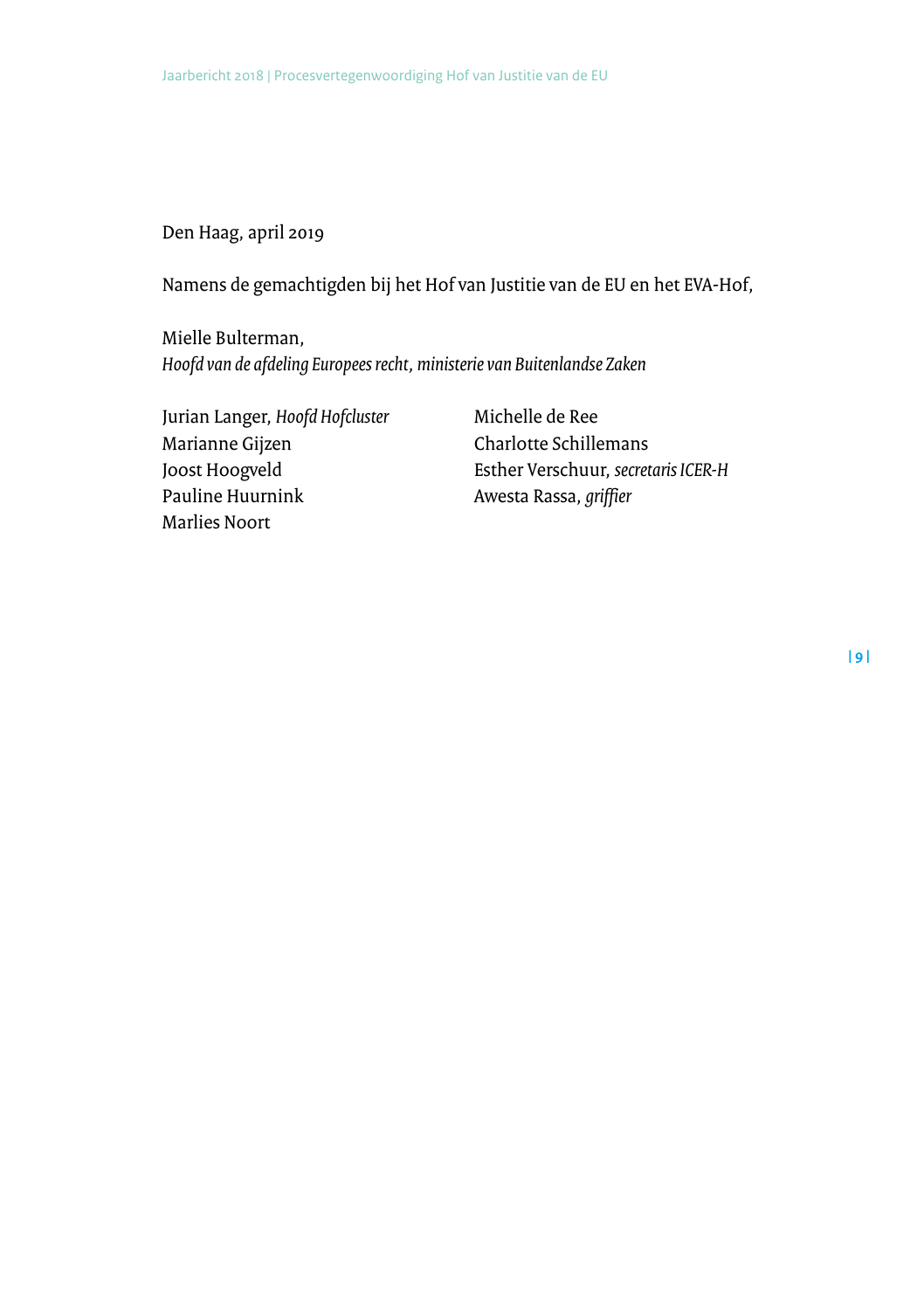## <span id="page-11-0"></span>**Hoofdstuk 1**

**Procesvertegenwoordiging bij het Hof van Justitie van de EU**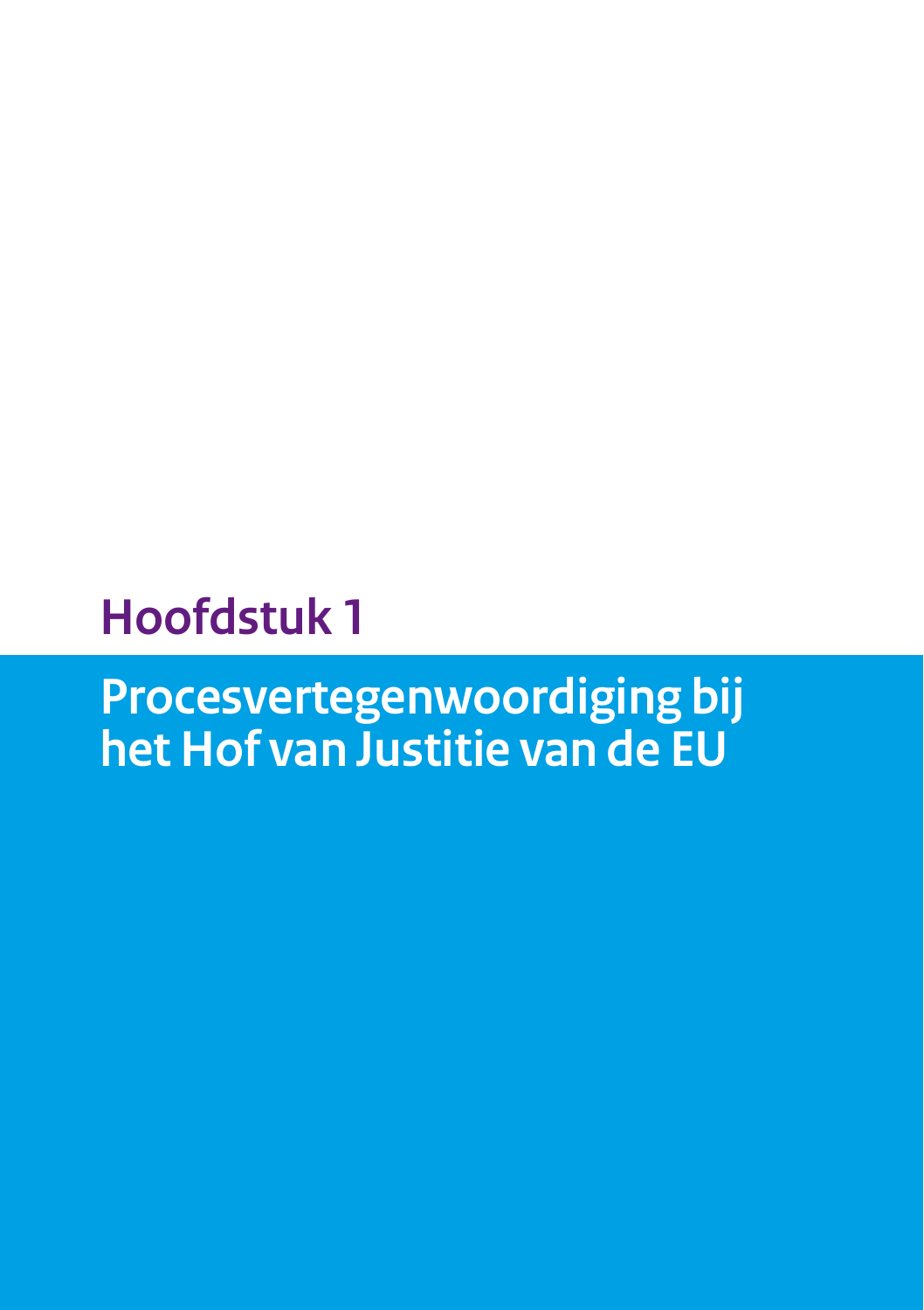### <span id="page-12-0"></span>**Plaats en bezetting**

Nederland is een actieve lidstaat bij de Europese hoven. Onder Europese hoven worden in de context van dit jaarbericht begrepen het Hof, het Gerecht en het EVA-Hof te Luxemburg. Door regelmatig haar visie naar voren te brengen bij deze hoven, kiest de Nederlandse regering ervoor invloed uit te oefenen op de rechtsontwikkelingen binnen de Europese Unie. In 2018 heeft het EVA-Hof een uitspraak gedaan in zaken waarin de Nederlandse regering een inbreng had.

De procesvoering namens de Nederlandse regering bij de Europese hoven wordt uitgevoerd door het ministerie van Buitenlandse Zaken.

#### **Zaakbehandeling**

Momenteel zijn acht juristen bij de afdeling Europees recht van de Directie Juridische Zaken (DJZ/ER) bij het ministerie van Buitenlandse Zaken gemachtigd om in Luxemburg op te treden namens de Nederlandse regering. Deze gemachtigden, ook wel 'agenten' genoemd, maken deel uit van het Hofcluster. Naast het Hofcluster bestaat DJZ/ER uit een Adviescluster en het Expertise Centrum Europees Recht (ECER). Het hoofd van de afdeling Europees recht is – samen met het hoofd van het Hofcluster – verantwoordelijk voor de coördinatie van de procesvoering. Samen met de andere agenten treden zij regelmatig op namens de Nederlandse regering in zaken bij de Europese hoven. Het Hofcluster wordt ondersteund door een griffier. Deze is belast met de registratie van de zaken, de stroom van processtukken van en naar de hoven, en de distributie naar de verschillende departementen. Het Hofcluster coördineert de voorbereiding en de formulering van het standpunt van de Nederlandse regering voor de Europese hoven in zowel prejudiciële als rechtstreekse zaken. Deze zaken kunnen alle mogelijke onderwerpen van het Europese recht beslaan.

## **Totstandkoming van de Nederlandse inbreng: de ICER-H**

Beslissingen over deelname aan een procedure bij de Europese hoven worden genomen in de Interdepartementale Commissie Europees Recht – Hofzaken (ICER-H). De ICER-H is een vaste interdepartementale werkgroep waarin alle departementen zijn vertegenwoordigd. De ICER-H komt elke twee weken bijeen en wordt voorgezeten door het hoofd van de afdeling Europees recht of het hoofd van het Hofcluster. Tijdens de vergaderingen worden de bij de Europese hoven aanhangige zaken en de door deze hoven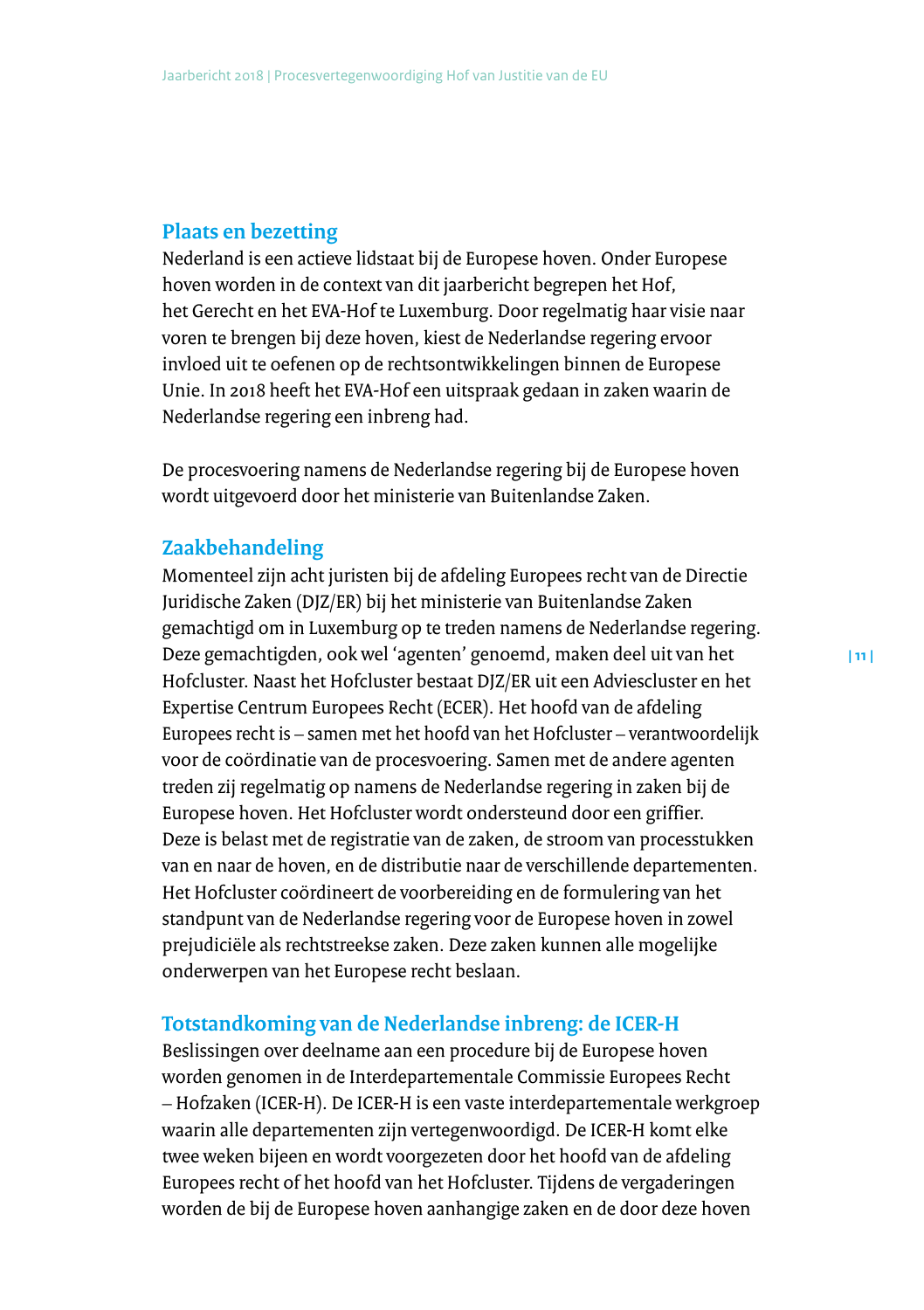<span id="page-13-0"></span>gedane uitspraken beoordeeld op hun relevantie en mogelijke gevolgen voor Nederland. In 2018 hebben Nederlandse rechters 35 maal vragen aan het Hof gesteld. Het Hof heeft in 2018 760 zaken afgedaan, waarvan 520 prejudiciële zaken. Bij het Gerecht waren dit er 1009.

Een reden voor een Nederlandse inbreng in een bepaalde zaak kan bijvoorbeeld gelegen zijn in de mogelijke gevolgen van een uitspraak voor de Nederlandse regelgeving of het Nederlandse beleid. Ook mogelijke financiële consequenties of het streven naar de beïnvloeding van bepaalde Europese rechtsontwikkelingen in een door Nederland wenselijk geachte richting kunnen redenen zijn om in een zaak te interveniëren.

#### **Procedures voor het Hof en het Gerecht**

#### *Prejudiciële zaken*

In een prejudiciële zaak stelt een nationale rechter het Hof een vraag over de uitleg van het Unierecht. Deze procedure, die wordt geregeld in artikel 267 van het Verdrag betreffende de werking van de Europese Unie (VWEU), beoogt een doeltreffende en uniforme toepassing van het Europese recht te waarborgen, zodat een verschil in uitleg van het Unierecht in de diverse lidstaten wordt voorkomen. In deze procedure stelt de nationale rechter een prejudiciële vraag in een zogenaamde verwijzingsuitspraak. De term 'prejudicieel' duidt erop dat de uitspraak van het Hof over de gestelde vraag voorafgaat aan de eindbeslissing van de nationale rechter. Op deze prejudiciële vraag geeft het Hof antwoord in de vorm van een arrest of een met redenen omklede beschikking. De nationale rechter past vervolgens de gegeven uitleg toe op het nationale geschil. Aan de prejudiciële procedure kunnen de betrokken nationale procespartijen, de lidstaten en de EU-instellingen deelnemen door hun standpunt over de gestelde vragen kenbaar te maken aan het Hof. Alle nationale verwijzingsuitspraken worden door het Hof aan het Hofcluster van de afdeling Europees recht toegestuurd. Deze uitspraken worden vervolgens in de ICER-H beoordeeld op een eventueel Nederlands belang. Is er een belang voor Nederland, dan wordt besloten tot deelname aan de procedure voor het Hof.

De prejudiciële procedure kent in beginsel twee fasen: de fase van de schriftelijke opmerkingen en die van de mondelinge behandeling oftewel de zitting. Zaken kunnen evenwel zonder zitting worden afgedaan.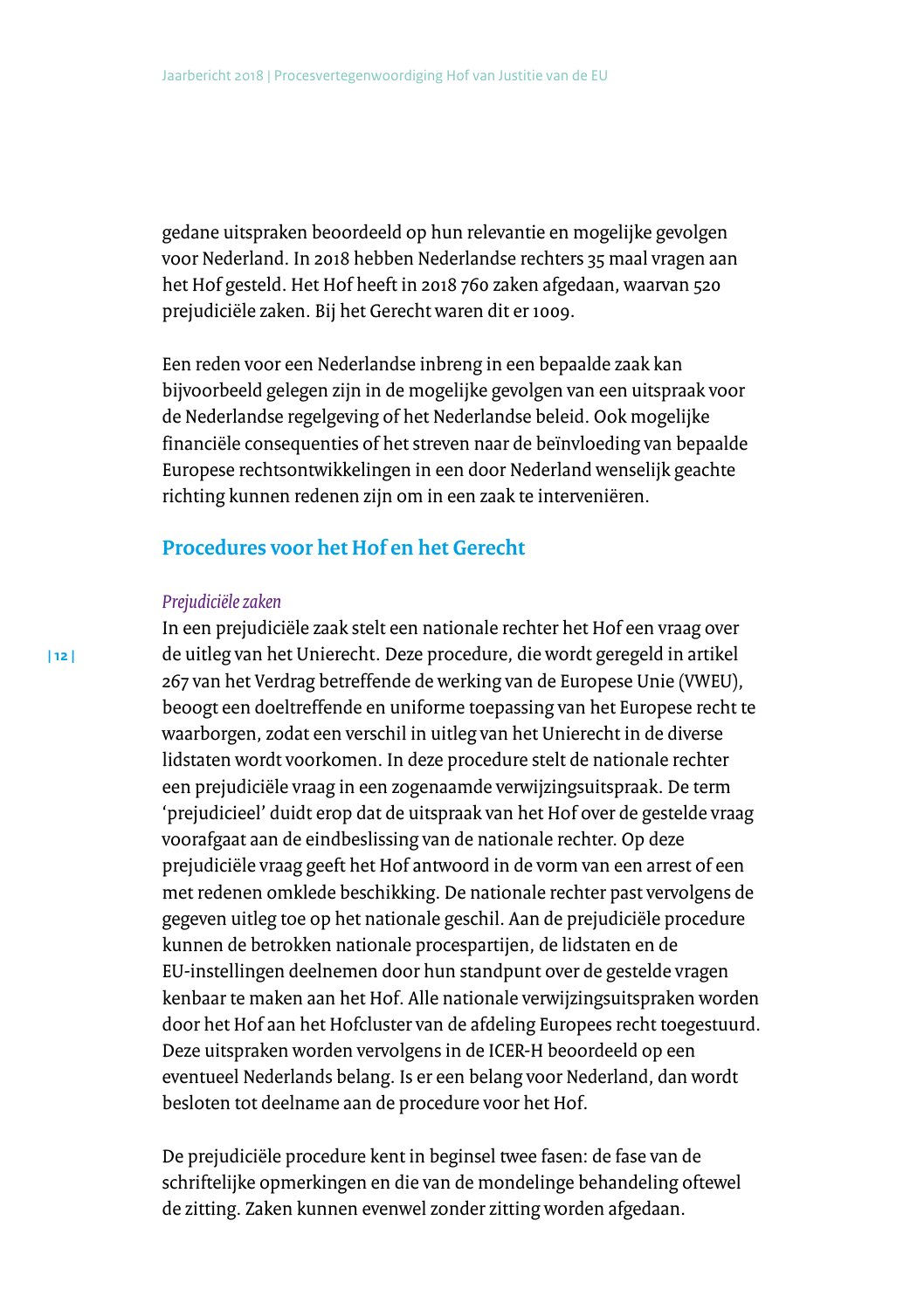<span id="page-14-0"></span>Lidstaten kunnen zowel in zaken van eigen bodem als in zaken afkomstig uit andere lidstaten opmerkingen indienen. In Nederlandse verwijzingsuitspraken dient de Nederlandse regering in beginsel altijd opmerkingen in.

#### *Prejudiciële spoedprocedure en versnelde procedure*

De gemiddelde looptijd van een zaak bij het Hof is 16 maanden. De prejudiciële spoedprocedure en de versnelde procedure kunnen, bij wijze van uitzondering, deze duur aanmerkelijk verkorten. Op 1 maart 2008 is de prejudiciële spoedprocedure, de zogenaamde *Procédure Préjudicielle d'Urgence* (PPU), in werking getreden. Volgens deze procedure, vastgelegd in artikel 107 van het procesreglement van het Hof, kan een nationale rechter het Hof verzoeken om spoedbehandeling van een prejudiciële verwijzing wanneer er vragen aan de orde zijn die betrekking hebben op politiële en justitiële samenwerking in strafzaken of op visa, asiel en migratie (deel III, titel V, VWEU). In deze procedure kunnen uitsluitend de nationale procespartijen, de EU-instellingen en de lidstaat van de verwijzingsuitspraak deelnemen aan de schriftelijke fase. De overige lidstaten kunnen wel deelnemen aan de mondelinge behandeling. In 2018 heeft het Hof 4 uitspraken gedaan in prejudiciële spoedprocedures waarbij Nederland betrokken was.

Naast de spoedprocedure is er de mogelijkheid voor het Hof om een zaak versneld te behandelen. Deze versnelde procedure is verankerd in artikel 105 van het procesreglement van het Hof. Dit is de zogenaamde *Procédure Préjudicielle Accélérée* (PPA). In deze procedure kunnen wel alle lidstaten aan de schriftelijke fase meedoen. In 2018 was er geen PPA-zaak met Nederlandse inbreng bij het Hof.

#### *Rechtstreekse zaken*

Nederland kan in rechtstreekse zaken optreden als partij of als interveniënt. Als partij kan Nederland zowel optreden in de hoedanigheid van verzoeker als in de hoedanigheid van verweerder. In 2018 zijn er 5 uitspraken gedaan in rechtstreekse zaken waar Nederland aan heeft meegedaan als intervenient, 2 door het Gerecht, en 3 door het Hof.

Nederland kan in rechtstreekse zaken als verzoeker optreden middels een beroep tot nietigverklaring krachtens artikel 263 VWEU. Vaak betreffen deze zaken een beroep tegen een Commissiebesluit dat is gericht aan Nederland, bijvoorbeeld met betrekking tot staatssteun. Deze beroepen worden in de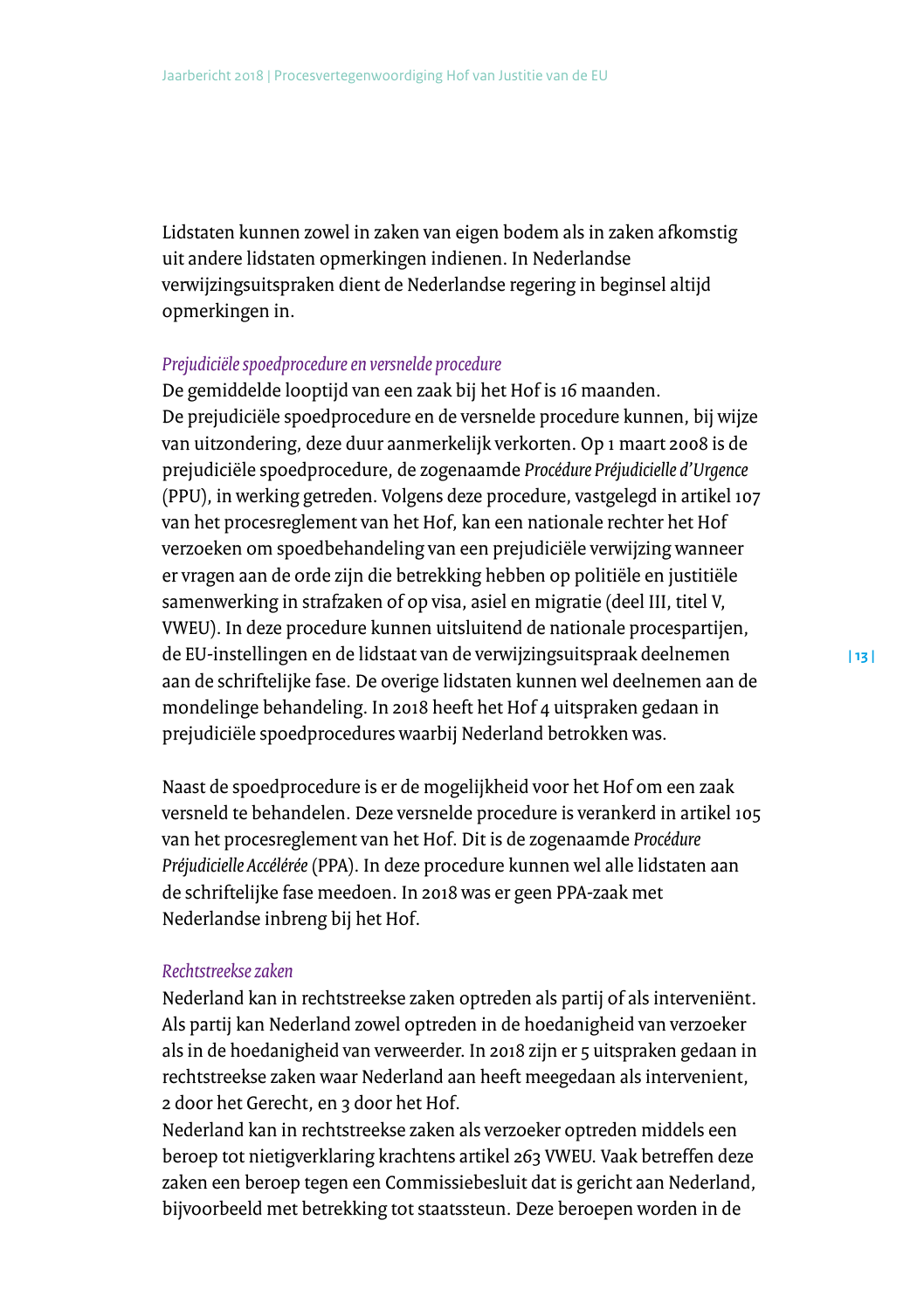<span id="page-15-0"></span>regel door het Gerecht behandeld. Hoger beroep is doorgaans mogelijk bij het Hof.

Nederland kan zich ook als interveniënt voegen in een zaak tussen derde partijen (particulieren, lidstaten, instellingen). Een interventie dient altijd plaats te vinden ter ondersteuning van één van de partijen. Daar de mogelijkheid voor een interveniënt in een rechtstreekse procedure om eigen punten op te werpen beperkt is, wordt door lidstaten van deze mogelijkheid selectief gebruik gemaakt. In 2018 zijn 5 uitspraken gedaan in directe zaken met Nederland als interveniënt.

Ook rechtstreekse procedures kennen in de regel twee fasen: een schriftelijke en een mondelinge. De schriftelijke fase bestaat doorgaans uit twee ronden. In de eerste ronde maken de partijen hun zienswijze bekend in een verzoekschrift of verweerschrift. In de tweede schriftelijke ronde doen partijen dit middels repliek of dupliek.

#### *Advieszaken*

Op grond van artikel 218, lid 11, VWEU kunnen de lidstaten, het Europees Parlement, de Raad en de Europese Commissie bij het Hof advies inwinnen over de verenigbaarheid van een beoogde internationale overeenkomst met de EU-verdragen. Deze advisering door het Hof betreft vooral de verdeling van de bevoegdheden tussen de EU en de lidstaten. In een dergelijke adviesprocedure kunnen zowel lidstaten als instellingen interveniëren om hun visie naar voren te brengen. Advieszaken doen zich niet elk jaar voor.

#### **De Raadswerkgroep Hof van Justitie**

In deze Raadswerkgroep vinden de onderhandelingen plaats over onderwerpen die het Hof aangaan. De Nederlandse inbreng in deze Raadswerkgroep wordt geleverd door medewerkers van het Hofcluster in samenwerking met de collega's van de (beleids)directie Integratie Europa en de juridisch adviseur van de Permanente Vertegenwoordiging van Nederland bij de EU. De Nederlandse instructies voor de onderhandelingen worden afgestemd in de ICER-H.

In 2018 heeft de Raadswerkgroep voorstellen tot wijziging van het Statuut besproken.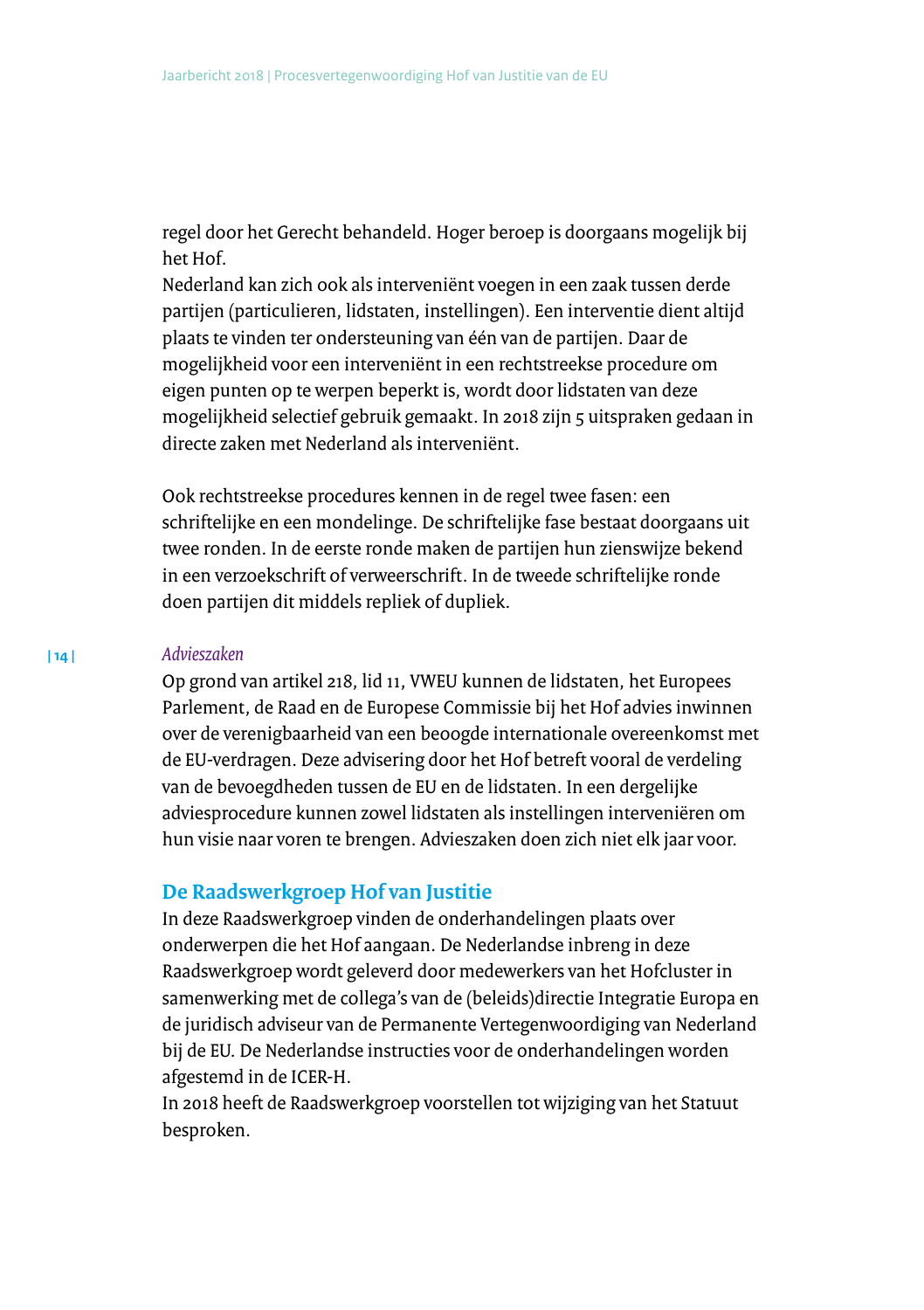## <span id="page-16-0"></span>**Het EU-Agentennetwerk**

Het Hofcluster participeert actief in het netwerk van agenten waaraan alle EU-lidstaten deelnemen. Dit informele netwerk is op Nederlands initiatief in 2002 opgericht. Er wordt binnen het netwerk (elektronisch) informatie uitgewisseld over lopende zaken. Daarnaast biedt het netwerk de gelegenheid om het optreden van de verschillende lidstaten in zaken te coördineren.

Eén- à tweemaal per jaar komen alle agenten bijeen. De Nederlandse regering wordt daarbij doorgaans vertegenwoordigd door het hoofd van de afdeling Europees recht en het hoofd van het Hofcluster. In mei 2018 vond deze bijeenkomst plaats in Sofia in het kader van het Bulgaars EU-voorzitterschap. Een tweede bijeenkomst vond – in het kader van het Oostenrijkse EU-voorzitterschap – plaats in Wenen in december 2018.

Daarnaast vinden soms bijeenkomsten in Brussel plaats ter coördinatie van standpunten in aanloop naar een zitting waaraan meerdere lidstaten en soms ook de EU-instellingen deelnemen.

#### **Kennisoverdracht**

Het Hofcluster maakt deel uit van de afdeling Europees recht. Deze afdeling is een kennisafdeling die ten dienste staat van het Nederlandse overheidsbeleid. Medewerkers van de afdeling verzorgen regelmatig lezingen en cursussen bij andere departementen en uitvoerende diensten. Leden van het Hofcluster verzorgen op regelmatige basis cursussen over de procesvoering bij het Hof en geven lezingen over de ontwikkelingen in het Unierecht, bijvoorbeeld aan universiteiten, de Academie voor Wetgeving en rechtbanken.

Er bestaan verschillende mogelijkheden om stage te lopen bij het Hofcluster. Zo bestaat de gelegenheid om de buitenstage van de opleiding tot rechter door te brengen bij het Hofcluster. Daarnaast kunnen studenten een stage lopen bij DJZ/ER om zo kennis te maken met de Europese procesvoering. In 2018 hebben 6 studentstagiaires op de afdeling meegewerkt.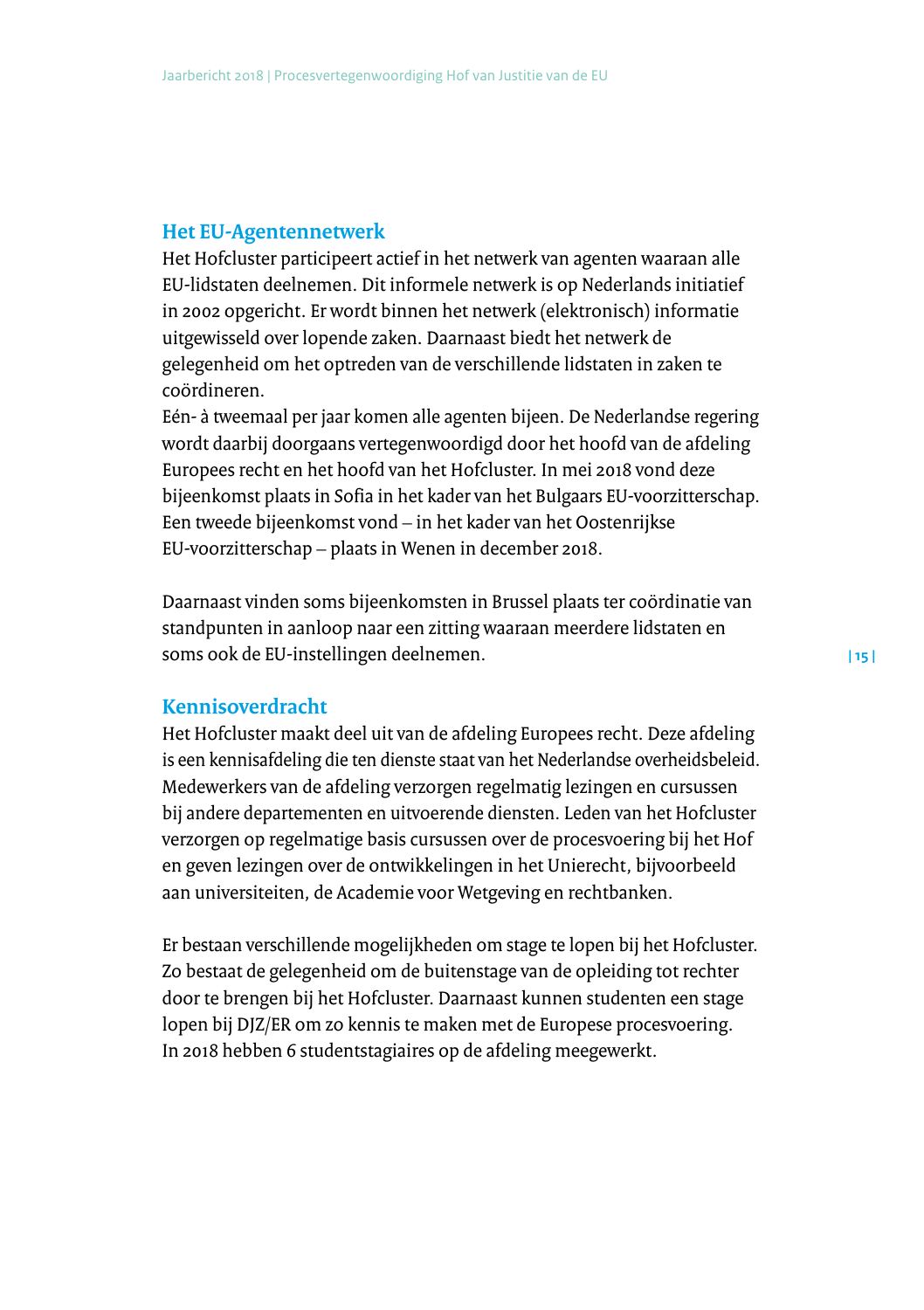## <span id="page-17-0"></span>**Hoofdstuk 2**

**Uitspraken van het Hof van Justitie en het Gerecht van de EU**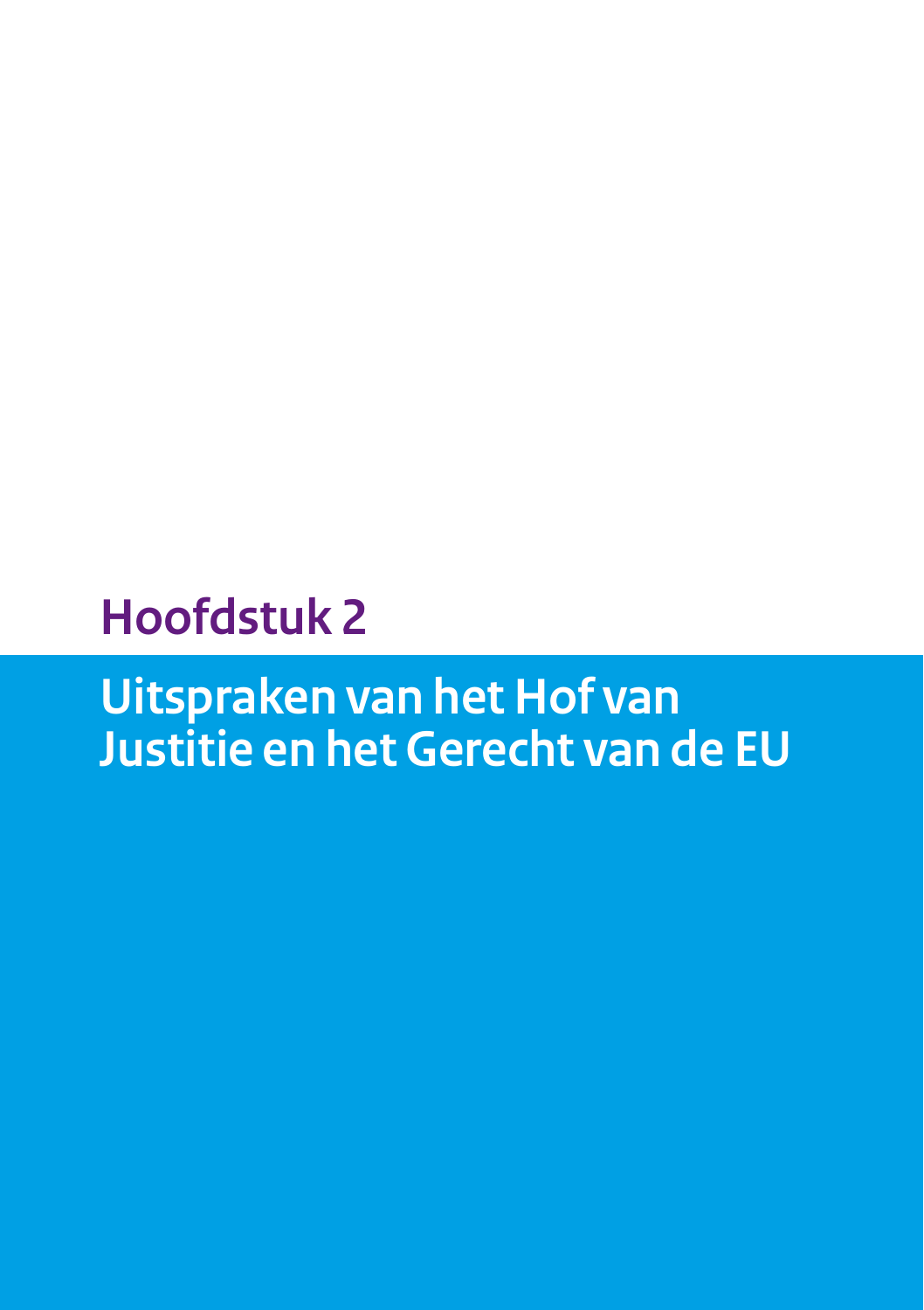#### <span id="page-18-0"></span>**Asiel en Migratie**

#### *Arrest van het Hof van 25 januari 2018, F, zaak C-473/16 (Hongarije)*

De Hongaarse immigratiedienst wees de asielaanvraag van F af, omdat de door hem gestelde homoseksualiteit als ongeloofwaardig werd beoordeeld. De immigratiedienst ging daarbij af op het advies van een gerechtspsycholoog. Het Hof oordeelt dat een asielzoeker niet aan psychologische tests mag worden onderworpen om zijn gestelde seksuele gerichtheid op geloofwaardigheid te toetsen. Dat is in strijd met het recht op bescherming van het privéleven. Het Hof overweegt dat in het kader van de beoordeling van een asielaanvraag vastgesteld moet worden of er vrees voor vervolging is wegens een, al dan niet toegedichte, seksuele gerichtheid. Bij die beoordeling kunnen bepaalde vormen van deskundigenonderzoek wel nuttig blijken. Bijvoorbeeld om vollediger informatie te verkrijgen over de situatie van personen met een bepaalde gerichtheid in het derde land. Zoals Nederland ook had betoogd, is het gebruik van een deskundigenonderzoek dus niet principieel uitgesloten. Van belang is dat de lidstaten steeds de grondrechten respecteren. De bevoegde autoriteit en de rechter mogen hun beslissingen voorts niet alléén baseren op de conclusies van het deskundigenonderzoek en die conclusies zijn voor hen niet bindend. Dit is in lijn met het door Nederland ingediende standpunt.

## *Arrest van het Hof van 12 april 2018, A en S, zaak C-550/16 (Nederland, Rechtbank Den Haag, zittingsplaats Amsterdam)*

A verkreeg in Nederland asiel als een niet-begeleide minderjarige vluchteling. Vervolgens deed A, inmiddels meerderjarig geworden, een verzoek tot gezinshereniging met haar ouders. Volgens de immigratiedienst kon A geen aanspraak maken op het gunstiger regime voor gezinshereniging dat geldt onder de gezinsherenigingsrichtlijn voor niet-begeleide minderjarige vluchtelingen. De vraag van de verwijzende rechter gaat over het peilmoment voor de beoordeling van de minderjarigheid om in aanmerking te komen voor dit gunstiger regime. Het Hof oordeelt dat uit de bewoordingen, de opzet en het doel van de gezinsherenigingsrichtlijn, de context en de algemene beginselen van Unierecht volgt dat de datum van indiening van het verzoek om internationale bescherming als uitgangspunt wordt genomen voor de vaststelling of de asielzoeker minderjarig is. Het Hof overweegt dat de aanvraag voor gezinshereniging echter wel binnen een redelijke termijn moet worden ingediend. Dat is in beginsel binnen drie maanden na de dag waarop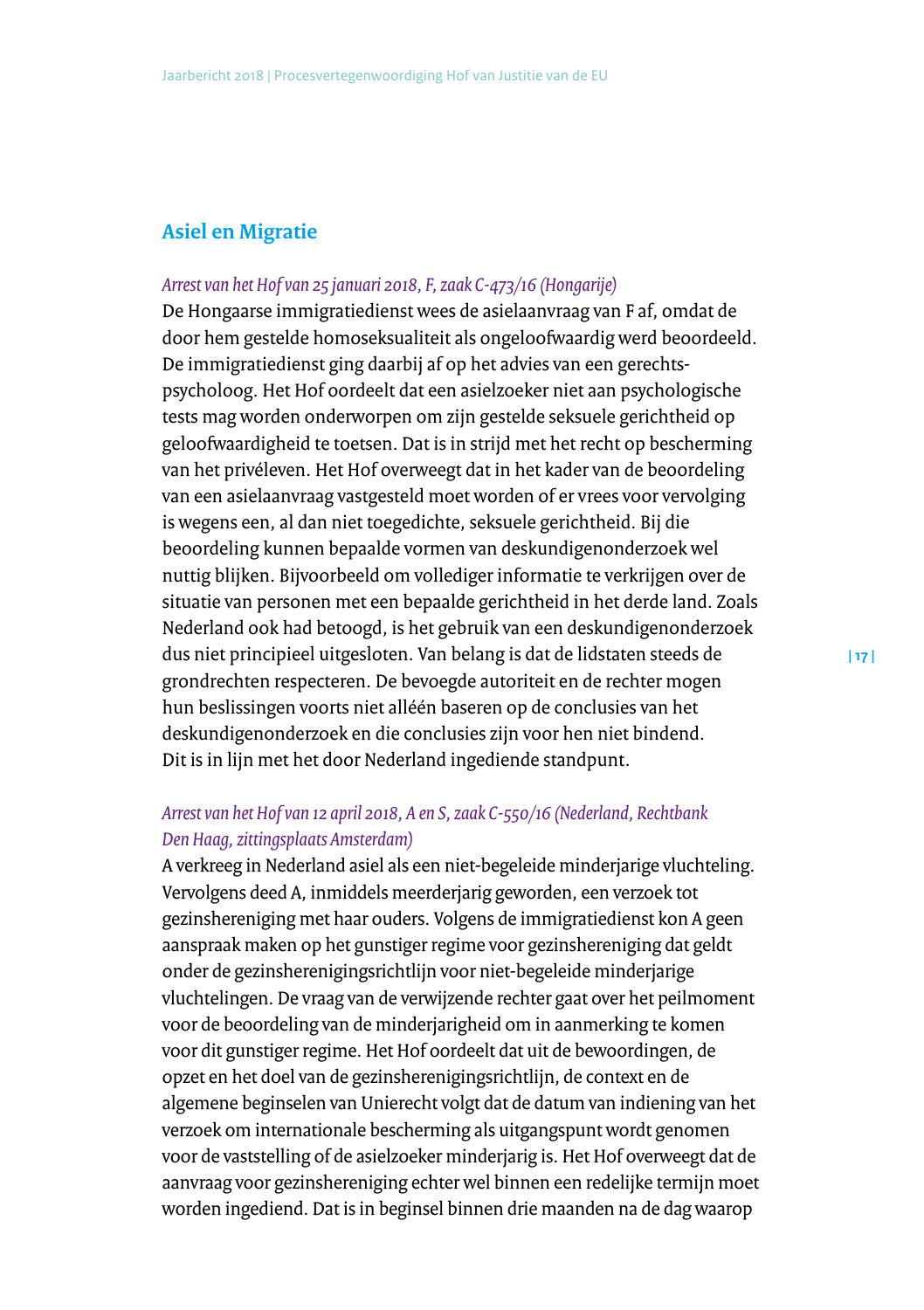de betrokken minderjarige is erkend als vluchteling. De uitspraak is niet in overeenstemming met het Nederlandse standpunt in deze zaak.

#### *Arrest van het Hof van 19 juni 2018, Gnandi, zaak C-181/16 (België)*

Gnandi heeft in 2011 om internationale bescherming verzocht in België. In 2014 is dit verzoek afgewezen en is tegelijkertijd een terugkeerbesluit vastgesteld. Aan het Hof wordt gevraagd of het verenigbaar is met de terugkeerrichtlijn (2008/115) om een terugkeerbesluit vast te stellen zodra het asielverzoek wordt afgewezen en dus voordat de rechtsmiddelen tegen een dergelijke afwijzing zijn uitgeput. Het Hof oordeelt dat het Unierecht zich daar niet tegen verzet. Voorwaarde is wel dat er een doeltreffend rechtsmiddel openstaat met van rechtswege schorsende werking bij ten minste één rechterlijke instantie. Het Hof benadrukt dat daarbij alle rechtsgevolgen van het terugkeerbesluit moeten worden geschorst. Dit betekent onder meer dat in die periode de termijn voor vrijwillig vertrek niet ingaat en dat de betrokkene niet in bewaring mag worden gesteld met het oog op zijn verwijdering. Het oordeel van het Hof is op dit onderdeel overeenkomstig het Nederlandse standpunt.

## *Arrest van het Hof van 5 juli 2018, X, C-213/17 (Nederland, Rechtbank Den Haag, zittingsplaats Haarlem)*

De centrale vraag in deze zaak is of het in overeenstemming is met de Dublinverordening (verordening 604/2013) dat een lidstaat (in casu Italië) verantwoordelijk is geworden voor een verzoek om internationale bescherming dat een verzoeker in die lidstaat heeft ingediend, terwijl deze verzoeker in het verleden in een andere lidstaat (in casu Nederland) meerdere verzoeken om internationale bescherming heeft gedaan en in één daarvan nog een hoger beroep gaande was. Een cruciaal gegeven hierbij is dat Italië geen verzoek om terugname van de asielzoeker heeft ingediend bij Nederland. Het oordeel van het Hof is dat de lidstaat waar een nieuw verzoek om internationale bescherming is ingediend, verantwoordelijk is voor de behandeling ervan indien die lidstaat niet binnen de termijnen om terugname heeft verzocht. Dat een andere lidstaat verantwoordelijk was voor de behandeling van eerder ingediende verzoeken om internationale bescherming, en dat het hoger beroep tegen de afwijzing van een van deze verzoeken bij het verstrijken van die termijnen nog aanhangig was voor een rechterlijke instantie van die lidstaat, doet daar niet aan af. De uitspraak is overeenkomstig het Nederlandse standpunt.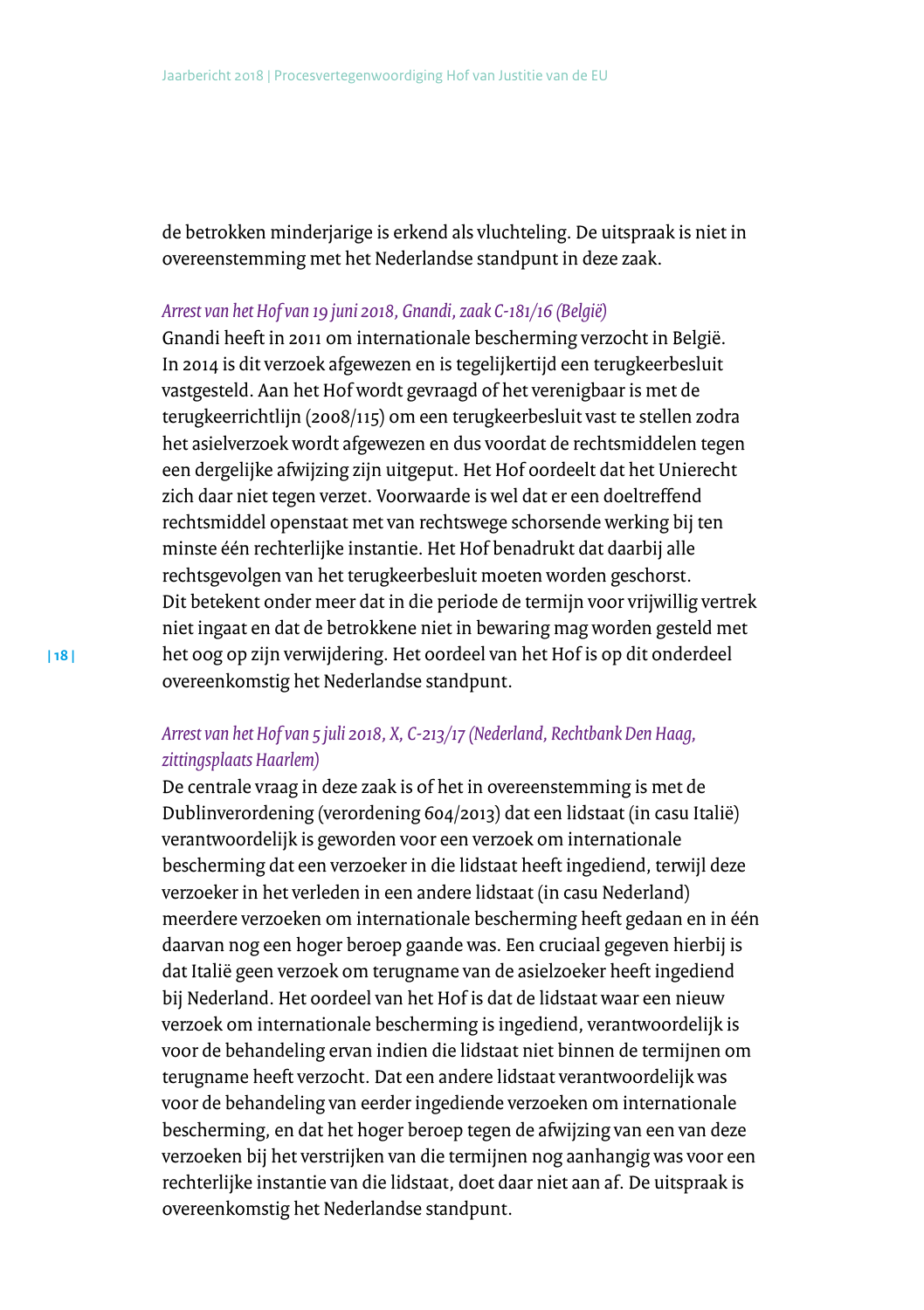#### *Arrest van het Hof van 13 september 2018, Ahmed, zaak C-369/17 (Hongarije)*

In deze zaak staat de uitleg van artikel 17 van de kwalificatierichtlijn (2011/95) centraal. Op grond van deze bepaling wordt geen subsidiaire bescherming verleend aan een vreemdeling die een 'ernstig misdrijf heeft gepleegd'. Op grond van het Hongaarse recht was deze uitzonderingsgrond van toepassing indien een misdrijf is gepleegd waarop naar Hongaars recht een gevangenisstraf van vijf jaar of meer is gesteld. Het Hof overweegt dat de Uniewetgever in artikel 17 van de kwalificatierichtlijn voor de subsidiaire beschermingsstatus vergelijkbare uitsluitingsgronden heeft willen vaststellen als voor uitsluiting van de vluchtelingenstatus. Uitsluiting van de vluchtelingenstatus moet gebaseerd zijn op een volledig onderzoek van alle omstandigheden van het individuele geval. Dit geldt dus ook voor uitsluiting van de subsidiaire beschermingsstatus. De strafmaat die op een misdrijf is gesteld, is weliswaar bijzonder belangrijk bij de beoordeling of er sprake is van een ernstig misdrijf, maar daarnaast moet ook getoetst worden aan criteria zoals de aard van het gepleegde feit, de schade die is teweeggebracht en de aard van de straf. Dit is overeenkomstig het Nederlandse standpunt.

## *Arresten van het Hof van 26 september 2018, X tegen Belastingdienst/Toeslagen, zaak C-175/17, en X en Y tegen Staatssecretaris van Justitie en Veiligheid, zaak C-180/17 (Nederland, Raad van State)*

In deze zaken is de centrale vraag of het Unierecht vereist dat het instellen van hoger beroep in asielzaken automatisch schorsende werking heeft, dat wil zeggen zonder dat de betrokken vreemdeling daartoe een voorziening vraagt, die eventueel door de voorzieningenrechter wordt toegekend. Volgens het Hof verplicht het Unierecht daartoe niet, ook niet wanneer de betrokkene stelt dat er een ernstig risico op schending van het beginsel van non-refoulement bestaat. Hoewel lidstaten verplicht zijn te voorzien in een recht op een doeltreffend rechtsmiddel, betekent dit niet dat het ook het recht inhoudt om hoger beroep in te stellen, laat staan dat een dergelijk recht van rechtswege schorsende werking dient te hebben. Het recht op een doeltreffend rechtsmiddel wordt geëerbiedigd wanneer de verzoeker een beroep met van rechtswege schorsende werking kan instellen bij ten minste één rechterlijke instantie. Het Hof merkt daarbij nog op dat de procedureregels voor het instellen van vorderingen ter bescherming van de rechten die particulieren aan het Unierecht ontlenen, moeten voldoen aan het gelijkwaardigheidsbeginsel en het doeltreffendheidsbeginsel. De uitspraak is overeenkomstig het Nederlandse standpunt.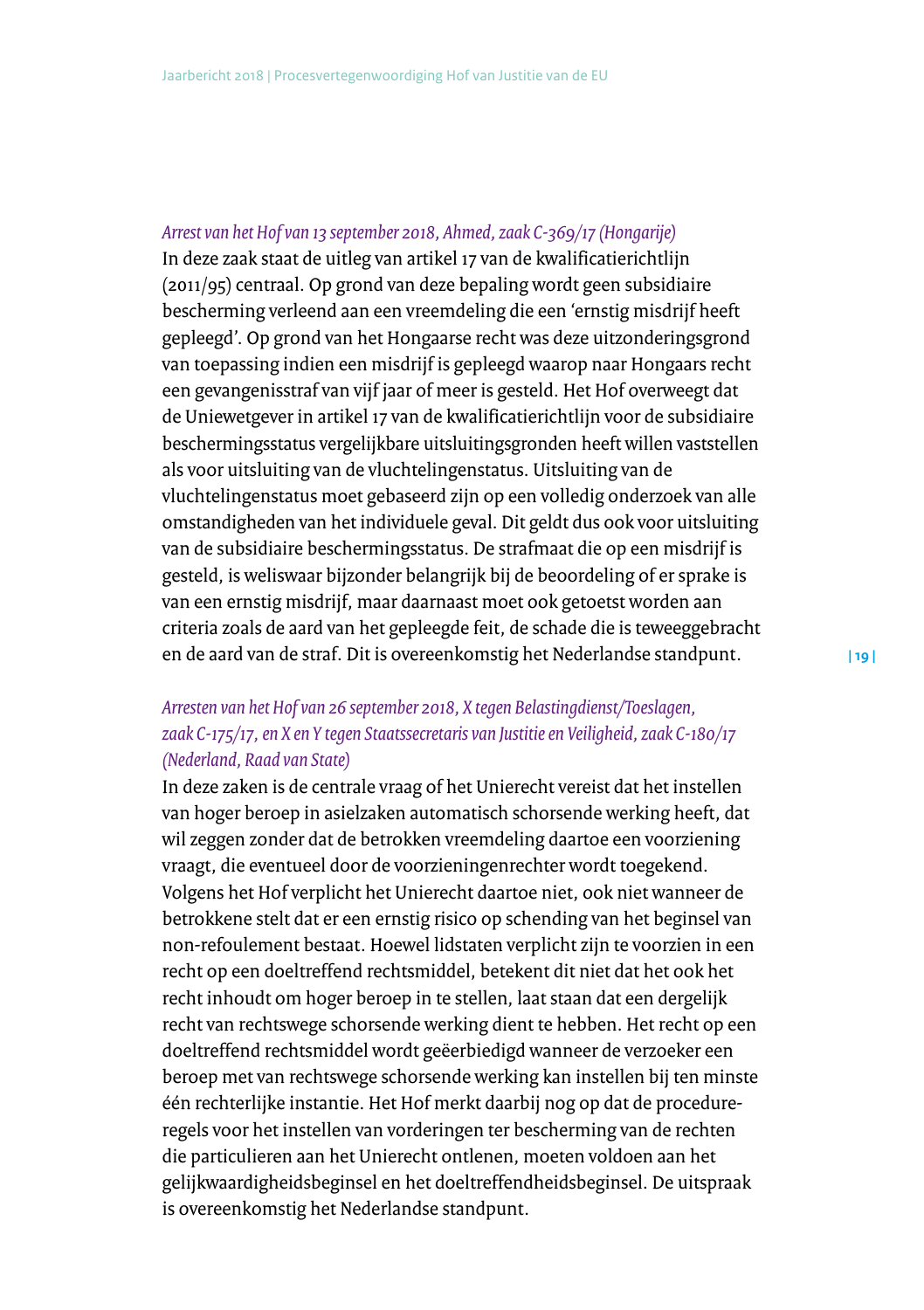#### *Arrest van het Hof van 18 oktober 2018, E.G., zaak C-662/17 (Slovenië)*

E.G., een Afghaans onderdaan, heeft in Slovenië een asielverzoek ingediend, maar dit werd afgewezen. Aan hem is wel de subsidiaire beschermingsstatus verleend. E.G. vecht de afwijzing van het asielverzoek aan. In dat kader wordt aan het Hof uitleg gevraagd van artikel 46, lid 2, tweede alinea, van de procedurerichtlijn (2013/32). Deze bepaling bevat een uitzondering op het recht op een daadwerkelijk rechtsmiddel tegen een afwijzend asielbesluit indien de subsidiaire beschermingsstatus is verleend. Daarbij is wel vereist dat de rechten en voordelen die de subsidiaire beschermingsstatus biedt, daadwerkelijk gelijk zijn aan die welke op grond van het Unierecht en het toepasselijke nationale recht worden geboden uit hoofde van de vluchtelingenstatus. Daaraan is niet voldaan indien aan vluchtelingen op grond van het nationale recht een verblijfstitel voor onbepaalde tijd wordt toegekend, en aan subsidiair beschermden slechts een voor bepaalde tijd. Ook mogen er geen verschillen zijn met betrekking tot het stemrecht in de lokale verkiezingen, het recht op een paspoort en het recht op gezinshereniging. Het is daarbij niet relevant of betrokkene zich daadwerkelijk op een van die rechten van vluchtelingen beroept. De beoordeling of voldaan is aan de gelijkheidsvoorwaarde moet namelijk worden onderzocht aan de hand van de nationale wettelijke regeling en niet in het licht van de concrete situatie van de betrokken verzoeker, aldus het Hof. Dit oordeel is geheel in lijn met het Nederlandse standpunt.

## *Arresten van het Hof van 7 november 2018, C en A, zaak C-257/17 en K, zaak C-484/17 (Nederland, Raad van State)*

Aanleiding van beide zaken is de afwijzing van een vergunning voortgezet verblijf aan een derdelander die in het kader van gezinshereniging in Nederland verbleef. Grond voor afwijzing is dat het inburgeringsexamen niet is behaald. De Raad van State vraagt of het inburgeringsvereiste verenigbaar is met artikel 15 van de gezinsherenigingsrichtlijn (richtlijn 2003/86). Uit deze bepaling vloeit voort dat een gezinslid na vijf jaar in beginsel recht heeft op een autonome verblijfstitel. De lidstaten mogen aan de verlening ervan voorwaarden verbinden. Een lidstaat mag de verlening van deze verblijfstitel dan ook afhankelijk stellen van een inburgeringsexamen. Deze verplichting mag echter niet verder gaan dan nodig is om het doel van vergemakkelijking van de integratie van de betrokken derdelanders te bereiken. Dat veronderstelt dat (1) de kennis die nodig is om het inburgeringsexamen met goed gevolg af te leggen, overeenkomt met een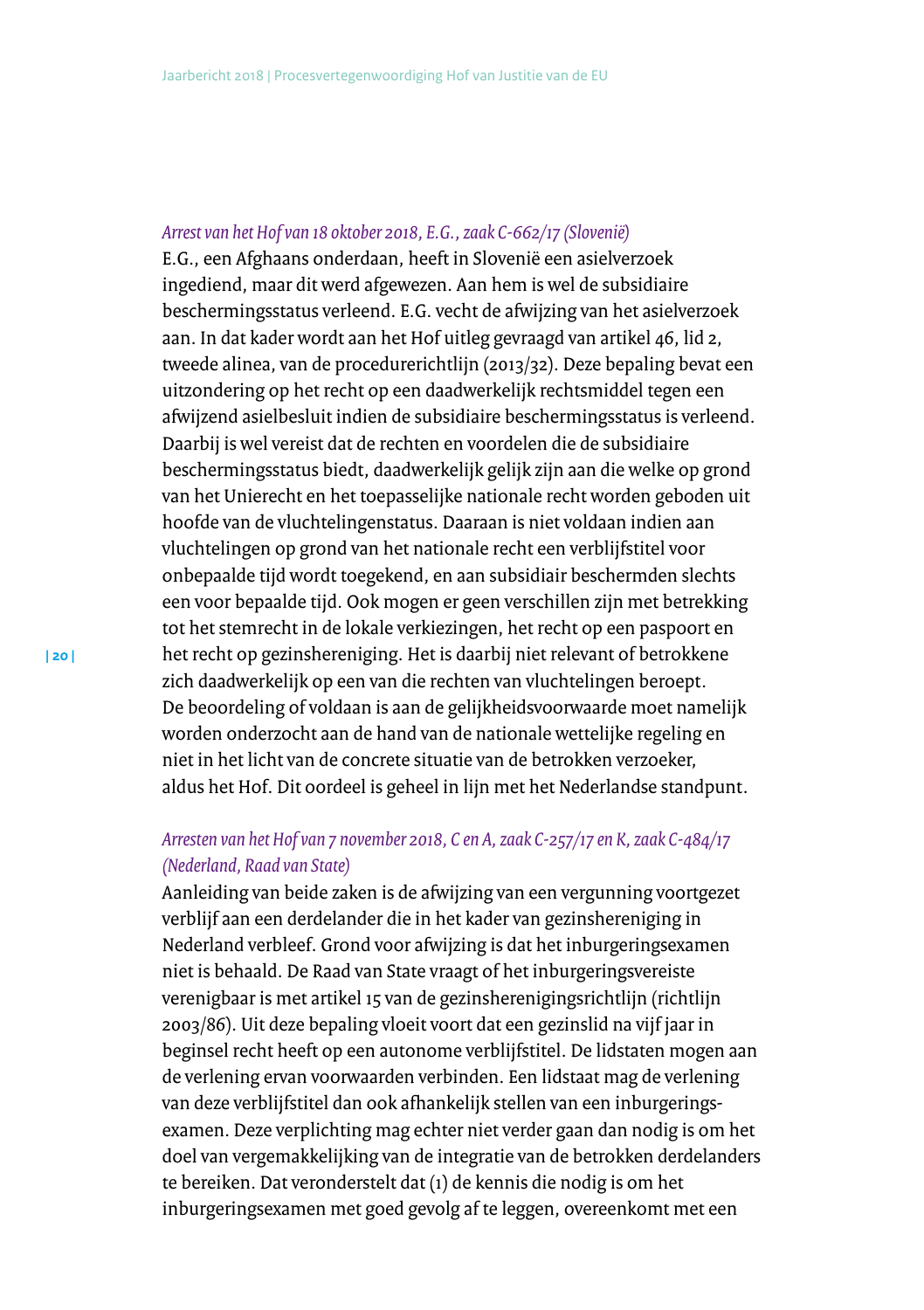basisniveau, dat (2) de door de nationale regeling opgelegde voorwaarde er niet toe leidt dat wordt belet dat een autonome verblijfstitel wordt verleend aan derdelanders die het bewijs hebben geleverd van hun wil om dat examen te behalen, en van de inspanningen die zij daarvoor hebben gedaan, dat (3) de bijzondere individuele omstandigheden naar behoren in aanmerking worden genomen, en dat (4) de kosten voor dat examen niet buitensporig zijn. In zaak C-257/17 bepaalt het Hof bovendien dat het bevoegd is uitleg te geven aan artikel 15 van de gezinsherenigingsrichtlijn indien het nationale geschil betrekking heeft op de echtgenoot van een Nederlander. Die situatie is weliswaar uitdrukkelijk van de werkingssfeer van de gezinsherenigingsrichtlijn uitgesloten, maar het Hof is toch bevoegd omdat de Nederlandse wetgever ervoor heeft gekozen het regime van de richtlijn ook op die situatie toe te passen. Tot slot oordeelt het Hof dat het verenigbaar is met de gezinsherenigingsrichtlijn dat de autonome verblijfstitel niet eerder kan worden verleend dan met ingang van de datum van de aanvraag. De uitspraken zijn in overeenstemming met de inbreng van de Nederlandse regering in deze zaken.

#### *Arrest van het Hof van 7 november 2018, K en B, zaak C-380/17 (Nederland, Raad van State)*

Aan de vader van het gezin is de subsidiaire beschermingsstatus verleend. Hij doet een verzoek om gezinshereniging voor zijn echtgenote en dochter onder het gunstige regime van artikel 12 van de gezinsherenigingsrichtlijn. Het verzoek wordt afgewezen omdat het niet binnen drie maanden na het verkrijgen van de subsidiaire beschermingsstatus was ingediend. De Raad van State vraagt het Hof of dit verenigbaar is met de gezinsherenigingsrichtlijn. Hoewel de gezinsherenigingsrichtlijn niet van toepassing is op personen met de subsidiaire beschermingsstatus, acht het Hof zich bevoegd om deze vraag te beantwoorden omdat de Nederlandse wetgever ervoor heeft gekozen het regime van de richtlijn ook op deze personen toe te passen. Het Hof oordeelt dat de lidstaten verzoeken om gezinshereniging door vluchtelingen niet op grond van het gunstige regime van artikel 12 van de gezinsherenigingsrichtlijn hoeven te behandelen wanneer die na het verstrijken van de driemaandentermijn uit artikel 12, lid 1, derde alinea, van de gezinsherenigingsrichtlijn zijn ingediend. Dan moet wel de mogelijkheid bestaan om een nieuw verzoek te doen op basis van het reguliere gezinsherenigingsregime. Voorwaarden zijn verder dat 1) de termijnoverschrijding niet als weigeringsgrond wordt gehanteerd in geval van objectieve verschoonbaarheid, dat 2) de betrokkenen volledig worden geïnformeerd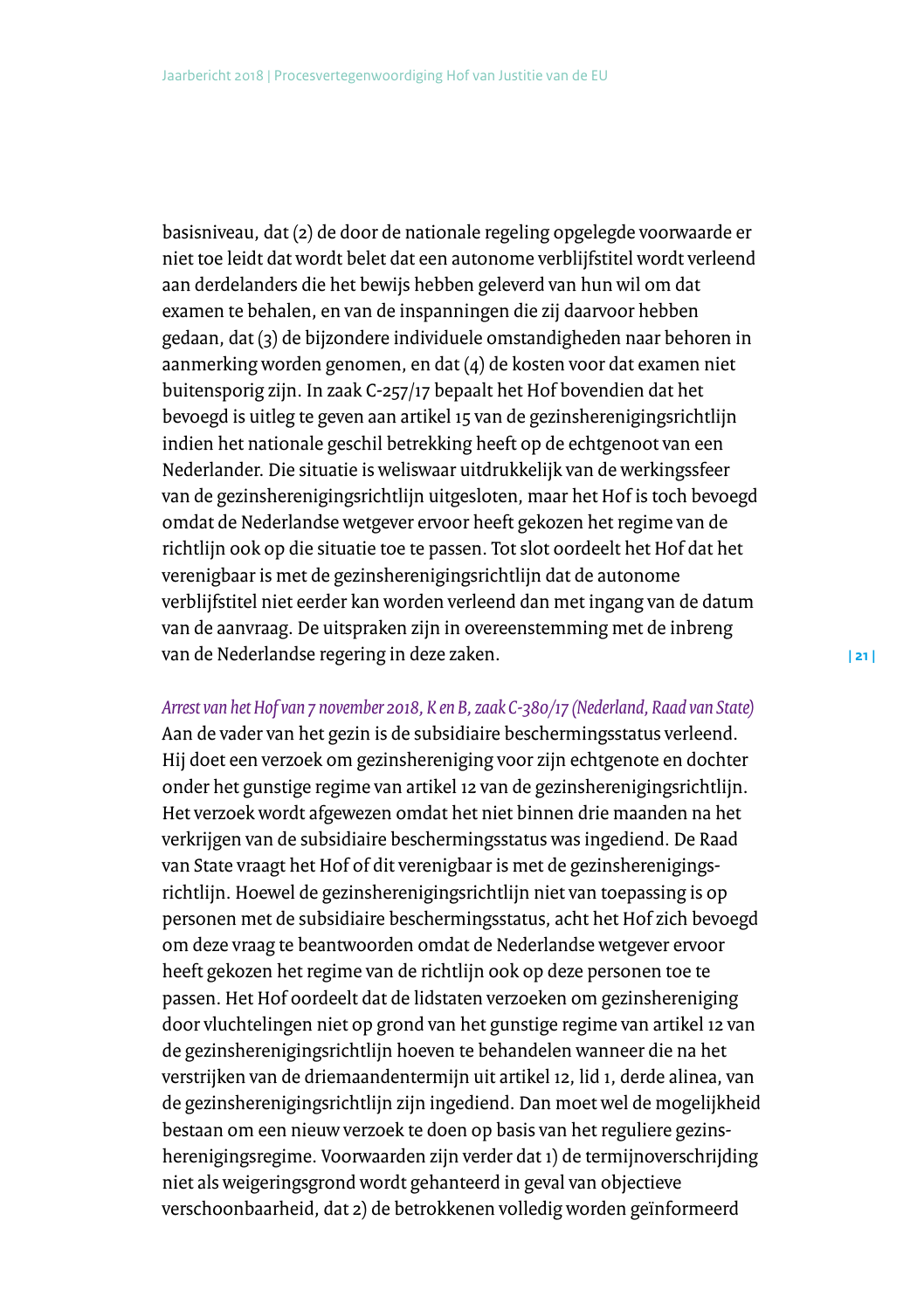<span id="page-23-0"></span>over de gevolgen van de afwijzing en de maatregelen om alsnog voor gezinshereniging in aanmerking te komen, en dat 3) de gunstiger voorwaarden voor het recht op gezinshereniging voor vluchtelingen onder de artikelen 10 en 11 of artikel 12, lid 2, van de gezinsherenigingsrichtlijn blijven gelden. De uitspraak is in lijn met de inbreng van de Nederlandse regering.

## *Arrest van het Hof van 13 november 2018 in gevoegde zaken, X C-47/17 en X C-48/17 (Nederland, Rechtbank Den Haag, zittingsplaats Haarlem)*

Aanleiding van deze zaken zijn de asielverzoeken van personen die eerder al in Duitsland (C-47/17) respectievelijk Italië (C-48/17) asielverzoeken hebben ingediend. Dit blijkt uit de treffers in het Eurodac-systeem. Nederland verzocht deze landen om terugname. Duitsland wees het verzoek na tweeëneenhalve maand af, waarop Nederland het verzoek opnieuw indiende. Italië stemde uiteindelijk in januari 2016 in met terugname, meer dan een half jaar na het asielverzoek in Nederland. De Rechtbank vraagt het Hof uitleg over de termijnen die gelden in het kader van deze terugnameverzoeken, en welke gevolgen moeten worden verbonden aan overschrijding daarvan. Moet de verzoekende lidstaat dan de zaak behandelen of is de aangezochte lidstaat verantwoordelijk? Het Hof wijst op de termijnen in de Dublinverordening (604/2013) en de daarbij behorende uitvoeringsverordening (118/2014). Volgens het Hof moet een lidstaat zich in geval van een verzoek tot overname door een verantwoordelijke lidstaat in een geest van loyale samenwerking inzetten om binnen de termijnen in de EU-wetgeving te antwoorden. Doet de lidstaat dat niet, dan dient, wanneer de procedure voor heroverweging definitief is geëindigd, de verzoekende lidstaat als verantwoordelijk voor de behandeling van het verzoek om internationale bescherming te worden aangemerkt. De uitspraak is niet in lijn met het standpunt van de Nederlandse regering.

#### **Bescherming persoonsgegevens**

### *Arrest van het Hof van 5 juni 2018, Wirtschaftsakademie Schleswig-Holstein, zaak C-210/16 (Duitsland)*

De Wirtschaftsakademie is een onderwijsinstelling die gebruikmaakt van een fanpagina op Facebook. Als beheerder van de fanpagina kan zij anonieme statistieken over bezoekers verkrijgen, die door Facebook worden verzameld. Het Europese hoofdkantoor van Facebook staat in Ierland. Facebook heeft tevens een dochteronderneming in Duitsland. De Duitse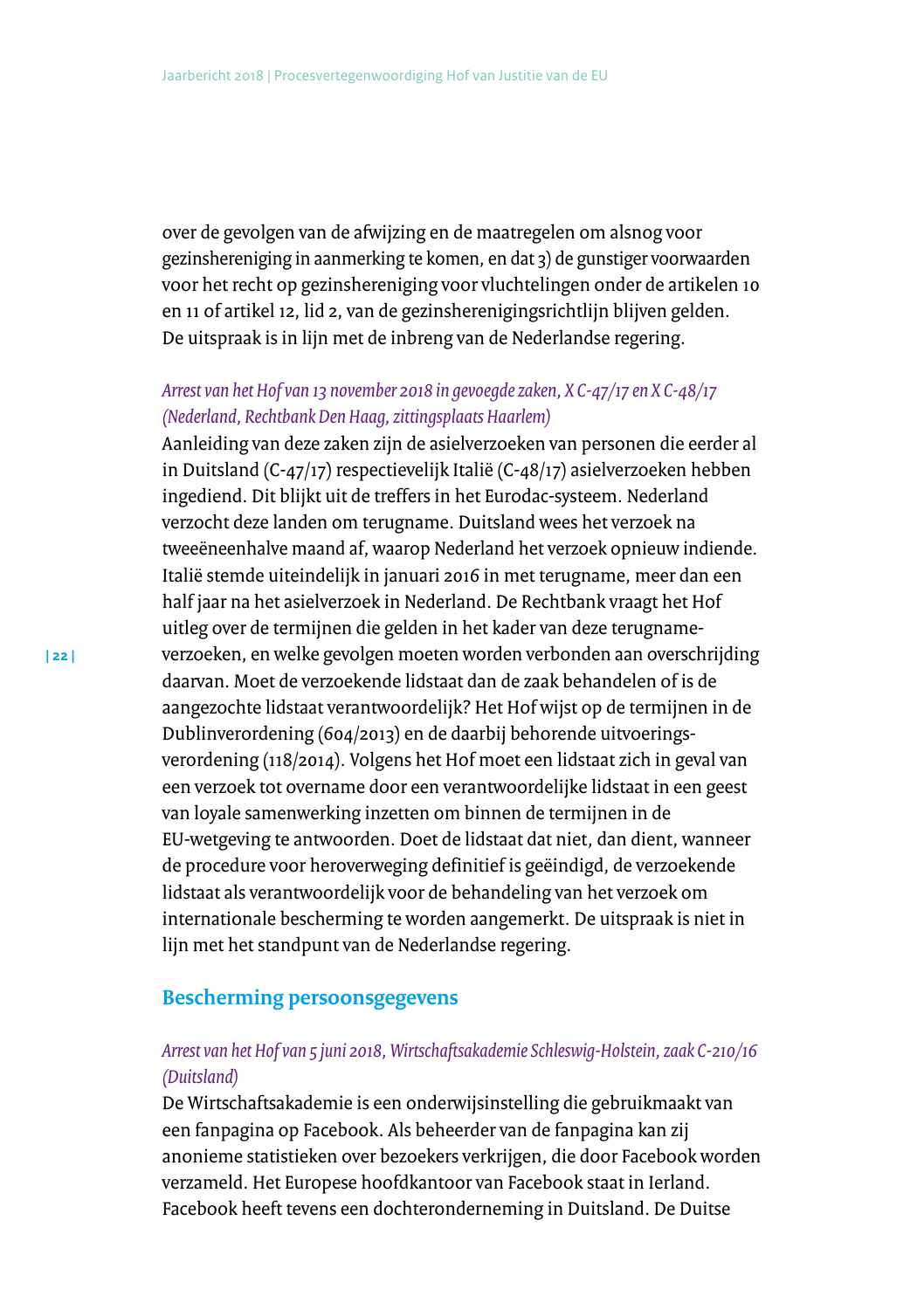<span id="page-24-0"></span>toezichthouder heeft deactivering van de fanpagina bevolen, omdat de Wirtschaftakademie en Facebook bezoekers niet op de hoogte hebben gesteld van het verzamelen en verwerken van hun persoonsgegevens. In de beroepsprocedure stelt de Duitse rechter vragen over de richtlijn inzake de verwerking van persoonsgegevens (95/46). Het Hof oordeelt – omwille van een vollediger bescherming van de persoonsgegevens – dat Facebook Ierland en de Wirtschaftsakademie gezamenlijk verantwoordelijk zijn voor de verwerking. De nationale autoriteit kan daarom zowel tegen Facebook Ierland als tegen de beheerder van de fanpagina optreden. Bij een onderneming die buiten de Unie gevestigd is maar meerdere vestigingen in EU-lidstaten heeft, mag de autoriteit haar bevoegdheden ook uitoefenen jegens een vestiging in de eigen lidstaat (in casu Facebook Duitsland). Dit is zelfs zo wanneer deze vestiging niet verantwoordelijk is voor het verkrijgen en verwerken van de persoonsgegevens. De Duitse autoriteit is bij haar optreden niet gebonden aan het oordeel van de Ierse autoriteit over het optreden van Facebook. De uitspraak is in lijn met het Nederlandse standpunt.

## **Burgerschap**

#### *Arrest van het Hof van 10 april 2018, Pisciotti, zaak C-191/16 (Duitsland)*

De Italiaan Pisciotti vordert schadevergoeding van Duitsland voor zijn eerdere uitlevering door Duitsland aan de VS. Pisciotti stelt dat hij in strijd met het Unierecht is uitgeleverd. De centrale vraag is of het Unierechtelijke verbod van discriminatie op grond van nationaliteit en het vrij verkeer van personen het toelaat dat lidstaten hun eigen onderdanen niet uitleveren, maar wel de onderdanen van andere EU-lidstaten. In de zaak-Petruhhin (C-182/15) heeft het Hof daarover gezegd dat discriminatie tussen eigen onderdanen en andere Unieburgers kan worden gerechtvaardigd met het doel straffeloosheid te voorkomen. Echter, de evenredigheid vereist dat de lidstaten – voordat zij een Unieburger uitleveren – de lidstaat van herkomst de mogelijkheid geven een Europees Aanhoudingsbevel uit te vaardigen om zélf die persoon te kunnen vervolgen. Voorwaarde is wel dat deze laatste lidstaat op grond van zijn nationale recht bevoegd is om deze persoon te vervolgen voor buiten zijn nationale grondgebied gepleegde feiten. Het Hof oordeelt dat deze rechtspraak ook geldt in de situatie van Pisciotti, waarin, anders dan in de zaak-Petruhhin, er een uitleveringsverdrag bestaat tussen de EU en het verzoekende derde land, de VS. Dit komt niet overeen met wat Nederland heeft betoogd.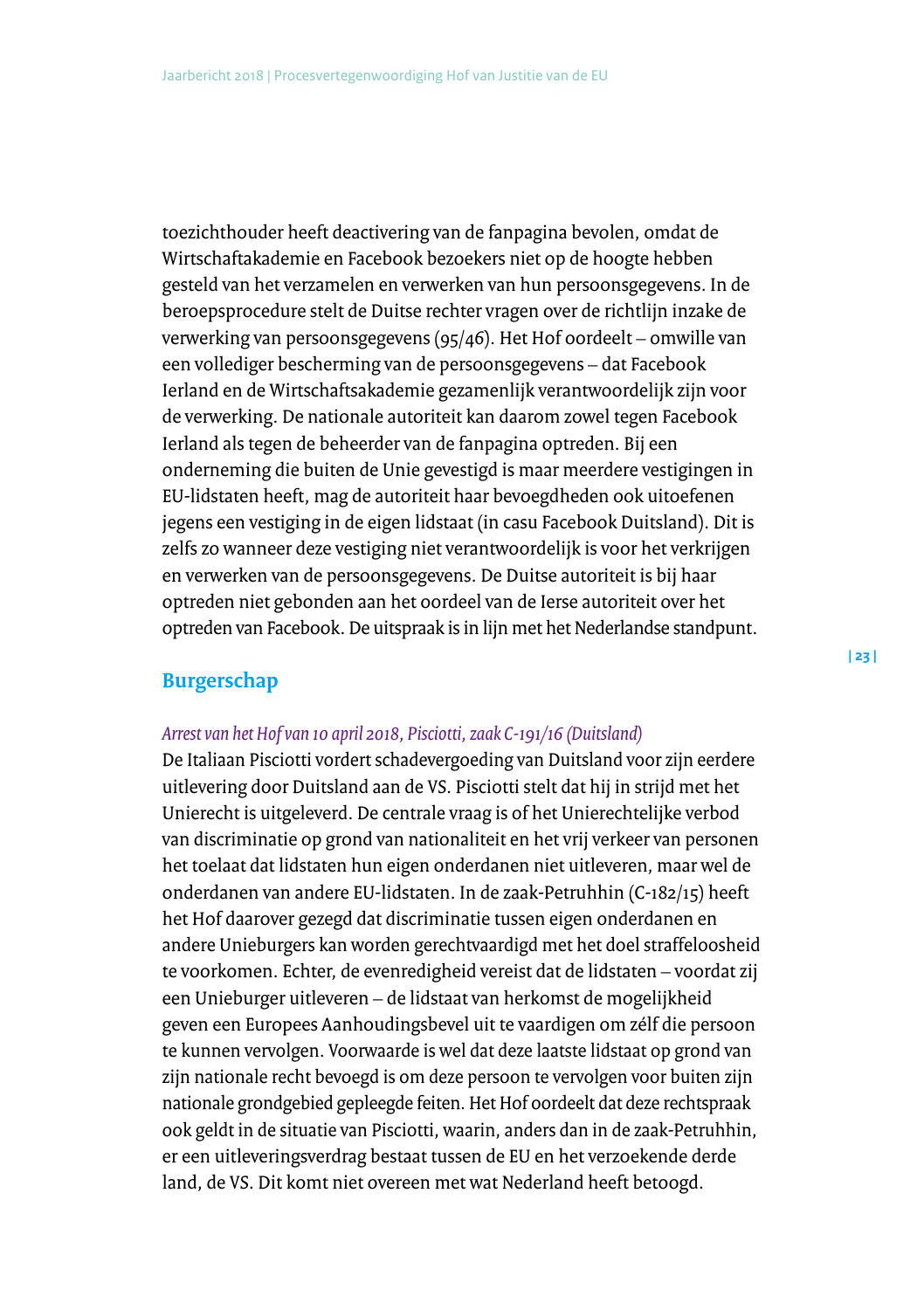#### <span id="page-25-0"></span>**Douane**

### *Arrest van het Hof van 13 september 2018, Vision Research, zaak C-372/17 (Nederland, Rechtbank Noord-Holland)*

Deze zaak gaat over de douane-indeling van een camera die in de Europese Unie wordt ingevoerd. Aanleiding is een geschil tussen Vision Research en de belastingdienst. Vision Research is importeur van de Phantom V7.3, een hogesnelheidscamera die beelden tijdelijk opslaat in zijn vluchtige geheugen. Vision Research heeft verzocht om de camera in te delen onder het douanetarief voor 'digitale fototoestellen'. Maar de belastingdienst heeft de camera ingedeeld onder het douanetarief voor 'andere televisiecamera's', omdat de Commissie in douane-indelingsverordening 113/2014 een camera met vergelijkbare kenmerken heeft ingedeeld onder het douanetarief voor 'andere televisiecamera's'. Nederland heeft zich in deze zaak gerefereerd aan het oordeel van het Hof. Dat oordeel luidt dat de Phantom V7.3 valt onder het douanetarief voor 'digitale fototoestellen' omdat deze camera het vermogen heeft om fotografische beelden op te slaan in een vluchtig intern geheugen. Het feit dat de opgenomen beelden worden gewist wanneer de camera wordt uitgeschakeld of wanneer er nieuwe beelden worden gemaakt, acht het Hof niet relevant. Verder verklaart het Hof douane-indelingsverordening 113/2014 ongeldig, voor zover die verordening naar analogie van toepassing is op camera's met de kenmerken van de Phantom V7.3.

## **Energie**

*Arrest van het Hof van 28 november 2018, Solvay Chimica Italia e.a., zaak C-262/17 (Italië)* Een aantal Italiaanse bedrijven is eigenaar of beheerder van een particulier elektriciteitsdistributiesysteem. Het gaat om kleine, zogenoemde 'gesloten' systemen, die elektriciteit distribueren binnen een geografisch afgebakende locatie. De bedrijven hebben er bezwaar tegen dat voor hun systemen verplichtingen gelden die ook gelden voor openbare distributiesystemen, zoals een aansluitverplichting voor derden en boekhoudkundige en functionele ontvlechting. De Italiaanse rechter stelde vragen over de uitleg van de richtlijn interne energiemarkt (2009/72). In antwoord daarop stelt het Hof allereerst vast dat de systemen in het hoofdgeding binnen de werkingssfeer van de richtlijn vallen, ook indien zij dateren van voor de inwerkingtreding van de richtlijn. Deze richtlijn kent specifieke regels voor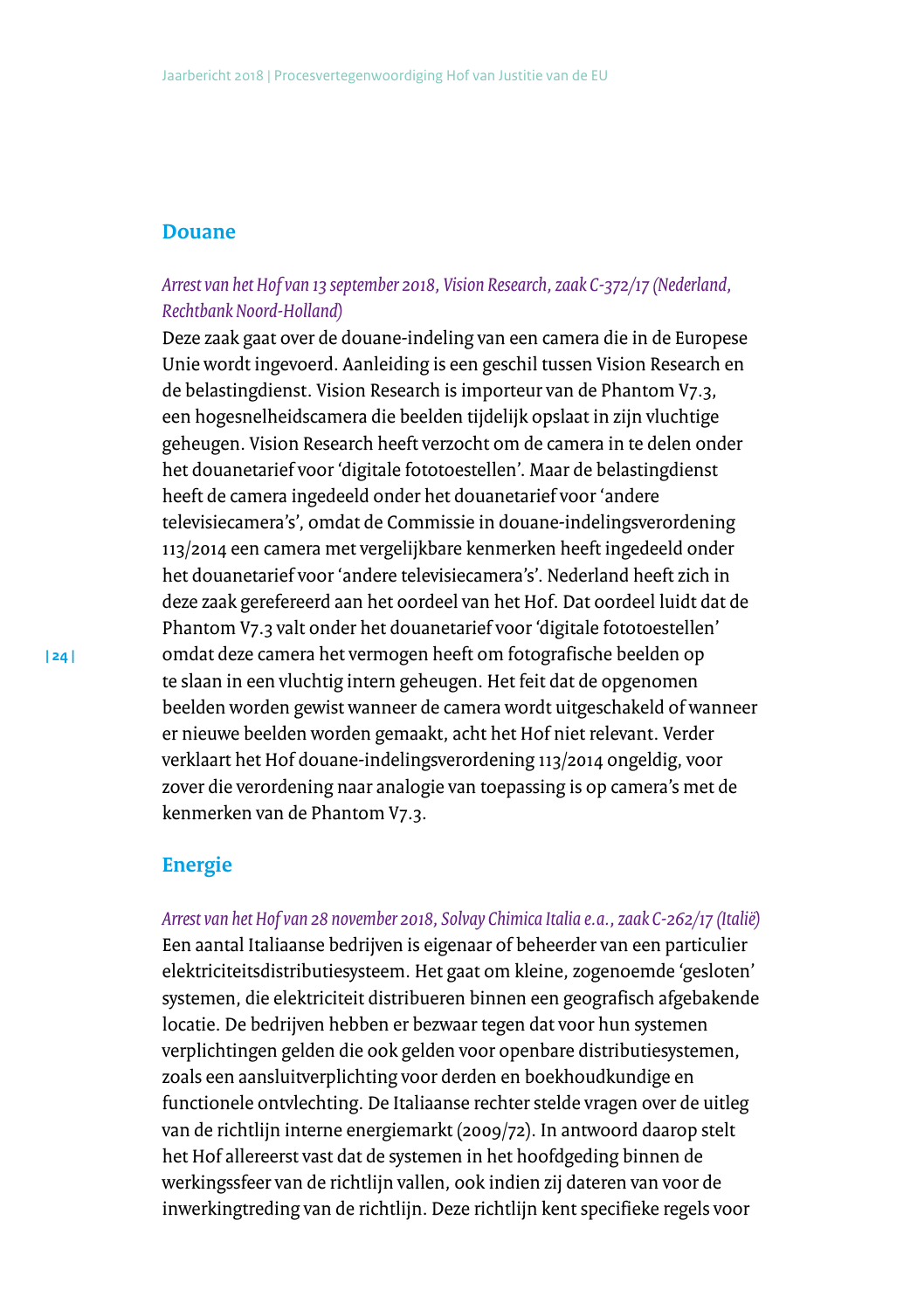<span id="page-26-0"></span>gesloten distributiesystemen. Indien een lidstaat een systeem kwalificeert als een gesloten distributiesysteem, kan de lidstaat deze regels toepassen en daarmee ontheffing geven van een beperkt aantal verplichtingen. Maar niet meer dan dat. Het Hof oordeelt dat een lidstaat deze systemen niet in een afzonderlijke categorie distributiesystemen mag opnemen om hieraan ontheffingen te verlenen waarin de richtlijn niet voorziet. De uitspraak is in overeenstemming met het Nederlandse standpunt.

#### **Externe betrekkingen**

## *Arrest van het Hof van 20 november 2018, Europese Commissie tegen de Raad, ondersteund door onder andere Nederland, gevoegde zaken C-626/15 en C-659/16*

Aanleiding van de zaken is een geschil tussen de Commissie en de Raad over besluiten van respectievelijk Coreper (zaak C-626/15) en de Raad (C-659/16) voor zover daarbij goedkeuring is verleend aan de voorlegging van een discussienota respectievelijk ontwerpvoorstellen namens de Unie en haar lidstaten, aan de Commissie voor de instandhouding van de levende rijkdommen in de Antarctische Wateren (CCAMLR). Zowel de EU als twaalf individuele lidstaten zijn partij bij het Verdrag inzake de instandhouding van de levende rijkdommen in de Antarctische wateren (het Verdrag van Canberra). CCAMLR is opgezet in het kader van dit verdrag, en maakt onder andere het onderzoek naar levende rijkdommen in de Antarctische wateren mogelijk. Kernvraag van de zaken is of de discussienota en de voorgenomen maatregelen onder de exclusieve bevoegdheid van de Unie vallen, en daarom enkel namens de Unie en niet tevens namens de lidstaten hadden moeten worden voorgelegd aan de CCAMLR. Volgens het Hof volgt zowel uit de context, de inhoud als de door de betrokken besluiten nagestreefde doelstellingen dat deze de bescherming van het milieu als hoofddoel en voornaamste component hebben. Het Hof concludeert daarom dat de vaststelling van de door de Commissie bestreden besluiten onder de gedeelde bevoegdheid van de Unie en lidstaten op het gebied van milieu valt. Dit is in overeenstemming met het standpunt van de Raad en Nederland.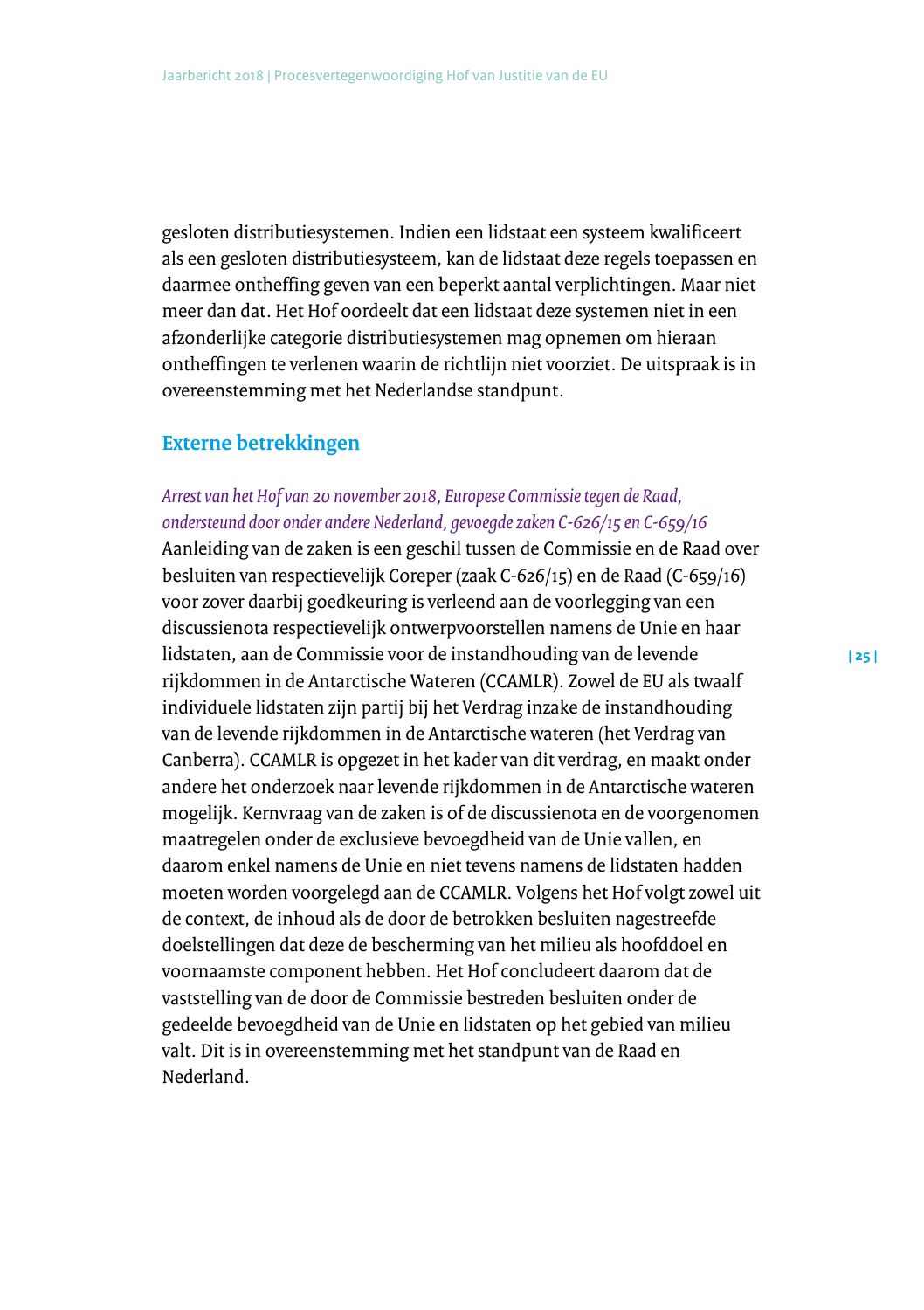### <span id="page-27-0"></span>**Financiële markten**

#### *Arrest van het Hof van 19 juni 2018, Baumeister, zaak C-15/16 (Duitsland)*

Baumeister en de Duitse financiële toezichthouder zijn het niet eens over de vertrouwelijkheid van documenten die de toezichthouder heeft in verband met het toezicht op een bedrijf dat Baumeister schade heeft berokkend. De toezichthouder meent dat de documenten vertrouwelijk zijn en niet door Baumeister ingezien mogen worden. Volgens het Hof volgt uit het begrip 'vertrouwelijke gegevens' in artikel 54, lid 1, van de richtlijn over markten voor financiële instrumenten (2004/39) niet dat alle gegevens die betrekking hebben op de onder toezicht staande onderneming, noodzakelijkerwijs moeten worden geacht vertrouwelijk te zijn. Dit geldt alleen voor gegevens die niet openbaar zijn en waarvan openbaarmaking afbreuk dreigt te doen aan de belangen van de natuurlijke of rechtspersoon die de gegevens heeft verstrekt, aan de belangen van derden, of aan de goede werking van het Unierechtelijke systeem van controle op de activiteiten van beleggingsondernemingen. De vertrouwelijkheid van de gegevens moet worden beoordeeld op het moment dat de autoriteit zich uit moet spreken over het verzoek om openbaarmaking. Gegevens die mogelijk commerciële geheimen zijn maar ten minste vijf jaar oud zijn, worden in beginsel niet meer actueel en dus niet langer geheim geacht te zijn. Dit is alleen anders als de partij die om geheimhouding verzoekt, aantoont dat de gegevens nog steeds een wezenlijk onderdeel van haar commerciële positie inhouden. De uitspraak is niet in overeenstemming met het standpunt van de Nederlandse regering.

### **Fiscaal recht**

## *Arrest van het Hof van 18 januari 2018, Stadion Amsterdam, zaak C-463/16 (Nederland, Hoge Raad)*

De Hoge Raad vraagt het Hof of de rondleiding door de Amsterdam Arena en het bezoek aan het museum voor btw-doeleinden moeten worden beschouwd als één dienstverrichting, die daarmee onderworpen is aan één btw-tarief. De rondleiding door het stadion en het bezoek aan het museum vormen namelijk twee afzonderlijke elementen, waarvoor verschillende btw-tarieven zouden gelden indien zij afzonderlijk werden verricht. Het Hof heeft eerder geoordeeld dat blijkens artikel 2 van de btw-richtlijn (2006/112) elke handeling die economisch gezien uit één prestatie bestaat, niet kunstmatig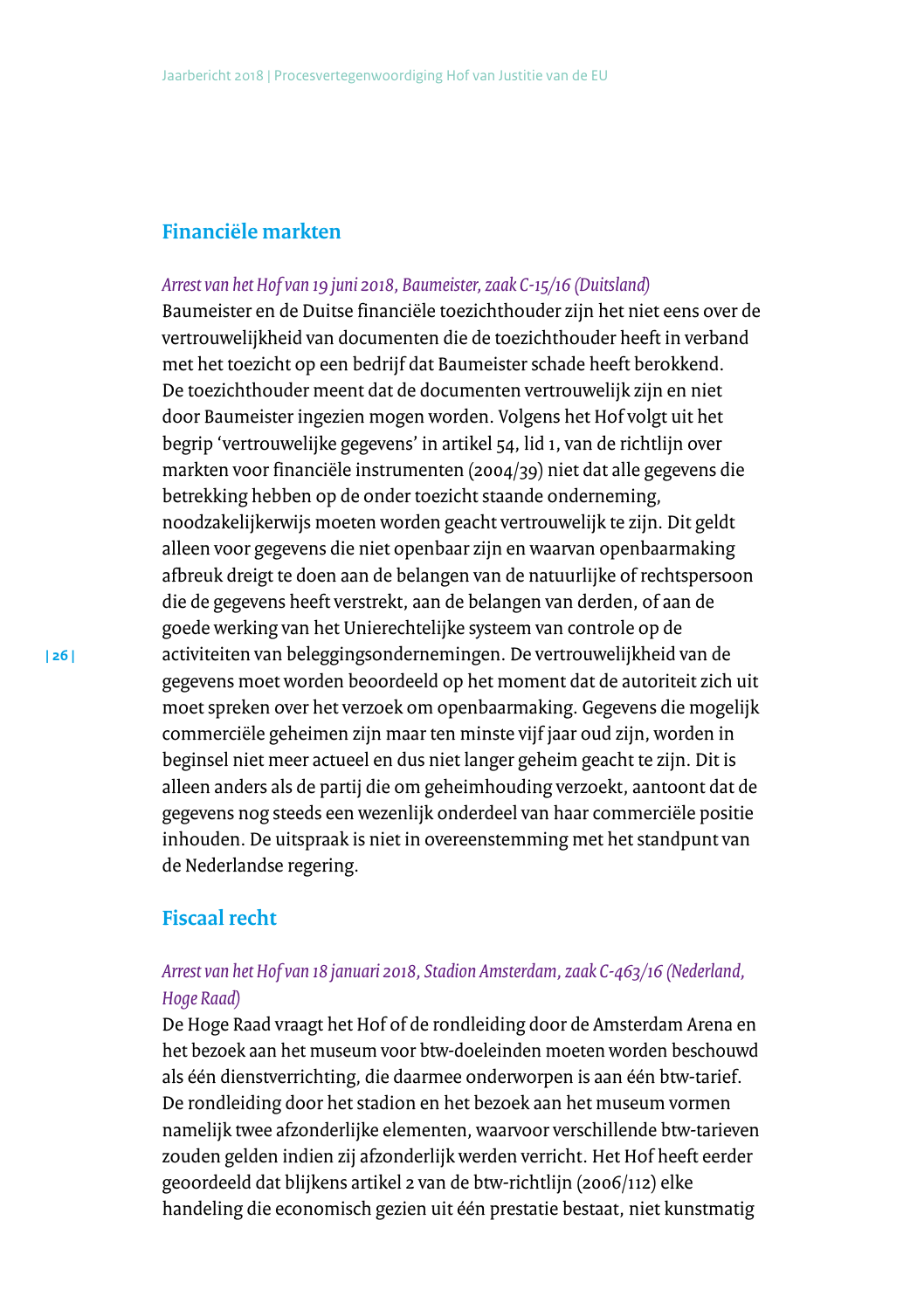uit elkaar mag worden gehaald omdat anders de functionaliteit van het btw-stelsel zou worden aangetast. In deze zaak was volgens de Hoge Raad sprake van één prestatie bestaande uit twee elementen, waarvan de rondleiding het hoofdelement en het museumbezoek het bijkomende element vormt. Zoals ook bepleit door Nederland, is het Hof van oordeel dat daarom één en hetzelfde btw-tarief geldt. Dit tarief wordt bepaald aan de hand van het hoofdelement. Het is daarbij niet relevant dat het mogelijk is te bepalen hoeveel de vergoeding voor elk element bedraagt binnen de door de consument betaalde prijs.

## *Arrest van het Hof van 8 februari 2018, Commissie tegen Duitsland ondersteund door Nederland, zaak C-380/16 (Duitsland)*

Deze zaak heeft betrekking op de heffing van btw over diensten van reisbureaus. In lijn met eerdere arresten over dit onderwerp bepaalt het Hof dat de speciale regeling in de btw-richtlijn (2006/118) voor reisbureaus niet alleen van toepassing is bij verkoop *business-to-consumer*, maar ook bij verkoop *business-to-business*. Daarnaast bepaalt het Hof dat de heffingsgrondslag voor iedere afzonderlijke dienst moet worden vastgesteld. Er mag dus geen methode worden toegepast waarbij de btw wordt berekend over meerdere dienstverrichtingen. Het Hof voegt hieraan toe dat het feit dat de berekening per dienstverrichting in de reisbranche op grote praktische bezwaren stuit, niet noopt tot een andere uitleg. Deze uitkomst is ook ongunstig voor Nederland.

#### *Arrest van het Hof van 2 mei 2018, Mauro Scialdone, zaak C-574/15 (Italië)*

Scialdone is wegens niet tijdige betaling van btw veroordeeld tot een strafrechtelijke boete van 22 500 EURO. Sinds 2015 bepaalt de Italiaanse wet echter dat vervolging voor een dergelijk verzuim alleen een strafbaar feit is indien de belastingschuld hoger is dan 250.000 EURO. Gevolg van deze wet is dat de boete met terugwerkende kracht zou komen te vervallen. De verwijzende rechter vraagt zich af of deze regeling in overeenstemming is met het Unierecht. Het Hof oordeelt dat de PIF-overeenkomst ook betrekking heeft op btw-fraude. Een al dan niet opzettelijk verzuim om tijdig btw af te dragen vormt volgens het Hof echter geen 'fraude' in de zin van de PIF-overeenkomst, noch in de zin van artikel 325 VWEU, aangezien de belastingplichtige zijn aangifteverplichtingen inzake btw is nagekomen. Zo'n verzuim valt wel onder het begrip 'onwettige activiteiten' uit artikel 325 VWEU. Daarop moeten de lidstaten doeltreffende en afschrikkende sancties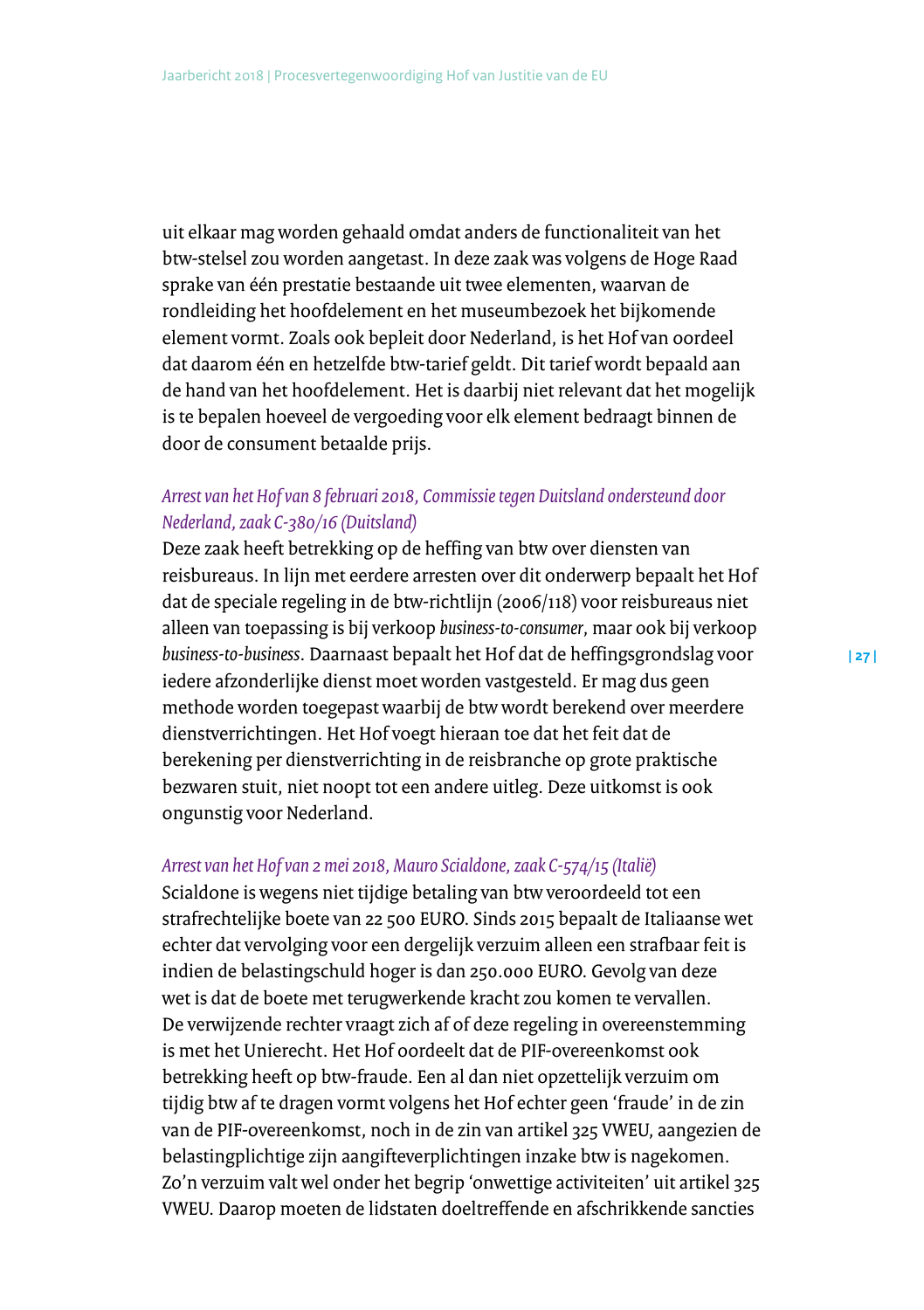toepassen. Zware administratieve geldboetes in combinatie met een verlagingsmechanisme en de vertragingsrente die een snelle betaling bevorderen, kunnen in beginsel doeltreffend worden geacht. De uitspraak is niet in overeenstemming met hetgeen Nederland in deze zaak heeft bepleit.

## *Arrest van het Hof van 22 februari 2018, X, gevoegde zaken C-398/16 en X C-399/16 (Nederland, Hoge Raad)*

In deze gevoegde zaken beantwoordt het Hof prejudiciële vragen van de Hoge Raad over aftrek van rente en valutaverliezen die moederdochterondernemingen die een fiscale eenheid vormen, in mindering mogen brengen. De vragen zijn gerezen in twee gedingen tussen X BV respectievelijk X NV en de belastingdienst over de mogelijkheid van fiscale aftrek van rente die ter zake van een geldlening is betaald in het geval van X BV, en van een valutaverlies in het geval van X NV. De belastingdienst weigert de aftrek omdat de rente en het valutaverlies onder een aftrekbeperking vallen. Volgens het Nederlands recht geldt de renteaftrek namelijk enkel wanneer beide vennootschappen in Nederland zijn gevestigd. De Hoge Raad vraagt of deze aftrekbeperkingen verenigbaar zijn met het Unierecht, meer specifiek de vrijheid van vestiging. Met betrekking tot de weigering van de aftrek van rente oordeelt het Hof, anders dan Nederland betoogde, dat de Nederlandse wetgeving in strijd is met de vrijheid van vestiging. In de zaak betreffende de weigering van de aftrek van een valutaverlies oordeelt het Hof, conform het Nederlandse standpunt, dat de Nederlandse wetgeving niet in strijd is met de vrijheid van vestiging.

#### *Arrest van het Hof van 21 juni 2018, Fidelity Funds, zaak C-480/16 (Denemarken)*

Deze zaak betreft de Deense fiscale wetgeving inzake instellingen voor collectieve beleggingen in effecten (icbe's). De verwijzende rechter vraagt of het Unierecht in de weg staat aan een regeling op grond waarvan bronbelasting wordt ingehouden op dividenden die door een in die lidstaat gevestigde vennootschap worden uitgekeerd aan een niet-ingezeten icbe, terwijl dividenden die worden uitgekeerd aan een in diezelfde lidstaat gevestigde icbe, onder bepaalde voorwaarden zijn vrijgesteld van bronbelasting. Het Hof oordeelt dat het vrij verkeer van kapitaal een belastingregeling uitsluit waaronder de ingezeten icbe's vrijgesteld kunnen worden van deze belasting, terwijl niet-ingezeten icbe's niet vrijgesteld kunnen worden. De Deense regeling vormt dan ook in beginsel een door artikel 63 VWEU verboden beperking op het vrij verkeer van kapitaal.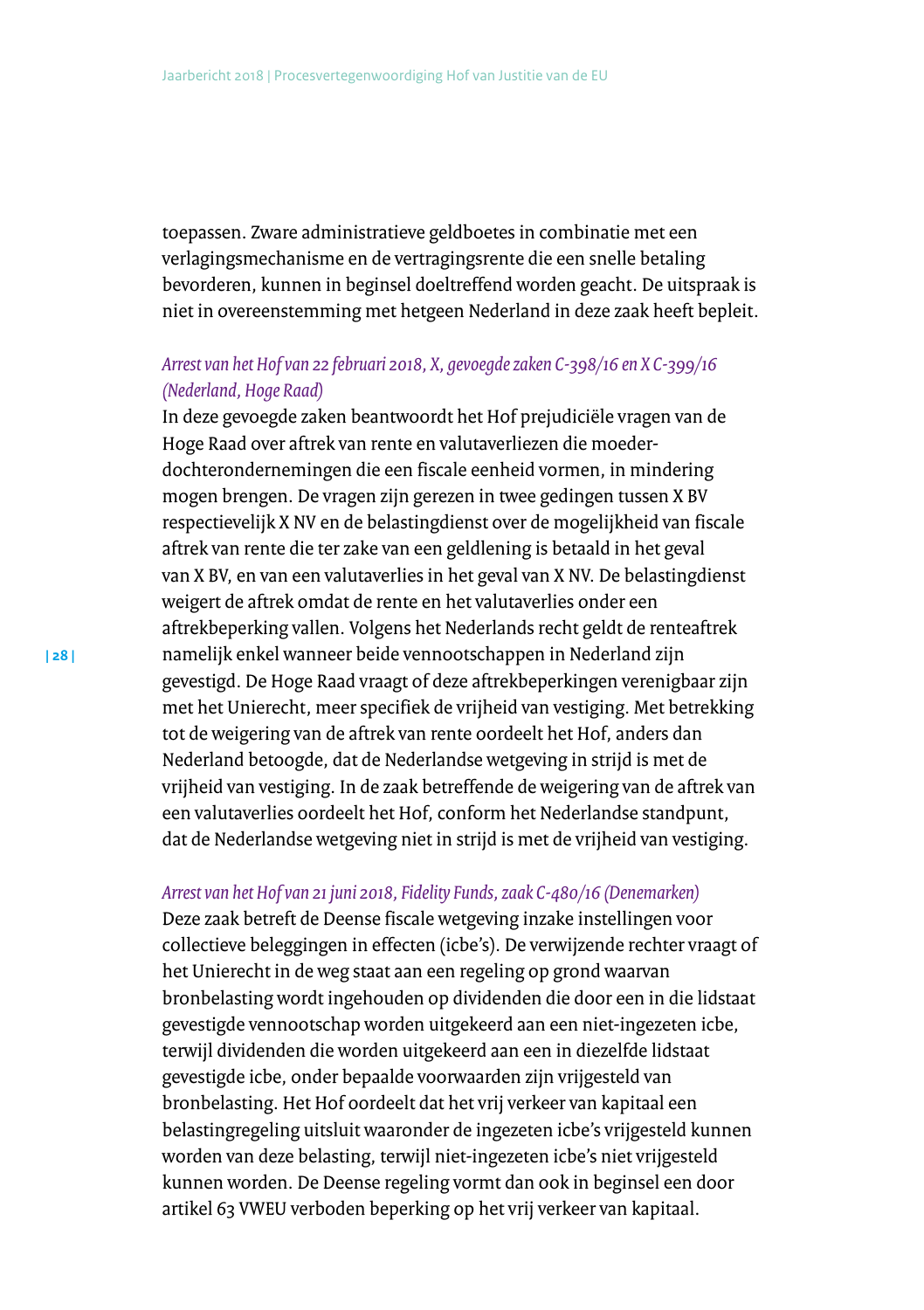De beperking kan niet worden gerechtvaardigd door het feit dat pas belasting wordt geheven over de dividenden bij de aandeelhouders van ingezeten icbe's. Denemarken heeft namelijk heffingsbevoegdheid ten aanzien van ingezeten deelnemers van niet-ingezeten icbe's. Daarnaast kan de interne samenhang van dit stelsel ook worden behouden wanneer niet-ingezeten icbe's in aanmerking komen voor de vrijstelling van bronbelasting. Deze uitspraak is niet in lijn met het Nederlandse standpunt.

#### *Arrest van het Hof van 22 november 2018, Sofina e.a., zaak C-575/17 (Frankrijk)*

De in België gevestigde vennootschappen Sofina SA, Rebelco SA en Sidro SA ontvangen dividenden van Franse vennootschappen waarin zij minderheidsbelangen houden. Zij zijn in Frankrijk bronbelasting hierover verschuldigd. Verlieslatende ondernemingen gevestigd in Frankrijk worden pas daadwerkelijk over het dividend belast wanneer hun belastbaar resultaat weer winstgevend wordt. Voor ondernemingen gevestigd buiten Frankrijk, zoals Sofina e.a., geldt die regel niet. Sofina e.a. menen dat dit in strijd is met het vrij verkeer van kapitaal en de vrijheid van vestiging. Het Hof is het daarmee eens. Volgens het Hof levert de regeling een belastingvoordeel op voor ingezeten vennootschappen in een verlieslatende situatie, die niet wordt verleend aan verlieslatende niet-ingezeten vennootschappen. Een dergelijke regeling belemmert het vrij verkeer van kapitaal en kan niet worden gerechtvaardigd door de evenwichtige verdeling van de heffingsbevoegdheid tussen de lidstaten, of een doeltreffende invordering van de belasting. Deze uitkomst is niet in lijn met het door Nederland ingenomen standpunt.

## *Arrest van het Hof van 19 december 2018, Alpenchalets Resorts GmbH, zaak C-552/17 (Duitsland)*

Het reisbureau Alpenchalets huurde vakantiewoningen en verhuurde deze woningen vervolgens op eigen naam als vakantieverblijf door aan particuliere klanten. Alpenchalets bood haar klanten, naast de terbeschikkingstelling van deze woningen, aanvullende diensten. De vraag is of een dienst die bestaat uit het ter beschikking stellen van een vakantiewoning en aanvullende diensten, onder de bijzondere regeling voor reisbureaus van artikel 306 van de btw-richtlijn (2006/112) valt. Het Hof bevestigt zijn rechtspraak dat een dienst die enkel bestaat in het ter beschikking stellen van een vakantiewoning door een reisbureau, onder de bijzondere regeling van reisbureaus kan vallen. Het maakt voor de juridische kwalificatie volgens het Hof geen verschil of een reisbureau enkel een vakantiewoning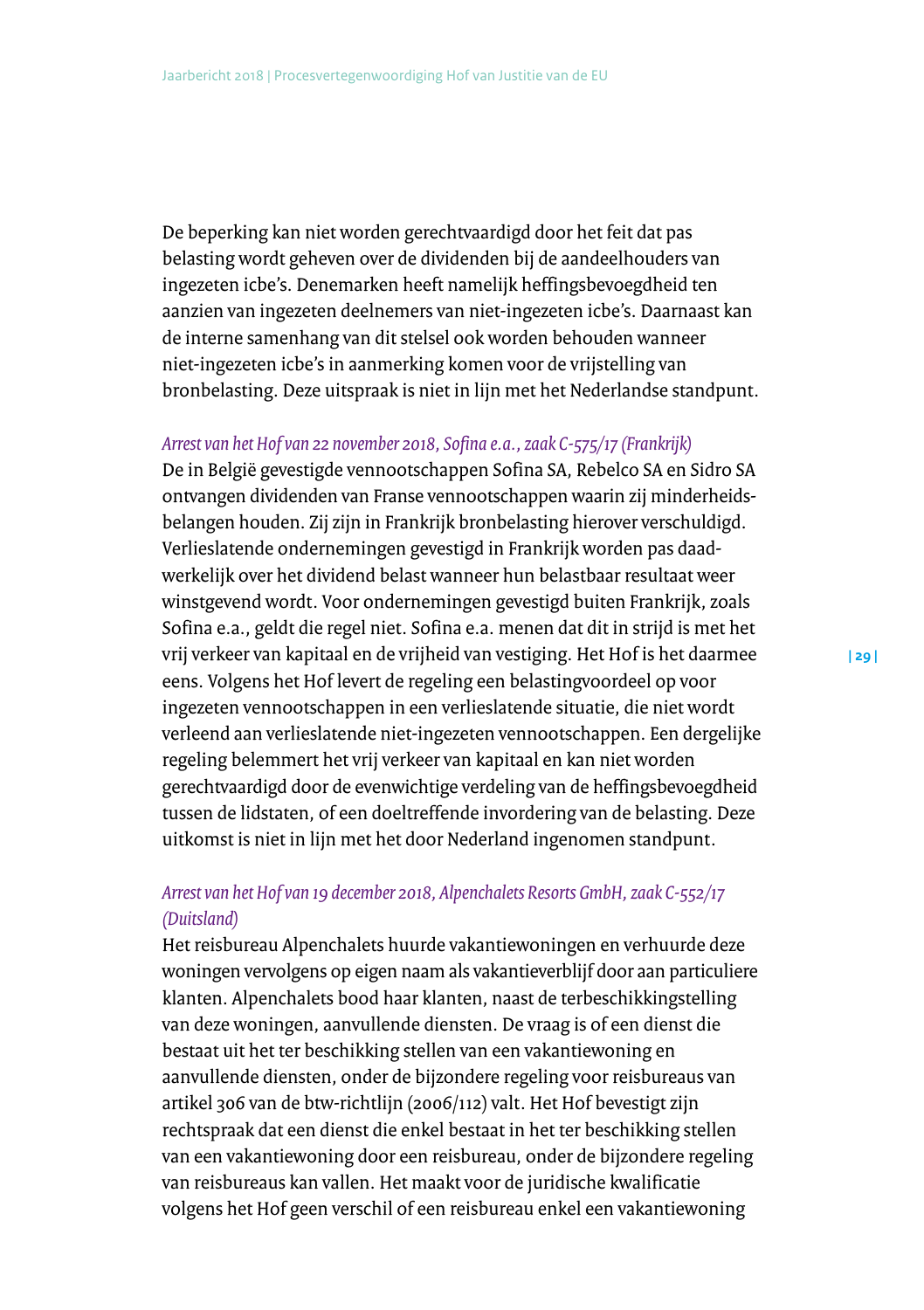<span id="page-31-0"></span>ter beschikking stelt of dat een dergelijke terbeschikkingstelling gepaard gaat met andere diensten. Het is daarom niet nodig te onderzoeken of diensten waarmee het ter beschikking stellen van een vakantiewoning gepaard gaat, een hoofd- dan wel een bijkomstige prestatie vormen. Deze uitkomst is in lijn met het door de Nederlandse regering ingenomen standpunt in deze zaak.

#### **Institutioneel recht**

#### *Arrest van het Hof van 6 maart 2018, Achmea, zaak C-284/16 (Duitsland)*

Deze zaak gaat over een arbitragebeding in een investeringsbeschermingsovereenkomst (hierna: IBO) tussen Nederland en Slowakije. Op basis daarvan start Achmea een arbitrageprocedure tegen Slowakije. Zij betoogde dat het gedeeltelijk terugdraaien van de liberalisering van de zorgverzekeringsmarkt in strijd was met die overeenkomst en dat zij door deze maatregel financiële schade had geleden. In 2012 heeft het arbitragetribunaal vastgesteld dat Slowakije de IBO inderdaad had geschonden, en dit land veroordeeld tot betaling van een schadevergoeding van ongeveer 22 miljoen euro aan Achmea. Daarop heeft Slowakije bij de Duitse rechter beroep tot vernietiging van de uitspraak van het arbitragetribunaal ingesteld. Het *Bundesgerichtshof* vraagt het Hof of het arbitragebeding verenigbaar is met het Unierecht. Het Hof stelt vast dat het arbitragetribunaal gehouden kan zijn tot uitlegging en toepassing van het Unierecht. Het is echter geen rechter in de zin van artikel 267 VWEU die prejudiciële vragen kan stellen aan het Hof. Verder is er geen toezicht van een nationale rechter die garandeert dat elke vraag over het Unierecht aan het Hof wordt voorgelegd. Het arbitragebeding in de IBO is daarom niet verenigbaar met de autonomie van het Unierecht en is derhalve in strijd met Unierecht. De uitspraak is niet in lijn met wat Nederland had betoogd.

## **Intellectueel eigendom**

## *Arrest van het Hof van 25 juli 2018, TEVA e.a. tegen Gilead Sciences Inc., zaak C-121/17 (Verenigd Koninkrijk)*

In deze zaak wordt de geldigheid van een aanvullend beschermingscertificaat (ABC) betwist. Een ABC geeft een octrooihouder een aanvullend tijdvak van exclusiviteit gedurende een vergunningsaanvraag voor het door hem geoctrooieerde medicijn. De verwijzende rechter stelt vragen over wanneer wordt voldaan aan de voorwaarde dat 'het product wordt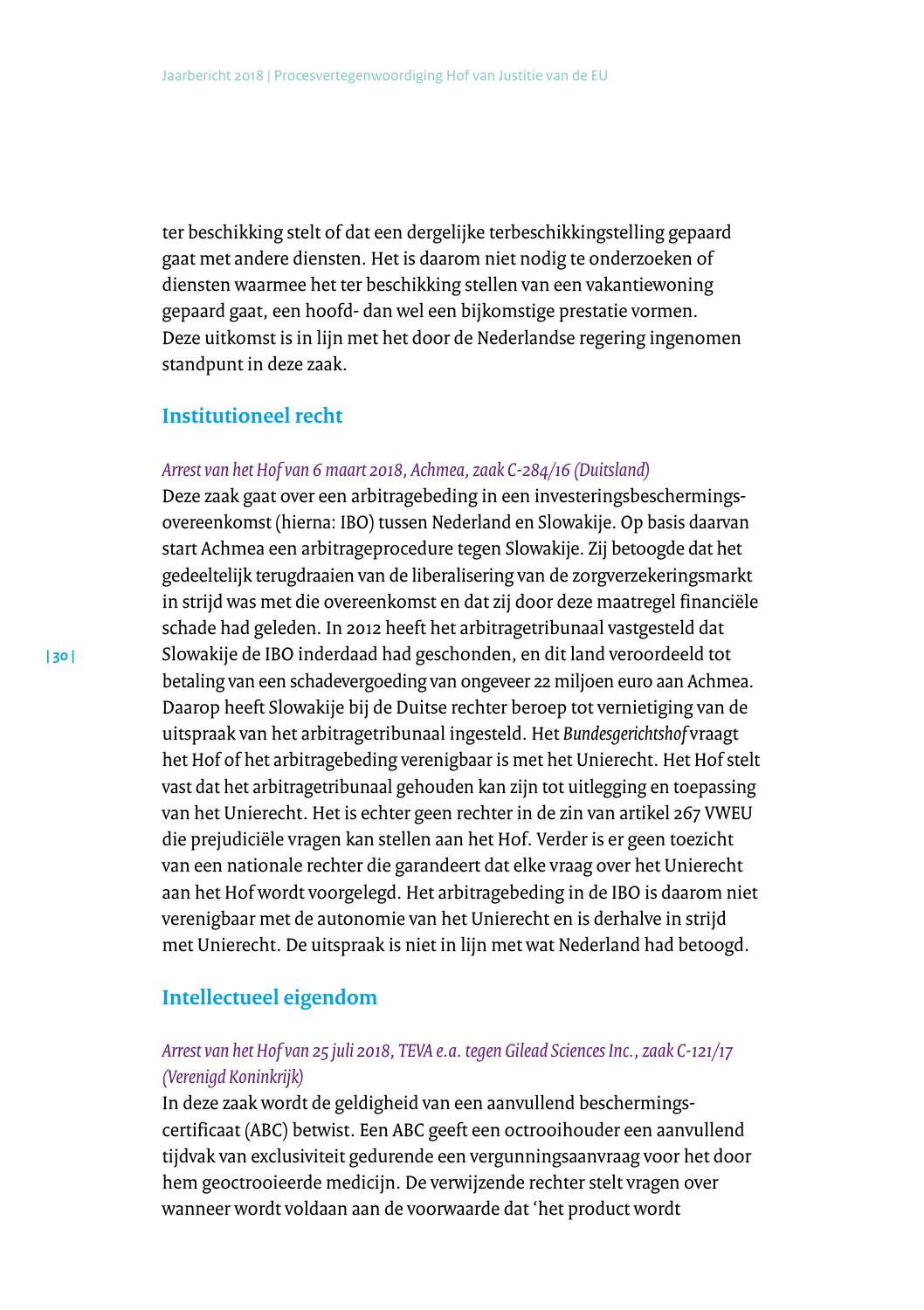beschermd door een van kracht zijnd basisoctrooi' in de zin van artikel 3, aanhef en onder a van de ABC-verordening (469/2009). Het Hof past zijn vaste rechtspraak toe, waaruit volgt dat een product beschermd wordt door een octrooi als de werkzame stof uitdrukkelijk is vermeld in de conclusies van dat octrooi, of wanneer deze conclusies noodzakelijkerwijs en specifiek betrekking hebben op dat product. De conclusies van het octrooi moeten volgens het Hof worden beoordeeld vanuit het 'oogpunt van de vakman'. Het Hof oordeelt ook dat bij de beoordeling of een product valt onder de uitvinding waarop een basisoctrooi betrekking heeft, moet worden uitgegaan van de kennis ten tijde van de datum van indiening of de prioriteitsdatum van dat octrooi. De verwijzende rechter moet beoordelen of aan deze voorwaarden is voldaan. Het lijkt er volgens het Hof op dat het bewuste product, dat bestaat uit meerdere werkzame stoffen, niet beschermd wordt door een van kracht zijnd basisoctrooi. De uitspraak is in overeenstemming met de inbreng van de Nederlandse regering.

#### *Arrest van het Hof van 7 augustus 2018, SNB REACT, zaak C-521/17 (Estland)*

Deze zaak gaat kort gezegd over aansprakelijkheid van een dienstverlener die IP-adressen verhuurt en registreert, waardoor domeinnamen en websites anoniem kunnen worden gebruikt. Aanleiding is een geschil tussen SNB-REACT, een organisatie die zich bezighoudt met de collectieve vertegenwoordiging van merkhouders, en een dienstverlener. SNB-REACT stelt de dienstverlener aansprakelijk, omdat via de verhuurde websites inbreuk zou worden gemaakt op merkrechten van haar merkhouders. De vraag is of de beperkingen van de aansprakelijkheid in de artikelen 12 tot en met 14 van de richtlijn elektronische handel (2000/31) ook gelden voor een verhuur- en registratiedienst voor IP-adressen. In zijn antwoord wijst het Hof erop dat de richtlijn van toepassing is op 'diensten van de informatiemaatschappij', die een louter technisch, automatisch en passief karakter hebben. Dit betekent dat de aanbieder kennis van, noch controle heeft over de informatie die wordt doorgegeven of opgeslagen door de ontvanger van zijn diensten. De artikelen 12 tot en met 14 van de richtlijn zijn daarom in beginsel van toepassing op een aanbieder van een verhuuren registratiedienst voor IP-adressen. De verwijzende rechter moet nagaan of wordt voldaan aan alle voorwaarden voor aansprakelijkheid uit die artikelen. Het antwoord van het Hof komt gedeeltelijk overeen met het Nederlandse standpunt.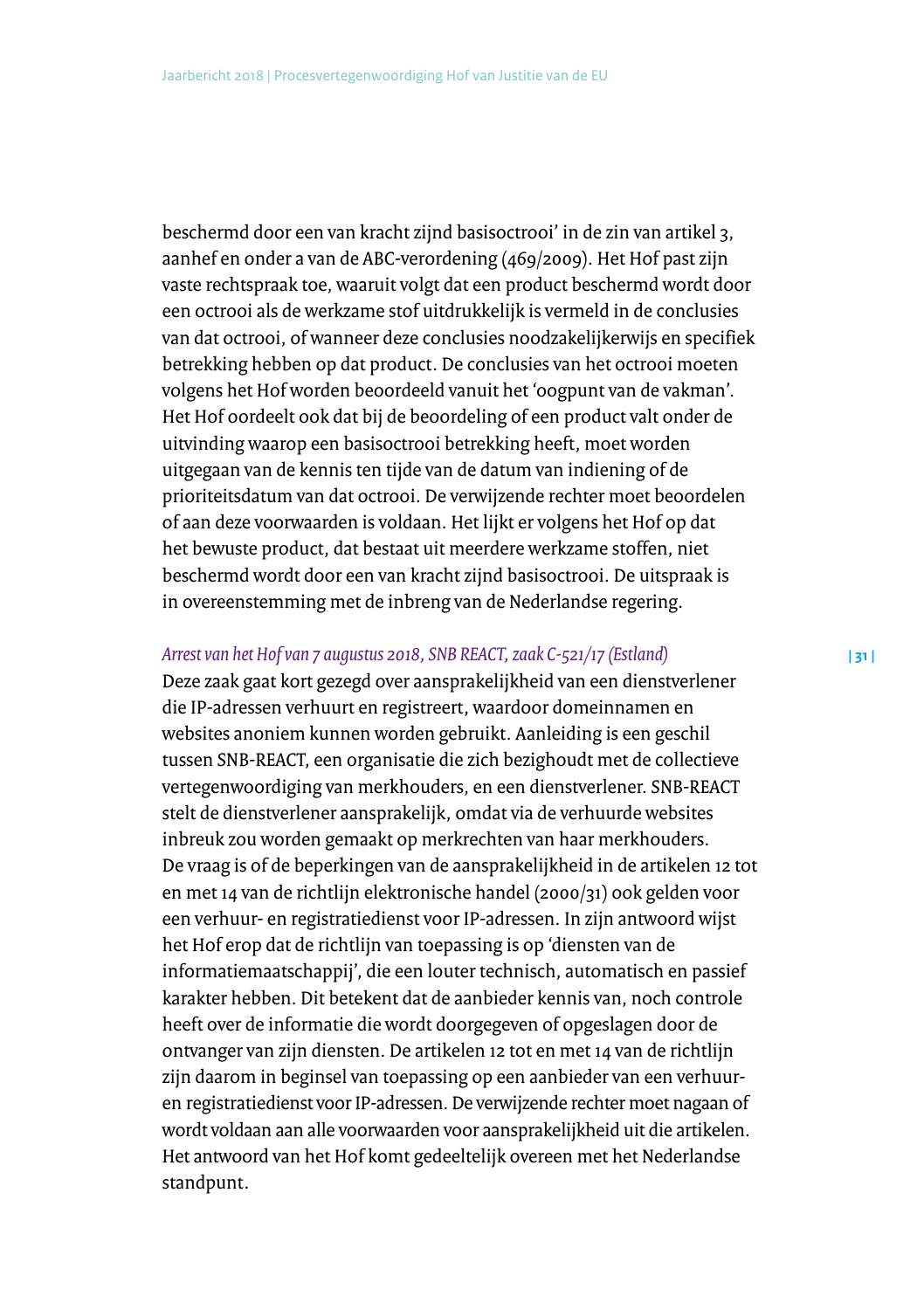## <span id="page-33-0"></span>*Arrest van het Hof van 13 november 2018, Levola Hengelo, zaak C-310/17 (Nederland, Gerechtshof Arnhem-Leeuwarden)*

Kan de smaak van een voedingsmiddel auteursrechtelijk worden beschermd? Die vraag ligt voor in deze zaak. Levola brengt de smeerdip Heksenkaas op de markt. Zij stelt dat Smilde inbreuk maakt op haar auteursrechten door een vergelijkbare smeerdip te produceren en verkopen onder de naam Witte Wievenkaas. Smilde stelt dat op een smaak geen auteursrecht kan rusten. Het Gerechtshof Arnhem-Leeuwarden wendt zich tot het Hof voor uitleg van de auteursrechtrichtlijn. Het Hof stelt voorop dat auteursrechten enkel rusten op een 'werk' in de zin van de richtlijn. Dat begrip moet eenvormig worden uitgelegd binnen de Unie. Een 'werk' vereist een eigen intellectuele schepping van de maker en een bepaalde uitdrukkingsvorm. De uitdrukkingsvorm moet zodanig zijn dat het voorwerp van bescherming voldoende nauwkeurig en objectief kan worden geïdentificeerd, ook al hoeft de uitdrukkingsvorm niet permanent te zijn. Het Hof stelt vast dat het niet mogelijk is de smaak van een voedingsmiddel nauwkeurig en objectief te identificeren en te onderscheiden van andere producten van dezelfde aard. Een smaak is daarom geen 'werk' en kan niet auteursrechtelijk worden beschermd in de lidstaten van de Unie. Nederland heeft alleen deelgenomen aan de mondelinge behandeling en daarbij een toelichting gegeven op het juridisch kader en de Nederlandse implementatie van de auteursrechtrichtlijn.

#### **Landbouw**

## *Arrest van het Hof van 29 mei 2018, Liga van Moskeeën en Islamitische Organisaties Provincie Antwerpen e.a., zaak C-426/16 (België)*

In deze zaak beantwoordt het Hof vragen over het (onverdoofd) ritueel slachten van schapen ten behoeve van het jaarlijkse Offerfeest van moslims. Volgens een Belgische wet mag het op deze wijze slachten slechts plaatsvinden in door de overheid aangewezen slachtinrichtingen. Vanwege de piekvraag rondom de periode van het Offerfeest werden jaarlijks tijdelijke slachtinrichtingen aangewezen. Sinds 2015 gebeurt dit niet meer, omdat dit strijdig zou zijn met de verordening inzake de bescherming van dieren bij het doden (1099/2009). Het Hof oordeelt dat het Belgische verbod van rituele slachting buiten erkende slachthuizen niet in strijd is met de vrijheid van godsdienst. Het ritueel slachten zonder voorafgaande verdoving is binnen de Unie bij wijze van uitzondering toegestaan, zolang het slachten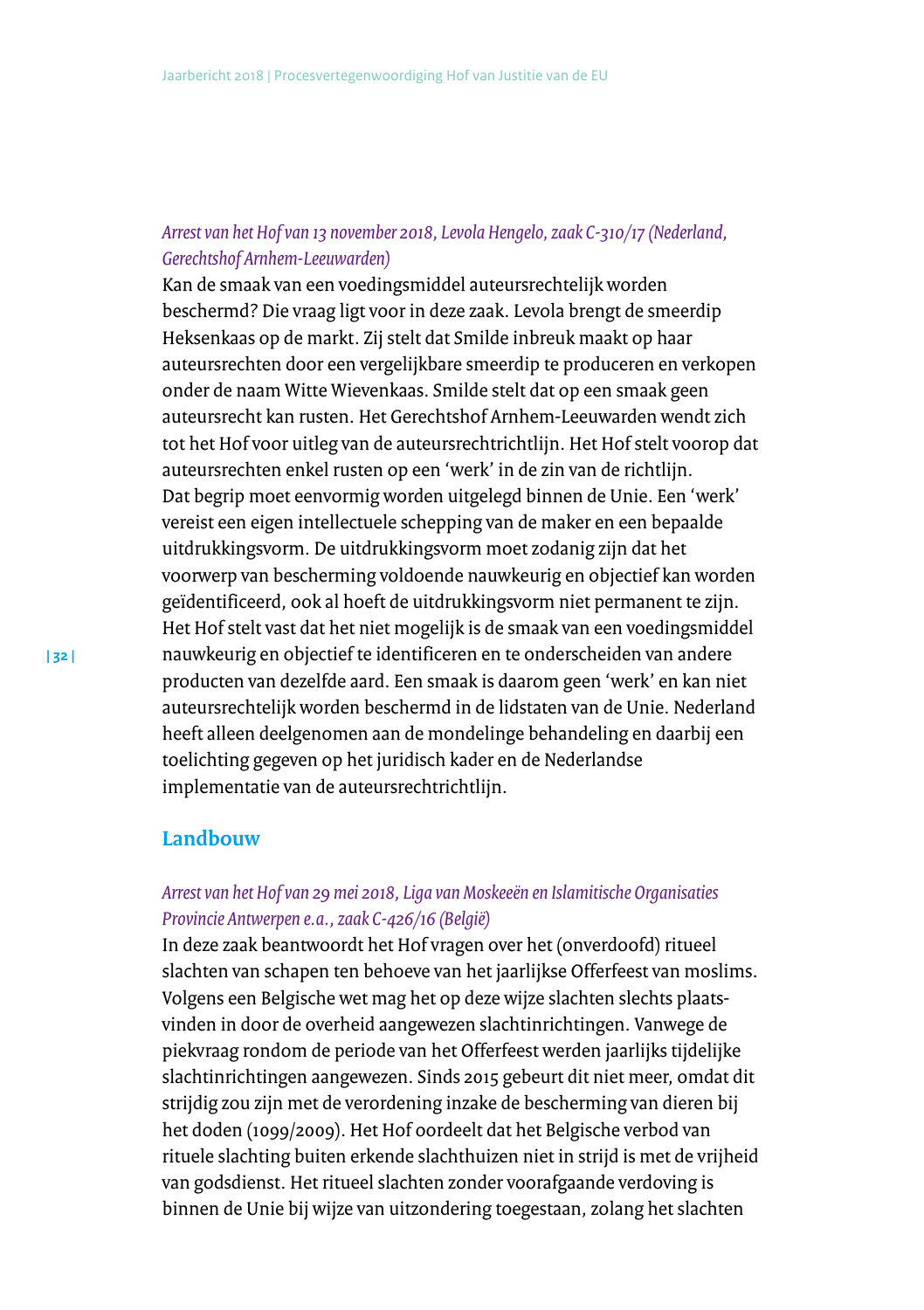<span id="page-34-0"></span>plaatsvindt in een inrichting die voldoet aan de eisen van de verordening inzake hygiënevoorschriften voor levensmiddelen van dierlijke oorsprong (853/2004). Deze uitzondering geeft juist uitdrukking aan het positieve streven van de Uniewetgever om het slachten van dieren zonder voorafgaande verdoving mogelijk te maken, zodat de vrijheid van godsdienst, in het bijzonder die van praktiserende moslims tijdens het Offerfeest, daadwerkelijk wordt geëerbiedigd. De regeling is alleen bedoeld om het verrichten van rituele slachtingen technisch te organiseren en rekening te houden met dierenwelzijn en de gezondheid van consumenten. Voor rituele slachtingen gelden dezelfde technische voorwaarden als voor elke slachting van dieren. Dit is overeenkomstig het standpunt van Nederland.

## *Arrest van het Hof van 6 juni 2018, Nooren, C-667/16 (Nederland, College van Beroep voor het bedrijfsleven)*

Aanleiding van deze zaak is de korting op de landbouwsubsidie die de Staatssecretaris van EZ in 2012 had opgelegd aan een melkveehouder wegens overtredingen op het gebied van dierenwelzijn. De korting van 55% is een samentelling (cumulatie) van twee kortingspercentages, 15% voor nalatigheid en 40% voor opzettelijke niet-naleving van de randvoorwaarden op het gebied van dierenwelzijn. Het College van Beroep voor het bedrijfsleven vraagt of dit kan binnen de Unieregels ter zake. Het Hof oordeelt dat de Unieregels inderdaad cumulatie voorschrijven wanneer meerdere gevallen van niet-naleving zijn geconstateerd die tot eenzelfde terrein behoren. Het totale bedrag van de verlagingen voor een kalenderjaar moet aan het evenredigheidsbeginsel voldoen en mag niet meer bedragen dan het totaalbedrag bepaald in artikel 23, lid 1, van de uitvoeringsverordening voor landbouwsteun (73/2009). Dit is in lijn met het standpunt van de Nederlandse regering in deze zaak.

#### **Milieu**

*Arrest van het Hof van 28 februari 2018, Trinseo Deutschland, zaak C-577/16 (Duitsland)* Deze zaak gaat over het toepassingsbereik van de richtlijn betreffende de handel in emissierechten (2003/87). Trinseo produceert polycarbonaat en heeft de Duitse autoriteit verzocht om kosteloze toewijzing van emissierechten. Dit verzoek is afgewezen omdat de Duitse wet de productie van polymeren (zoals polycarbonaat) uitsluit van het emissierechtensysteem.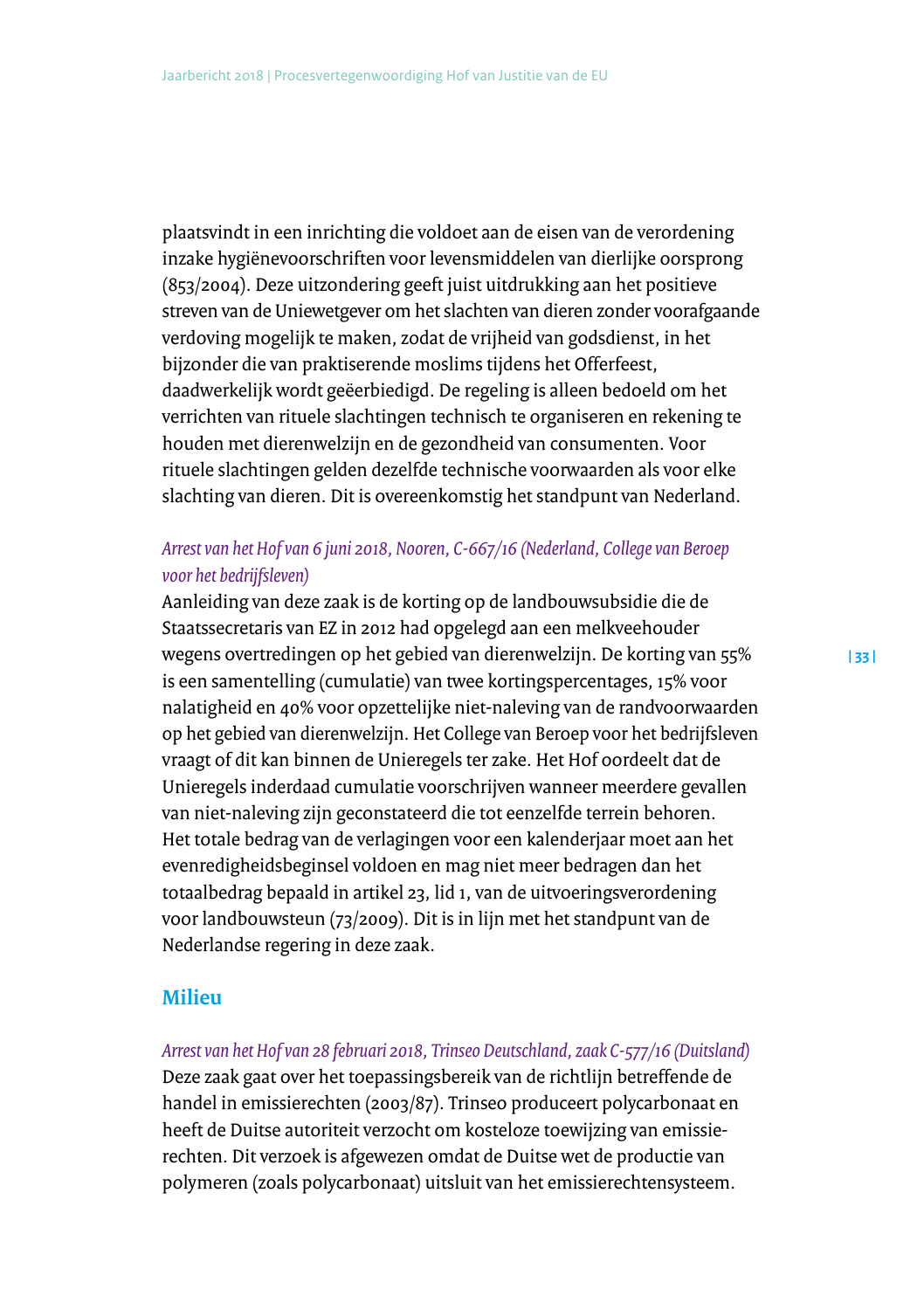De verwijzende rechter vraagt het Hof of de richtlijn niettemin ook ziet op de productie van polymeren. Het Hof volgt de redenering van de Duitse en de Nederlandse regering dat de productie van polymeren in een installatie zoals die van Trinseo, niet rechtstreeks CO<sub>2</sub>-emissies teweegbrengt. Omdat er geen sprake is van dergelijke emissies, kan de activiteit niet binnen de werkingssfeer van de richtlijn vallen. Deze uitspraak is geheel in lijn met de Nederlandse inbreng.

## *Arrest van het Gerecht van 8 mei 2018, Esso Raffinage tegen ECHA ondersteund door onder andere Nederland, zaak T-283/15*

Esso Raffinage produceert en verhandelt een bepaalde chemische stof waarvoor het een registratiedossier heeft ingediend bij het Europees Agentschap voor chemische stoffen (ECHA). ECHA gebood Esso nader onderzoek te doen om het dossier volledig te maken. Uiteindelijk concludeerde ECHA dat Esso niet heeft voldaan aan de verplichtingen en dat het registratiedossier niet in overeenstemming is met de REACH-verordening 1907/2006. ECHA mag bij het constateren van niet-naleving geen handhavingsmaatregelen vaststellen maar had daartoe een brief gestuurd naar het Franse Ministerie van Ecologie met het verzoek om te handhaven, met kopie aan Esso. Esso heeft beroep ingesteld tegen deze brief. De voornaamste vraag was of het beroep ontvankelijk was. Volgens het Gerecht is dat zo omdat Esso rechtstreekse gevolgen van het besluit van ECHA ondervindt en dit dus gevolgen heeft voor de rechtspositie van Esso. Ook laat het geen enkele beoordelingsbevoegdheid over aan een andere partij. Daarom is Esso individueel en rechtstreeks geraakt waardoor ze het recht heeft in beroep te gaan tegen het besluit van ECHA zoals vervat in diens brief aan het Franse Ministerie. Deze uitspraak is niet in overeenstemming met de Nederlandse inbreng.

## *Arrest van het Hof van 20 februari 2018, Bosphorus Queen Shipping Ltd Corp. tegen Rajavartiolaitos, zaak C-15/17 (Finland)*

Bosphorus is door de Finse autoriteiten beboet voor een olielozing in de Finse exclusieve economische zone (EEZ). In de beroepsprocedure stelt de verwijzende rechter prejudiciële vragen over de uitleg van artikel 220, lid 6, van het Verdrag van Montego Bay ('het verdrag') en artikel 7, lid 2, van de richtlijn inzake verontreiniging vanaf schepen (2005/35). Het Hof oordeelt dat een lidstaat bevoegd is om maatregelen te nemen tegen een schip in zijn EEZ wanneer er duidelijk objectief bewijs is dat een overtreding is begaan, alsmede bewijs van de gevolgen van die overtreding. Bij de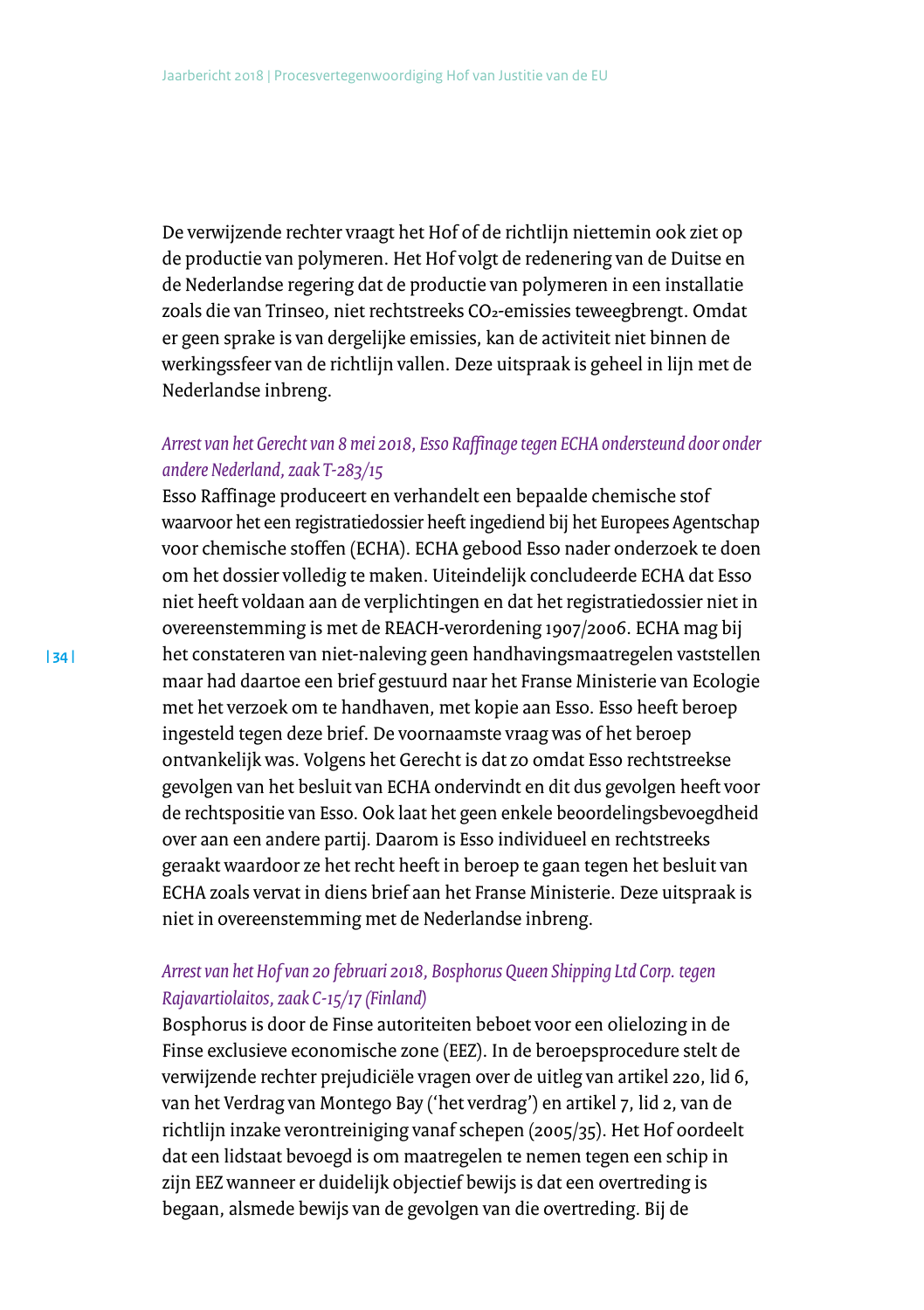beoordeling van de gevolgen moet rekening worden gehouden met alle aanwijzingen die kunnen aantonen dat er schade of het risico van schade is aan goederen en de daarmee samenhangende belangen van de kuststaat. Hierbij wordt met name gelet op cumulatieve schade, de verschillen in kwetsbaarheid van de getroffen mariene zone en de te voorziene schadelijke gevolgen van de olielozing. De lidstaten mogen geen strengere maatregelen opleggen dan die in de richtlijn vermeld. De uitspraak komt overeen met het standpunt van Nederland.

### *Arrest van het Hof van 25 juli 2018, Edel Grace en Peter Sweetman, zaak C-164/17 (Ierland)*

Deze zaak gaat over de uitleg van artikel 6, lid 3 en 4, van de habitatrichtlijn (92/43). De Ierse autoriteiten hebben een vergunning verleend voor de bouw van een windmolenpark in een gebied dat is aangewezen als 'speciale beschermingszone'. Dit gebied dient als habitat voor de blauwe kiekendief, een beschermde vogelsoort. Deze vogel heeft niet het hele gebied nodig, maar gebruikt steeds wisselende delen van het gebied. In geschil is of de vergunning kon worden verleend op grond van artikel 6, lid 3, of dat getoetst had moeten worden aan de strengere criteria van lid 4. Van belang daarbij is of de autoriteiten bepaalde beheermaatregelen mochten meewegen voor hun conclusie dat geen sprake was van aantasting van de natuurlijke kenmerken van het gebied. Of hadden zij moeten vaststellen dat er wel een aantasting was en gelden de maatregelen als 'compenserende maatregelen' onder lid 4? Het Hof oordeelt het laatste. Alleen wanneer er voldoende zekerheid is dat een maatregel daadwerkelijk zal bijdragen tot het voorkomen van schade aan het natuurgebied, kan zij in aanmerking worden genomen onder lid 3. Ofschoon de verwijzende rechter dat nog zal moeten verifiëren, is die zekerheid er in de voorliggende omstandigheden niet, aldus het Hof. De Nederlandse inbreng in deze zaak zag op de maatstaf voor 'aantasting van het leefgebied van een soort'. De uitspraak gaat daar niet expliciet op in.

*Arrest van het Hof van 25 juli 2018, Confédération paysanne e.a., zaak C-528/16 (Frankrijk)* Volgens Franse wetgeving leiden door mutagenese verkregen organismen niet tot genetisch gemodificeerde organismen in de zin van de Uniewetgeving. Het Hof krijgt vragen van de Franse rechter over hoe dit zich verhoudt tot de Uniewetgeving inzake genetisch gemodificeerde organismen (ggo). Het Hof stelt eerst vast dat organismen die zijn verkregen door middel van mutagenese, ggo's zijn in de zin van artikel 2, punt 2, van de richtlijn inzake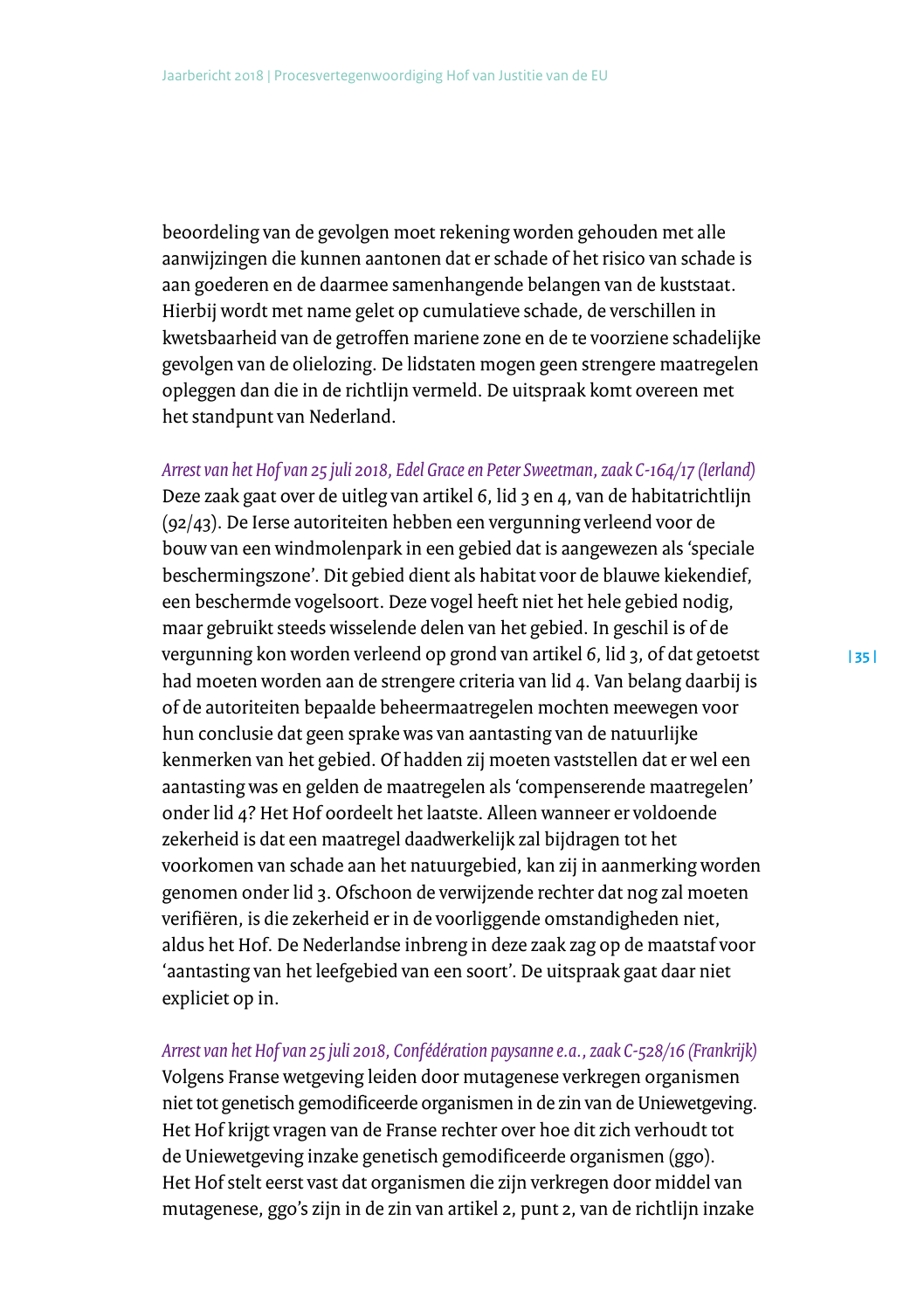de doelbewuste introductie van genetisch gemodificeerde organismen in het milieu (2001/18). Mutagenesetechnieken of -methoden die traditioneel in een aantal toepassingsgevallen zijn gebruikt en die hun veiligheid reeds hebben bewezen, kunnen volgens het Hof vallen onder de geldende uitzonderingen van de werkingssfeer van de richtlijn. Het Hof bepaalt niet hoe dat moet worden vastgesteld. Dit komt overeen met het Nederlandse standpunt in deze zaak. Tot slot oordeelt het Hof dat de lidstaten wel de vrijheid hebben om de organismen die zijn uitgesloten van de werkingssfeer van de richtlijn, te onderwerpen aan de verplichtingen van richtlijn 2001/18 of aan andere verplichtingen. Dat was niet het Nederlandse standpunt. De lidstaten moeten volgens het Hof daarbij wel de EU-regelgeving inzake het vrij verkeer van goederen in acht nemen.

## *Arrest van 7 november in gevoegde zaken C-293/17 en C-294/17, Mobilisation for the Environment en Vereniging Leefmilieu en Stichting Werkgroep Behoud de Peel (Nederland, Raad van State)*

Deze zaken komen voort uit prejudiciële vragen van de Raad van State over de verenigbaarheid van het Nederlandse programma aanpak stikstof (PAS) met artikel 6 van de habitatrichtlijn (richtlijn 92/43/EEG). Het PAS dient als grondslag voor het verlenen van toestemming voor activiteiten en projecten die leiden tot neerslag van stikstof in beschermde natuurgebieden. Nederlandse milieuverenigingen betogen dat het PAS daar geen grond voor kan zijn en dat steeds een individuele beoordeling van de gevolgen van een project voor de natuur noodzakelijk is. Het Hof oordeelt dat een programmatische aanpak zoals het PAS toelaatbaar is. De ecologische onderbouwing die eraan ten grondslag ligt, moet wel voldoende zekerheid bieden dat de natuurwaarden van de Natura 2000-gebieden geen schade ondervinden door de vergunde activiteiten. In de beoordeling kan enkel rekening worden gehouden met maatregelen waarvan de verwachte voordelen vaststaan ten tijde van die beoordeling. Of de onderbouwing van het PAS aan de eisen voldoet, moet worden beoordeeld door de nationale rechter. Tevens maakt het Hof in dit arrest duidelijk dat het projectbegrip uit de habitatrichtlijn ruimer is dan het projectbegrip uit de richtlijn betreffende de milieueffectbeoordeling (2011/92). De uitspraak is voor een belangrijk deel in lijn met het Nederlandse standpunt.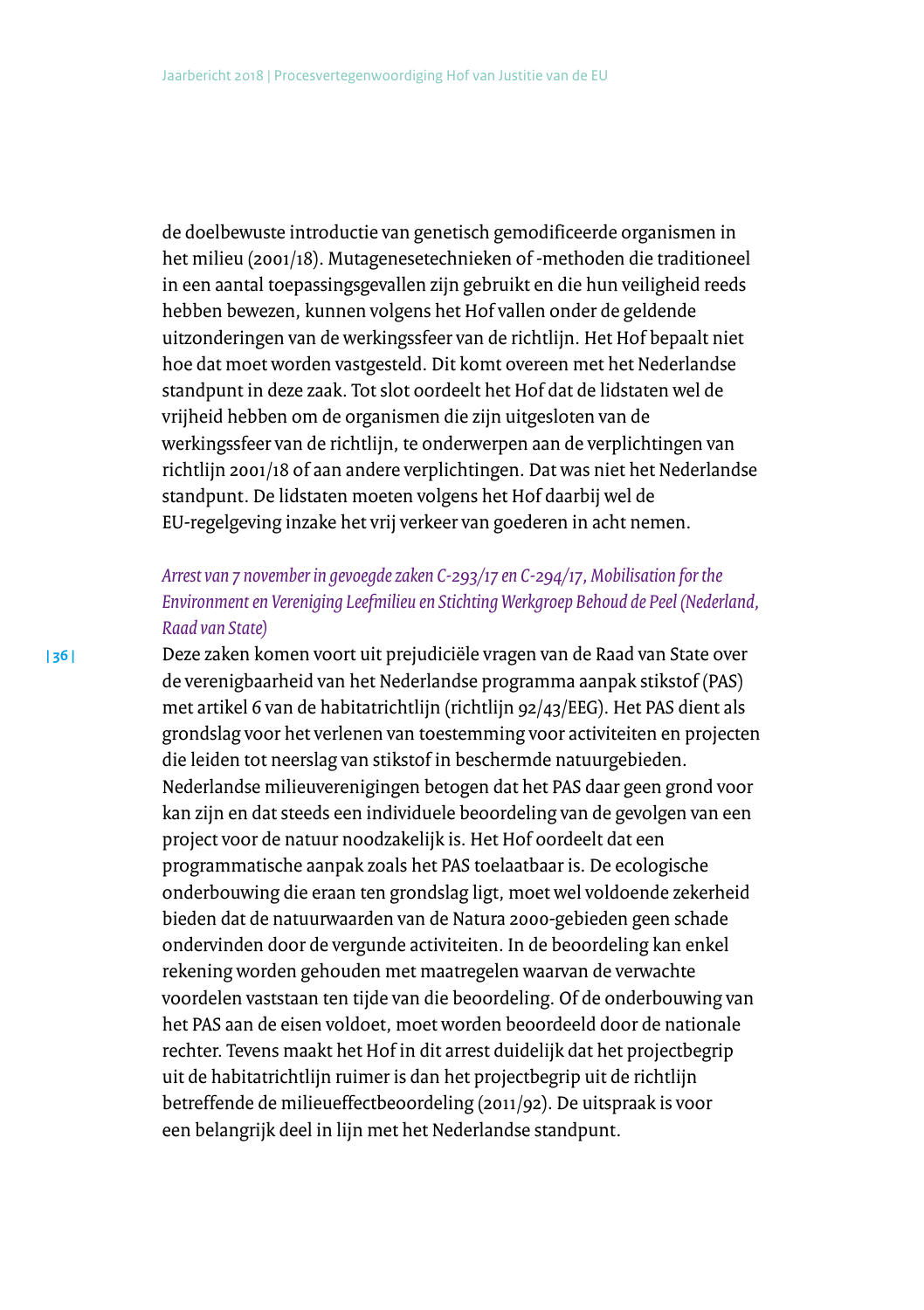## **Procesrecht**

## *Beschikking van de vicepresident van het Hof van 2 juli 2018, Milaan tegen Raad ondersteund door Nederland, zaak C-182/18 R*

En marge van de Raad Algemene Zaken van 20 november 2017 is door de 27 lidstaten besloten dat het Europees Geneesmiddelen Agentschap (EMA) in Amsterdam gevestigd zal worden. Dit is het gevolg van Brexit. De stad Milaan en Italië zijn bij het Hof een procedure tegen de Raad begonnen ter vernietiging van dit besluit. Milaan heeft naast haar bodemzaak een verzoek tot voorlopige voorzieningen ('kort geding') ingediend. Hierin vordert Milaan de onverwijlde stopzetting van de uitvoering van het besluit. Volgens de vice-president is echter niet voldaan aan de voorwaarden voor toewijzing van een voorlopige voorziening. Het verzoek van Milaan wordt afgewezen. Nederland heeft geïntervenieerd aan de zijde van de Raad.

## **Sociaal recht**

### *Arrest van het Hof van 21 februari 2018, Rudy Matzak, zaak C-518/15 (België)*

Matzak is brandweervrijwilliger. Hij diende in die hoedanigheid onder meer thuiswachtdiensten te verrichten. Volgens Matzak moeten deze thuiswachtdiensten worden aangemerkt als arbeidstijd, en niet als rusttijd. Hierdoor zou hij recht hebben op een vergoeding voor die diensten. De Belgische rechter heeft naar aanleiding van dit geschil om verduidelijking van de arbeidstijdenrichtlijn (2003/88) verzocht. Meer specifiek is verzocht om uitleg van de begrippen 'arbeidstijd' en 'rusttijd' in het kader van de thuiswachtdiensten. Het Hof heeft in de eerste plaats geoordeeld dat de lidstaten niet mogen afwijken van de begrippen 'arbeidstijd' en 'rusttijd', zoals die zijn gedefinieerd in artikel 2 van de arbeidstijdenrichtlijn. Het staat de lidstaten echter wel vrij om in hun nationale recht bepalingen op te nemen die voorzien in (voor werknemers) gunstiger arbeidstijden en rusttijden dan die waarin de richtlijn voorziet. Het Hof heeft vervolgens geoordeeld dat de door Matzak verrichte thuiswachtdiensten moeten worden aangemerkt als 'arbeidstijd' en niet als 'rusttijd'. Matzak moest tijdens de thuiswachtdiensten namelijk niet alleen bereikbaar zijn, maar ook gehoor geven aan oproepen van zijn werkgever en vervolgens binnen acht minuten fysiek aanwezig zijn op de door de werkgever aangewezen plek. Door dergelijke thuiswachtdiensten wordt een werknemer sterk beperkt in het ondernemen van andere, persoonlijke of sociale, activiteiten.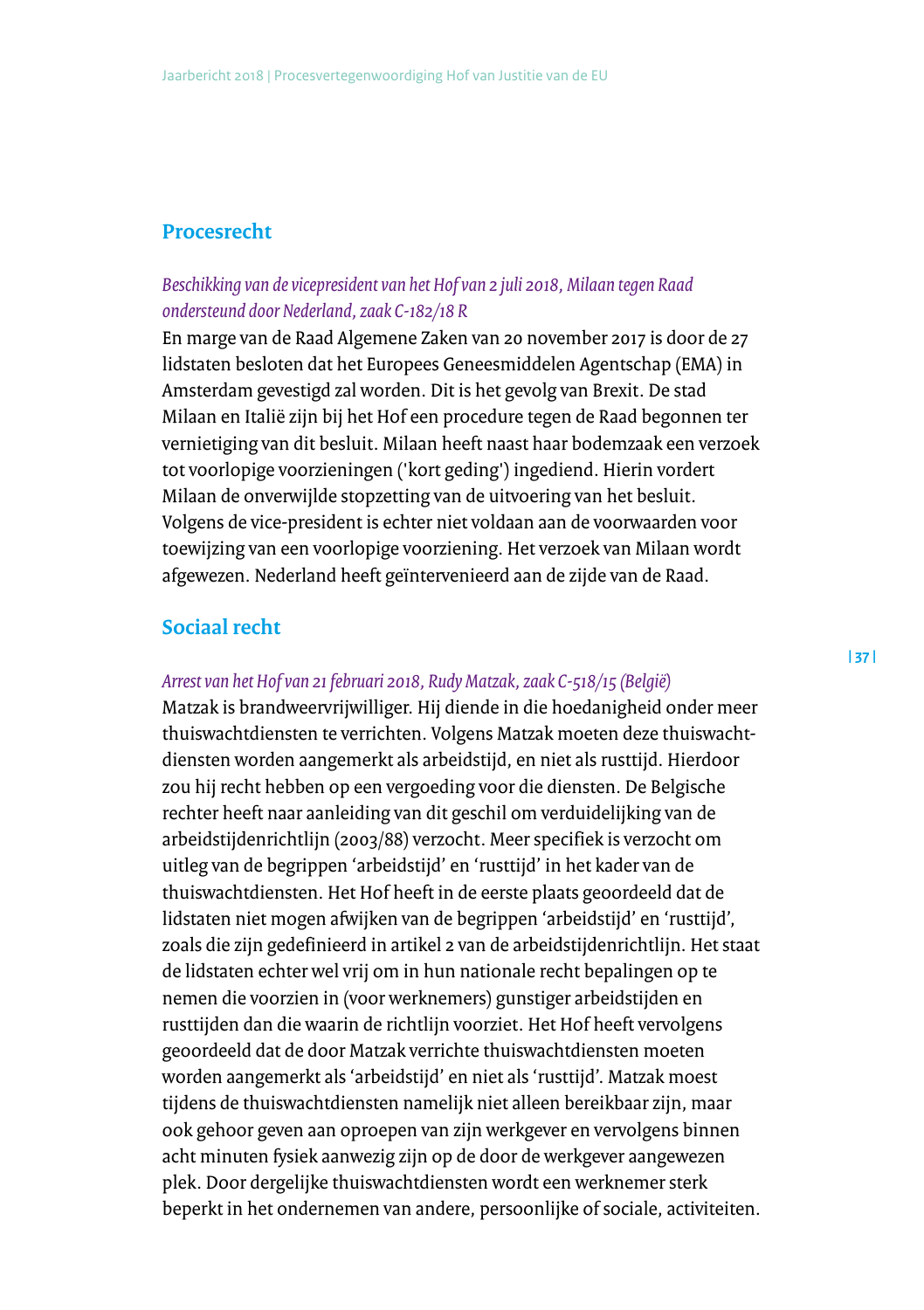Daarom moeten dergelijke thuiswachtdiensten worden beschouwd als 'arbeidstijd'. Het Nederlandse standpunt is door het Hof in deze zaak niet gevolgd.

## *Arrest van het Hof van 21 maart 2018, Klein Schiphorst, zaak C-551/16 (Nederland, Centrale Raad van Beroep)*

Deze zaak betreft de export van een Nederlandse werkloosheidsuitkering. Klein Schiphorst ontvangt deze uitkering nadat hij naar Zwitserland is vertrokken, nog drie maanden. Op grond van de Nederlandse wetgeving wordt in beginsel elk verzoek om verlenging van het tijdvak van export na drie maanden geweigerd, tenzij de weigering tot een onredelijke uitkomst zou leiden. Aan het Hof wordt de vraag voorgelegd of dit verenigbaar is met artikel 64 van de socialezekerheidsverordening (883/2004). De bepalingen van deze verordening zien ook op Zwitserland. Het Hof oordeelt dat artikel 64 van de socialezekerheidsverordening de export van een werkloosheidsuitkering slechts waarborgt gedurende drie maanden, met de mogelijkheid dit tijdvak volgens nationaal recht tot maximaal zes maanden te verlengen. Er is dus geen verplichting tot verlenging. Dit is overeenkomstig het Nederlandse standpunt.

#### **Staatsaansprakelijkheid**

### *Arrest van het Hof van 7 augustus 2018, Smith, zaak C-122/17 (Ierland)*

Onder Iers recht zijn passagiers die in een auto zitten zonder vaste zitplaatsen, uitgesloten van de verplichte verzekering voor motorrijtuigen. Smith zat achter in de laadwagen van een bestelwagen en leed zware letselschade als gevolg van een ongeluk. Door de uitsluiting in de wet en daardoor ook in de particuliere verzekeringspolis, was deze schade niet gedekt. In het arrest-Farrell I (C-356/05) had het Hof al geoordeeld dat deze uitsluiting onverenigbaar is met de richtlijn over aansprakelijkheid voor lichamelijk letsel aan inzittenden in voertuigen (90/232). De Ierse rechter acht het niet mogelijk om het nationale recht in overeenstemming met de richtlijnbepaling uit te leggen. Hij vraagt het Hof daarom of hij de uitsluitingsclausule uit de private verzekeringspolis buiten toepassing moet laten in het geschil tussen Smith en de private verzekeringsmaatschappij. Het Hof antwoordt ontkennend. Het buiten toepassing laten door de nationale rechter van de uitsluitingsclausule zou in dit geval neerkomen op de door de rechtspraak verboden horizontale rechtstreekse werking van een richtlijnbepaling. Volgens deze rechtspraak kan een particulier geen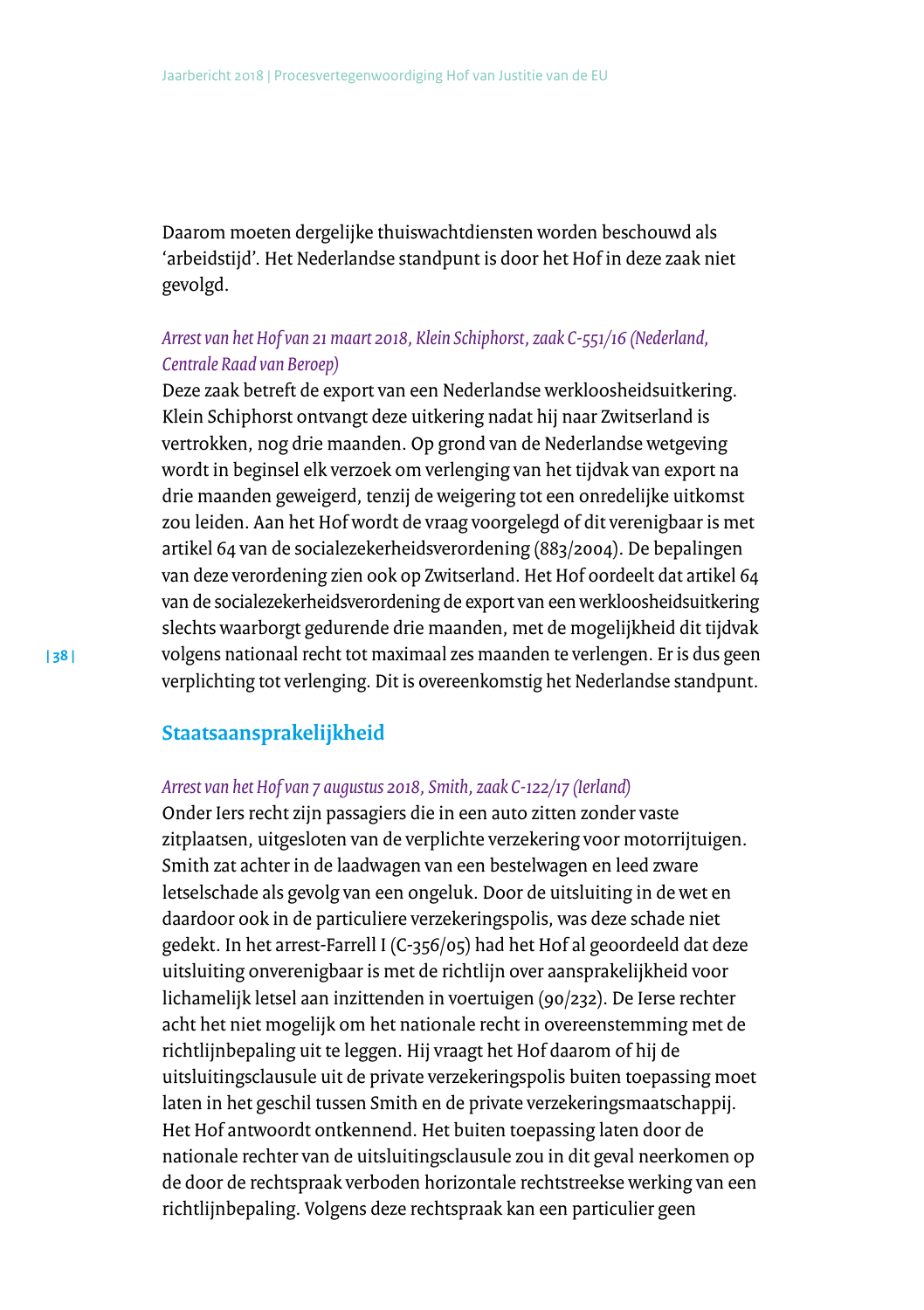rechtstreeks beroep doen op een richtlijnbepaling met als doel een verplichting uit de richtlijn op te leggen aan een andere particulier. Een particulier die is benadeeld doordat het nationale recht niet met het Unierecht strookt, zoals in dit geval, kan wel de lidstaat aansprakelijk stellen voor de geleden schade zoals bepaald door het Hof in de zaak-Francovich e.a. De uitspraak komt overeen met het door Nederland ingebrachte standpunt.

### **Staatssteun**

## *Arrest van het Gerecht van 31 mei 2018, Groningen Seaports N.V. e.a. tegen de Commissie, zaak T-160/16*

In 2016 oordeelde de Commissie dat de aan de Nederlandse overheidsondernemingen verleende vrijstelling voor vennootschapsbelasting is aan te merken als 'bestaande steun', die met de interne markt onverenigbare staatssteun vormt en moet worden afgeschaft. Tegen dit staatssteunbesluit zijn de Nederlandse publieke zeehavens in beroep gegaan bij het Gerecht. Zij menen onder meer dat het besluit van de Commissie het gelijkheidsbeginsel schendt en onzorgvuldig tot stand is gekomen, nu de Commissie bij haar beoordeling alleen naar de Nederlandse situatie heeft gekeken zonder oog te hebben voor de steunmaatregelen in andere lidstaten. Volgens de zeehavens heeft de Commissie met haar besluit dan ook een ongelijk speelveld gecreëerd. Het Gerecht verwerpt het beroep van de zeehavens met het argument dat een eerlijk speelveld noodzakelijkerwijs een speelveld is zonder staatssteunregels. Het gegeven dat andere lidstaten mogelijk ook steun verlenen, is voor de beoordeling van de Commissie niet relevant. Nederland heeft in deze procedure geïntervenieerd aan de zijde van de Nederlandse publieke zeehavens.

## **Strafrecht**

#### *Arrest van het Hof van 20 maart 2018, Menci, zaak C-524/15 (Italië)*

De Italiaanse belastingautoriteiten hebben aan Menci een administratieve boete opgelegd. Voor dezelfde feiten is ook een strafprocedure ingeleid, die onafhankelijk van de administratieve procedure wordt gevoerd. De verwijzende rechter wil weten of dit in overeenstemming is met het *ne bis in idem*-beginsel uit artikel 50 van het Handvest. Het opleggen van een sanctie in een administratieve en een strafrechtelijke procedure is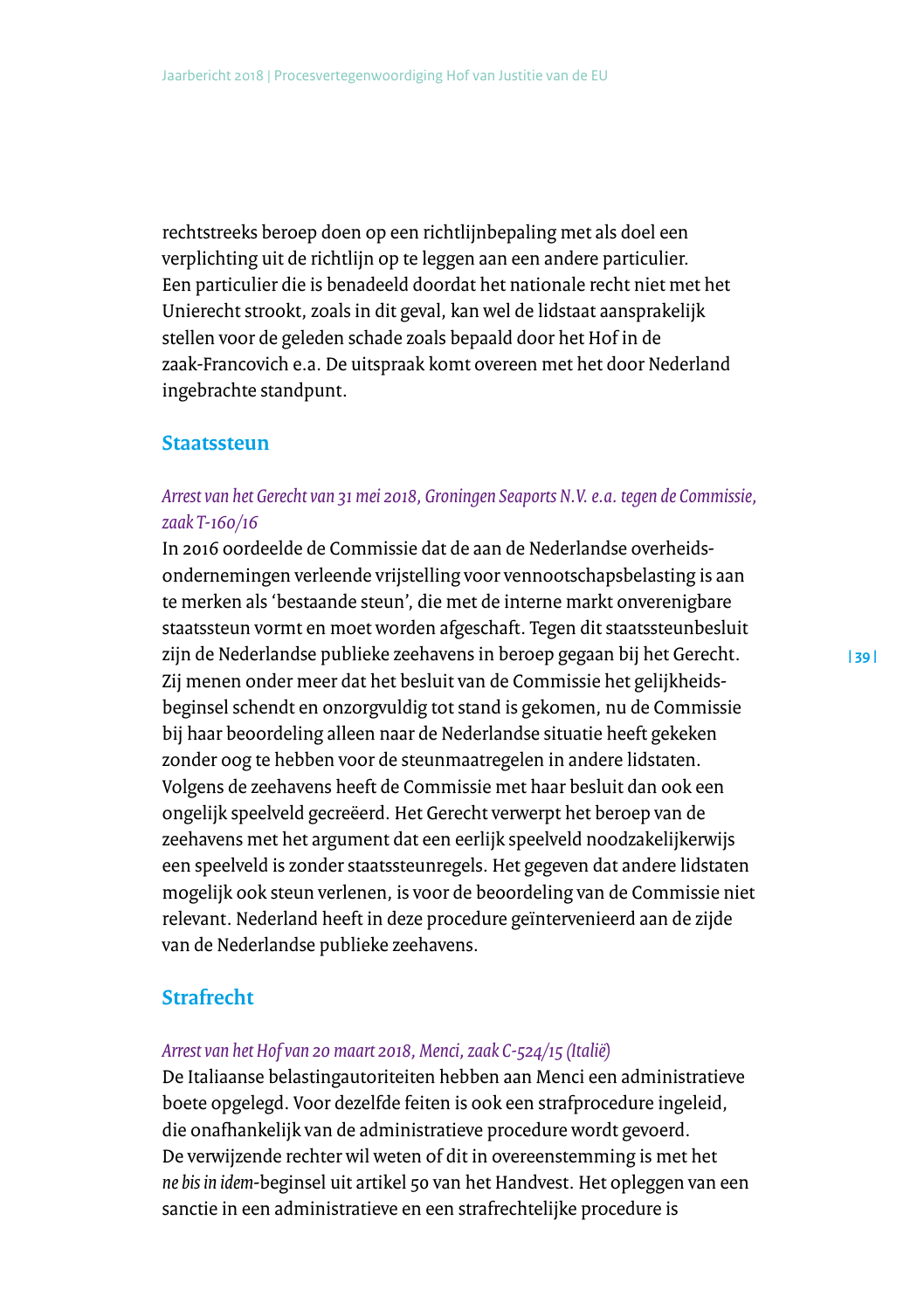toelaatbaar, tenzij beide sancties (Akerberg, C-617/10) een strafrechtelijk karakter hebben. Volgens het Hof heeft de aan Menci opgelegde administratieve boete een strafrechtelijk karakter. Daarmee is er een inbreuk op het *ne bis in idem*-beginsel van artikel 50 Handvest. Ingevolge artikel 52 Handvest kunnen evenwel beperkingen op dit recht worden gesteld. Het Hof wijst er daarbij op dat een cumulatie van sancties gerechtvaardigd kan zijn wanneer die sancties aanvullende doelstellingen nastreven en betrekking hebben op verschillende aspecten van hetzelfde inbreukmakende gedrag. Bovendien moet de belasting die in het concrete geval voortvloeit uit de cumulatie van procedures, de ernst van het gepleegde delict niet te buiten gaan. De eisen die artikel 50 in samenhang met artikel 52, lid 1, Handvest aldus stelt aan een cumulatie van sancties, bieden volgens het Hof een bescherming die niet strijdig is met het EVRM. Dit strookt met de Nederlandse inbreng in deze zaak.

*Arrest van het Hof van 25 juli 2018, Generalstaatsanwaltschaft, C-220/18 PPU (Duitsland)*

Hongarije had een Europees aanhoudingsbevel (EAB) uitgevaardigd tegen ML ter uitvoering van een gevangenisstraf. De Duitse rechter stelt spoedvragen over de mogelijkheid tot weigering van uitvoering van het EAB onder het kaderbesluit EAB (2002/584), gelet op mogelijke structurele of fundamentele gebreken in de detentieomstandigheden van de uitvaardigende lidstaat. Het Hof oordeelt dat de uitvoerende rechter uitsluitend verplicht is om de detentieomstandigheden te onderzoeken in de penitentiaire inrichtingen waar de verdachte waarschijnlijk zal worden gedetineerd. Hiertoe dient deze rechter de concrete en precieze detentieomstandigheden na te gaan die relevant zijn, om vast te stellen of er een reëel gevaar is van schending van artikel 4 Handvest. Hierbij kan deze rechter rekening houden met andere informatie van de autoriteiten van de uitvaardigende lidstaat dan die is verstrekt door de uitvaardigende rechter. Schending van artikel 4 Handvest kan niet worden uitgesloten door het feit dat de persoon beschikt over een rechtsmiddel waarmee hij zijn detentieomstandigheden kan betwisten. De Nederlandse inbreng (ter zitting) zag vooral op de mogelijkheid onder het nationale recht om bij overlevering ruimte te laten voor alternatieven voor detentie. Wanneer uit aanvullende informatie blijkt dat de opgeëiste persoon niet in detentie zal worden genomen, kan de overlevering doorgaan en is nader onderzoek naar de detentieomstandigheden niet nodig. Deze mogelijkheid is niet door het Hof meegenomen in zijn arrest.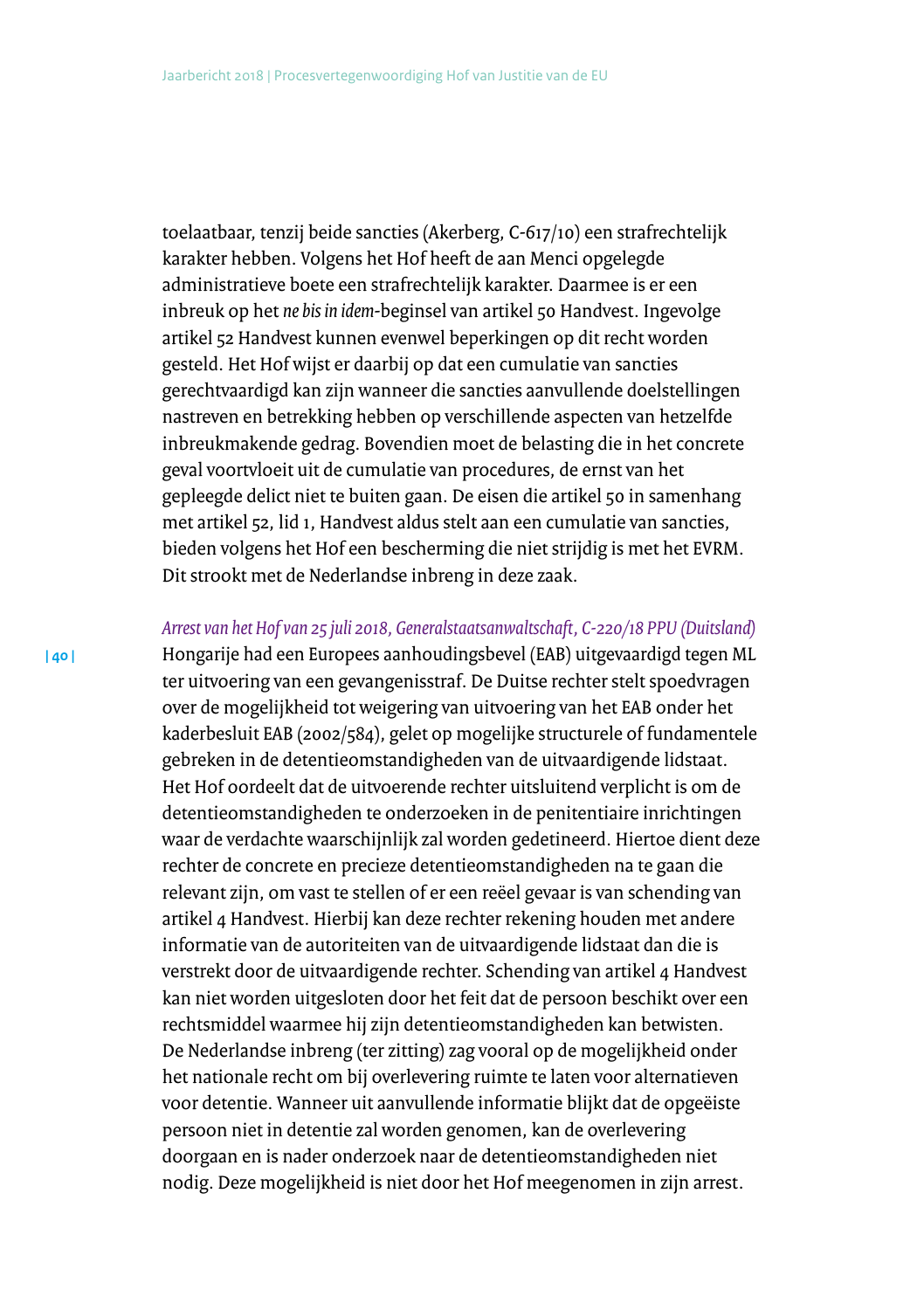#### *Arrest van het Hof van 25 juli 2018, Minister for Justice and Equality, C-216/18 PPU (Ierland)*

Deze spoedzaak betreft prejudiciële vragen van de Ierse rechter in het kader van de overlevering van een vermeende drugshandelaar aan Polen. De Ierse rechter twijfelt of de gezochte persoon kan worden overgeleverd aan Polen, gelet op problemen met de onafhankelijkheid van de Poolse rechterlijke autoriteiten. In zijn uitspraak geeft het Hof aanwijzingen hoe de nationale rechter in een dergelijke situatie dient te oordelen. Het Hof oordeelt dat een rechter van een lidstaat die over een overleveringsverzoek moet beslissen, bij twijfel over de onafhankelijkheid van de rechter in de uitvaardigende lidstaat, informatie van de uitvaardigende autoriteit moet vragen om vast te stellen dat er geen reëel gevaar bestaat dat de verdachte in het concrete geval geen eerlijk proces krijgt. Als uit het antwoord blijkt dat dit gevaar niet kan worden uitgesloten, moet de rechter overlevering weigeren. De uitspraak is in lijn met de Nederlandse inbreng.

## *Arrest van het Hof van 19 september 2018, Milev, zaak C-310/18 PPU (Bulgarije)*

In deze spoedzaak moet de verwijzende rechter uitspraak doen over de rechtmatigheid van de handhaving van de voorlopige hechtenis van Milev. In dat kader vraagt hij uitleg van de richtlijn over de versterking van bepaalde aspecten van het vermoeden van onschuld (2016/34), in het licht van de artikelen 47 en 48 Handvest. Hij wil in het bijzonder weten of hij bij zijn onderzoek of er een 'redelijke verdenking' bestaat, kan volstaan met de vaststelling dat de persoon op het eerste gezicht het strafbare feit heeft kunnen plegen, of dat hij moet nagaan of de persoon het strafbare feit met grote waarschijnlijkheid heeft gepleegd. Het Hof overweegt dat de richtlijn niet regelt onder welke voorwaarden beslissingen inzake voorlopige hechtenis kunnen worden genomen. Dit is in lijn met de Nederlandse inbreng.

#### *Arrest van het Hof van 6 december 2018, IK, zaak C-551/18 PPU (België)*

Deze spoedzaak ziet op de betekenis van het specialiteitsbeginsel onder kaderbesluit 2002/584 betreffende het Europees aanhoudingsbevel (EAB). IK is in België veroordeeld tot een gevangenisstraf van drie jaar wegens aanranding van de eerbaarheid van een minderjarige. Voor hetzelfde strafbare feit is hij bij dezelfde rechterlijke beslissing ook veroordeeld tot TBS. Omdat IK na zijn veroordeling in Nederland verblijft, hebben de Belgische autoriteiten verzocht om zijn overlevering ter uitvoering van de gevangenisstraf. Het uitgevaardigde EAB maakte geen melding van de opgelegde TBS. De bevoegde Nederlandse rechter heeft de overlevering dan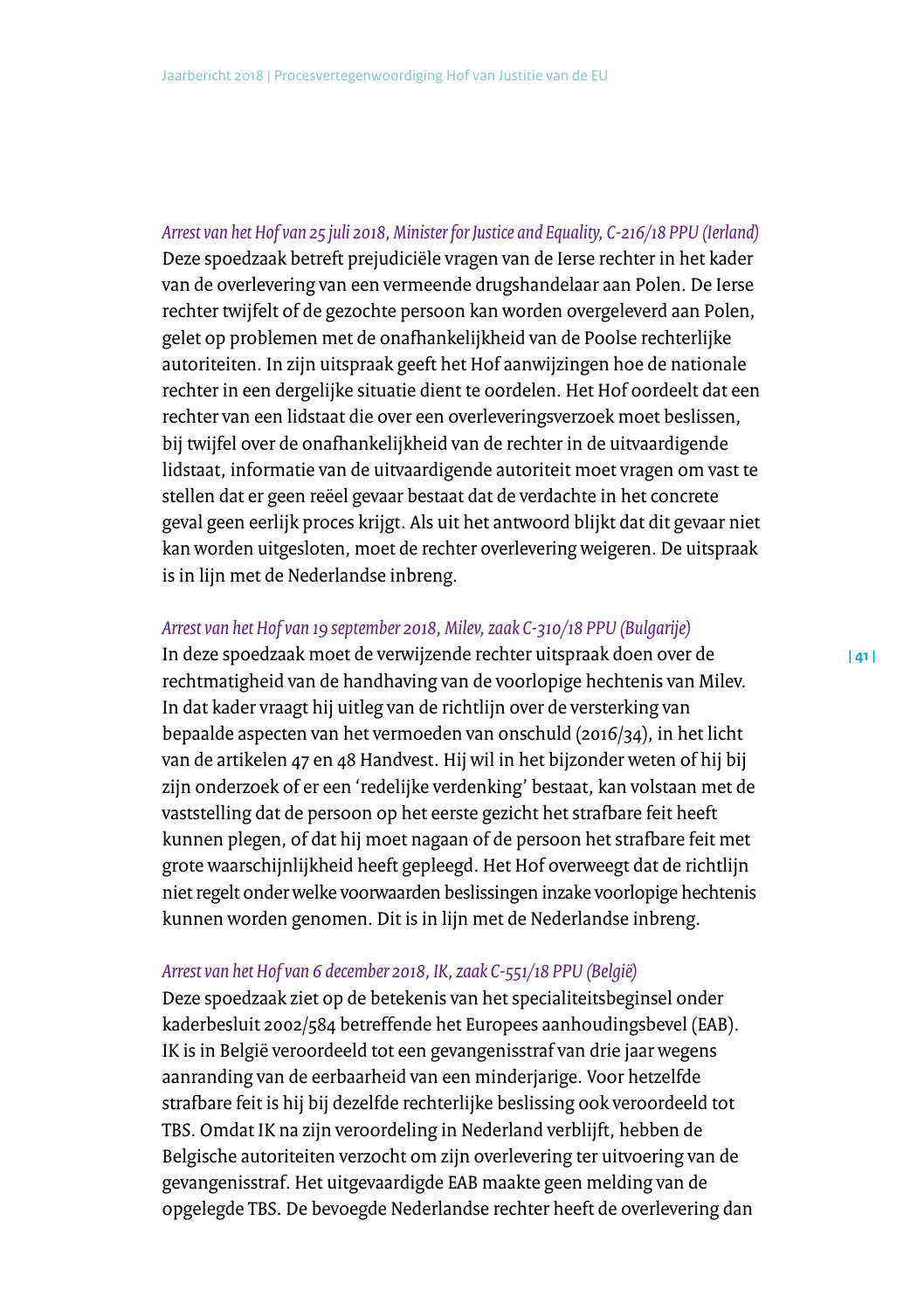ook alleen toegestaan voor de gevangenisstraf. Nadat IK zijn gevangenisstraf had uitgezeten, speelde de vraag of de Belgische autoriteiten de TBS ten uitvoer mogen leggen, nu de Nederlandse overleveringsbeslissing alleen zag op de uitvoering van de gevangenisstraf. Volgens het Hof verzet het kaderbesluit EAB zich niet tegen tenuitvoerlegging na overlevering van een niet in het EAB vermelde strafmaatregel zoals TBS. Zo is het specialiteitsbeginsel geen obstakel, nu het niet gaat om de tenuitvoerlegging van een straf voor andere strafbare feiten, maar tenuitvoerlegging van een bijkomende straf voor hetzelfde strafbare feit. Dit is niet in overeenstemming met de Nederlandse inbreng in deze zaak.

#### *Arrest van het Hof van 13 december 2018, Sut, C-514/17 (België)*

Sut heeft de Roemeense nationaliteit en woont in België. Tegen hem is door Roemenië een Europees aanhoudingsbevel (EAB) uitgevaardigd, omdat hij in Roemenië is veroordeeld tot een vrijheidsstraf. Sut wil dat België de overlevering weigert. Het kaderbesluit EAB (2002/584) biedt deze mogelijkheid, op voorwaarde dat de uitvoerende lidstaat zich ertoe verbindt de straf of maatregel overeenkomstig zijn nationale recht zelf ten uitvoer te leggen. In België is op het strafbare feit waarvoor hij in Roemenië is veroordeeld echter geen vrijheidsstraf gesteld, maar een boete. Het Hof oordeelt dat in die omstandigheid de overlevering geweigerd kan worden, maar alleen wanneer in deze lidstaat de aan de gezochte persoon opgelegde vrijheidsstraf daadwerkelijk wordt uitgevoerd. De uitspraak is niet in lijn met het Nederlandse standpunt in deze zaak.

#### **Vervoer**

#### *Arrest van het Hof van 10 april 2018, Uber France, zaak C-320/16 (Frankrijk)*

Uber France wordt overtreding van de Franse *Code des transports* ten laste gelegd wegens de werkzaamheden van UberPop. UberPop is een app die passagiers en private bestuurders met elkaar in contact brengt om een autorit te delen, waarbij de vervoerde persoon in de kosten deelt. De Franse *code* verbiedt evenwel om zonder vergunning klanten in contact te brengen met personen die tegen betaling personen over de weg vervoeren. In deze zaak gaat het om de vraag of zo'n verbod moet worden beschouwd als een 'technisch voorschrift' in de zin van de e-commerce richtlijn (98/34). Als dat het geval is, kan het niet aan Uber France worden tegengeworpen aangezien Frankrijk geen kennisgeving van het technische voorschrift aan de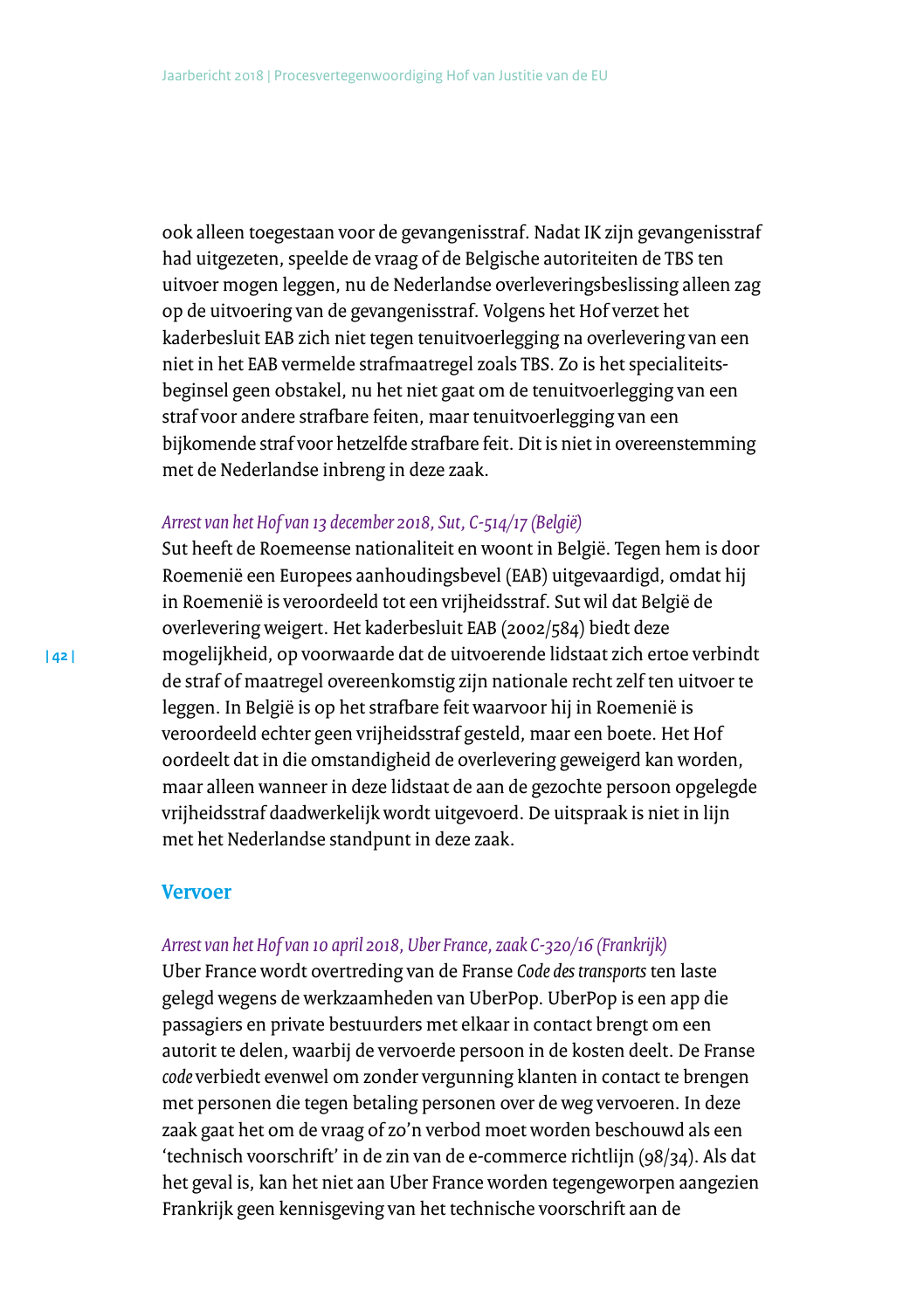Commissie heeft gedaan. Het Hof heeft eerder al bepaald dat Uber overwegend een vervoersdienst is in de zin van het Unierecht (zaak C-434/15, Asociación Profesional Élite Taxi). Volgens het Hof geldt hetzelfde voor de diensten van UberPop. Het Franse verbod moet daarom beschouwd moet worden als een regel op het gebied van vervoersdiensten. Notificatie ervan is dan ook niet nodig. Dit is niet in lijn met het Nederlandse standpunt.

## **Vrij verkeer – Diensten**

## *Arrest van het Hof van 30 januari 2018, X en Visser, gevoegde zaken C-360/15 en C-31/16 (Nederland, Hoge Raad resp. Raad van State)*

In deze gevoegde zaken stond het toepassingsbereik van de dienstenrichtlijn (2006/123) ter discussie. In de zaak-X (C-360/15) ging het om de rechtmatigheid van de hoogte van gemeentelijke leges die golden bij een verzoek om instemming voor graafwerkzaamheden ten behoeve van de aanleg van een glasvezelnetwerk. Het Hof oordeelt overeenkomstig het standpunt van de Nederlandse regering dat de dienstenrichtlijn niet van toepassing is. De regels omtrent telecommunicatie, specifiek artikel 13 van de zogenaamde machtigingsrichtlijn (2002/20), vormen het relevante toetsingskader. In de zaak-Visser (C-31/16) stond de rechtmatigheid van een zogenaamde 'brancheringsregeling' in het bestemmingsplan van de gemeente Appingedam ter discussie. Deze regeling staat aan de rand van de stad alleen zogenaamde 'volumineuze detailhandel' (megastores) toe. Visser Vastgoed leed nadeel van deze regeling, omdat hij als gevolg daarvan geen pand kon verhuren aan Bristol. De Raad van State vraagt het Hof of een dergelijke regeling in strijd is met de dienstenrichtlijn. Het Hof concludeert dat de detailverkoop van goederen als schoenen en kleding een 'dienst' is in de zin van de dienstenrichtlijn. De richtlijnbepalingen betreffende de vrijheid van vestiging van dienstverrichters zijn ook van toepassing in zuiver interne situaties. Het bestemmingsplanvoorschrift vormt een 'eis' in de zin van artikel 15, lid 2, van de dienstenrichtlijn, aangezien het voorschrift de toegang tot of de uitoefening van de dienstenactiviteit afhankelijk stelt van een territoriale beperking. Dit is volgens het Hof toegestaan mits de Raad van State oordeelt dat wordt voldaan aan de voorwaarden inzake non-discriminatie, noodzakelijkheid en evenredigheid. De uitspraak is gedeeltelijk in overeenstemming met de door Nederland ingediende standpunten in deze zaken.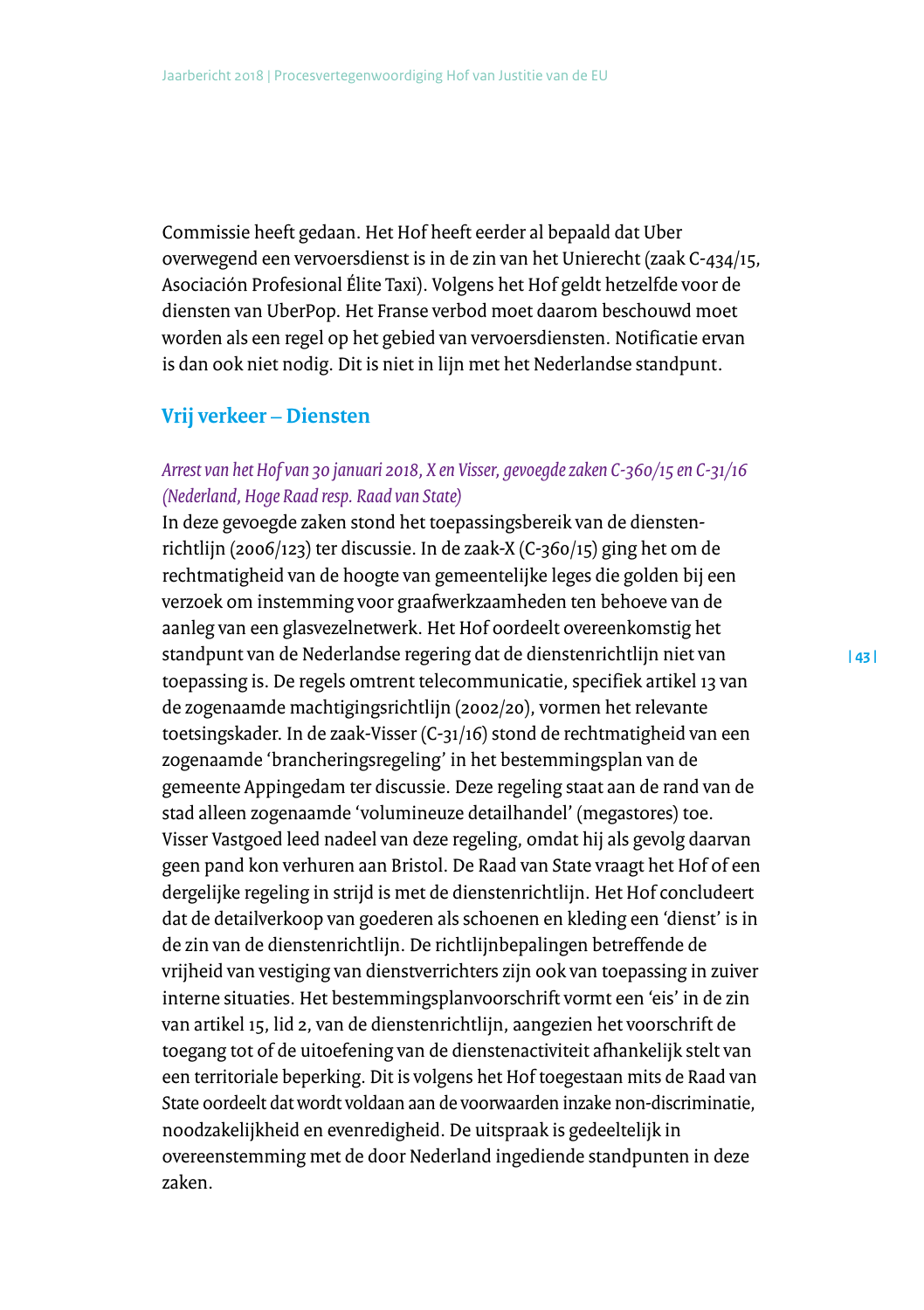## *Arrest van het Hof van 14 november 2018, Danieli & C. Officine Meccaniche e.a., zaak C-18/17 (Oostenrijk)*

Danieli is een in Italië gevestigde vennootschap. Zij heeft van een in Oostenrijk gevestigde vennootschap een opdracht aangenomen tot de bouw van een draadwalserij in Oostenrijk. Om die opdracht uit te voeren wilde Danieli (onder meer) vier Kroatische werknemers inzetten. De Kroatische werknemers werden aan Danieli ter beschikking gesteld door een in Kroatië gevestigde vennootschap. Zij bleven in dienst bij die Kroatische vennootschap en zij waren in Kroatië aangesloten bij het stelsel van sociale zekerheid. In Oostenrijk was voor de tewerkstelling van de Kroatische werknemers een werkvergunning vereist. De vraag was of het Unierecht zich verzet tegen dit vereiste. Het Hof stelt vast dat het hier gaat om een dienstverrichting waarbij sprake is van tijdelijk verkeer van werknemers zoals bedoeld in artikel 1, lid 3, onder c) van de detacheringsrichtlijn (96/71/EG). Volgens het Hof valt deze vorm van terbeschikkingstelling van werknemers binnen de werkingssfeer van de Toetredingsakte van Kroatië (bijlage V, hoofdstuk 2, punt 1 en 2). Het is de lidstaten op grond daarvan toegestaan om gedurende een overgangsperiode na toetreding van Kroatië maatregelen toe te passen om de toegang van Kroatische onderdanen tot hun arbeidsmarkten te regelen. Het Oostenrijkse vereiste van een werkvergunning is aan te merken als een toegestane maatregel, aldus het Hof. Deze uitkomst is in lijn met hetgeen Nederland heeft betoogd.

*Advies van het EVA-Hof van 16 november 2018, Henrik Kristoffersen, zaak E-8/17 (Noorwegen)*

Kristoffersen is lid van het Noorse nationale skiteam. Hij wil een eigen sponsorcontract afsluiten met Red Bull voor vermelding van het Red Bull-logo op de helm die hij draagt tijdens wedstrijden waarin hij uitkomt voor Noorwegen. De Noorse Ski Federatie (NSF) weigerde toestemming hiervoor te verlenen, omdat het zelf sponsorcontracten heeft en de plek op de helm is voorbehouden aan de hoofdsponsor van NSF. Kristoffersen vecht die beslissing aan voor de Noorse rechter. Hij stelt dat een vereiste van voorafgaande toestemming inbreuk maakt op zijn vrijheid van dienstverrichting. De Noorse rechter vraagt advies aan het EVA-Hof over de vraag of een dergelijke vereiste moet worden beoordeeld onder de dienstenrichtlijn (2006/123) of onder artikel 36 van de EER-overeenkomst. Bij zijn beoordeling stelt het EVA-Hof voorop dat Kristoffersen marketingdiensten verleent. Dat doet hij in en vanuit Noorwegen, omdat hij daar zijn professionele activiteiten op een stabiele en continue basis verricht. Anders dan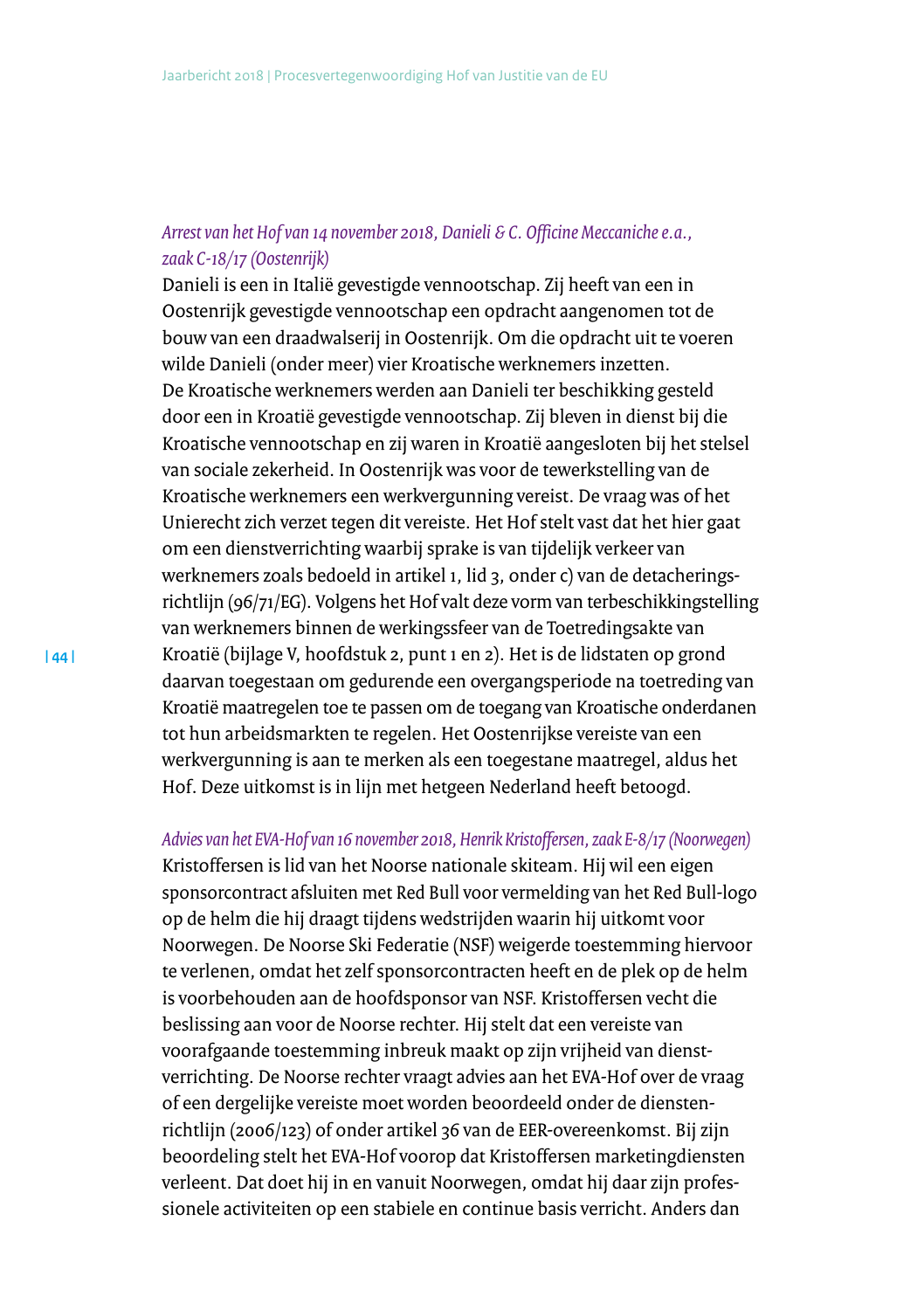de Nederlandse regering had betoogd, is volgens het EVA-Hof niet de dienstenrichtlijn, maar artikel 36 EER het toetsingskader. Een vereiste van voorafgaande toestemming beperkt de vrijheid van dienstverrichting, maar kan worden gerechtvaardigd. Daarbij is met name van belang dat er een eerlijke balans is tussen de belangen van de bond en die van de sporter, doordat hij bijvoorbeeld een eerlijk deel van de inkomsten uit sponsorcontracten ontvangt. Deze materiële uitkomst is in lijn met de Nederlandse inbreng.

#### **Vrij verkeer – Goederen**

## *Arrest van het Hof van 7 juni 2018, Scotch Whisky Association tegen M. Klotz, C-44/17 (Duitsland)*

De Scotch Whisky Association vorderde voor de Duitse rechter dat meneer Klotz niet langer whisky mocht verkopen onder de naam Glen Buchenbach. Deze naam zou een associatie oproepen met Schotland en de beschermde oorsprongsnaam Scotch Whisky. De verwijzende rechter vraagt het Hof uitleg van artikel 16 (a)-(c) van de verordening betreffende de bescherming van geografische aanduidingen van gedistilleerde dranken (110/2008). Het Hof oordeelt dat onder artikel 16 (a) een enkele associatie onvoldoende is. Onder die bepaling geldt dat het betwiste element moet worden gebruikt in een vorm die identiek is aan de beschermde aanduiding, of fonetisch en/of visueel daarmee vergelijkbaar is. Onder artikel 16 (b) en (c) volstaat een associatie kort gezegd wel. Daarbij is voor het Hof niet van belang dat het product de werkelijke oorsprong vermeldt. Deze uitleg van artikel 16 (b) en (c) is niet overeenkomstig het Nederlandse standpunt.

#### *Arrest van het Hof van 14 juni 2018, Lubrizol France, C-39/17 (Frankrijk)*

In deze zaak staat de vraag centraal of de zogenoemde solidariteitsheffing die in Frankrijk wordt opgelegd aan vennootschappen, in overeenstemming is met het vrij verkeer van goederen. Deze regeling houdt in dat wanneer de jaaromzet van vennootschappen een bepaald bedrag bereikt, de grondslag voor de geheven bijdragen mede gebaseerd wordt op de waarde die exportgoederen na uitvoer hebben in een andere lidstaat. Wanneer diezelfde goederen echter binnen het grondgebied van de betrokken lidstaat worden overgebracht, wordt de waarde ervan pas in die grondslag opgenomen wanneer zij worden verkocht. Het Hof oordeelt dat artikelen 28 en 30 VWEU zich niet verzetten tegen deze regeling als aan drie voorwaarden is voldaan. 1) De waarde van de goederen mag niet nogmaals in de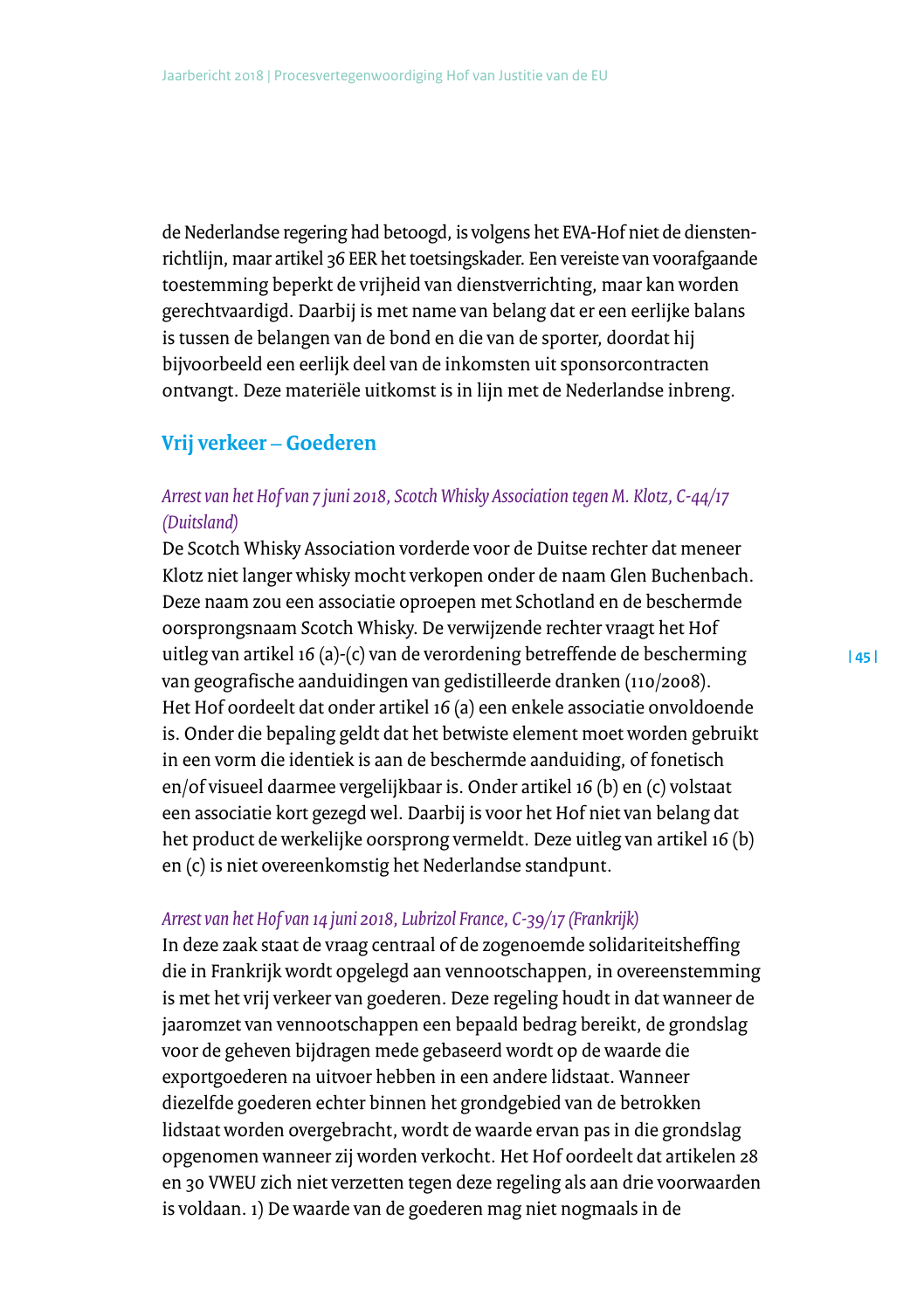betrokken grondslag worden meegerekend wanneer zij vervolgens in de andere lidstaat worden verkocht. 2) De waarde van de goederen wordt afgetrokken van de betrokken grondslag wanneer zij niet bestemd zijn om in de andere lidstaat te worden verkocht of wanneer zij worden teruggebracht naar de lidstaat van oorsprong zonder dat zij zijn verkocht. 3) De voordelen die voortvloeien uit de voornoemde bijdragen, mogen niet volledig de last compenseren die bij het in de handel brengen ervan drukt op het binnenlandse product dat op de binnenlandse markt wordt verhandeld. Nederland had zich op het standpunt gesteld dat deze regeling wel in strijd is met de artikelen 28 en 30 VWEU.

#### *Arrest van het Hof van 6 december 2018, FENS, C-305/17 (Slowakije)*

De zaak gaat over een Slowaakse heffing op diensten van elektriciteitstransport. De heffing gold enkel voor de export van elektriciteit die op het Slowaakse grondgebied was geproduceerd. Het Hof moet de vraag beantwoorden of de heffing in strijd is met het vrij verkeer van goederen binnen de Unie. Het Hof stelt vast dat de richtlijnen inzake de interne energiemarkt (waaronder richtlijn 2003/54) dergelijke heffingen niet uitputtend regelen. Daarom kan getoetst worden aan artikel 28 VWEU. Het Hof oordeelt dat de heffing de elektriciteit belast en enkel wordt opgelegd wegens grensoverschrijding. Er is geen aanwijzing dat de heffing een tegenprestatie vormt voor een daadwerkelijk verleende dienst. Daarmee is de heffing naar het oordeel van het Hof een verboden heffing van gelijke werking in de zin van artikel 28 VWEU. Dit geldt zowel voor elektriciteit die naar een andere lidstaat wordt uitgevoerd, als voor die welke naar derde landen wordt geëxporteerd. De uitspraak is niet geheel in overeenstemming met het Nederlandse standpunt in deze zaak.

## **Vrij verkeer – Personen**

#### *Arrest van het Hof van 17 april 2018, Vomero, zaak C-424/16 (Verenigd Koninkrijk)*

Het Hof heeft deze zaak gevoegd met zaak C-316/16. Nederland heeft alleen meegedaan in zaak C-424/16. De aanleiding voor deze zaak was een verwijderingsbevel jegens Vomero, een Italiaanse burger, uitgevaardigd door de Secretary of State. De verwijzende rechter vraagt het Hof of een Unieburger pas beschermd wordt tegen uitzetting wanneer er sprake is van een 'duurzaam verblijf' in de zin van de richtlijn vrij verkeer (2004/38). Het gastland kan namelijk geen verwijderingsmaatregel treffen ten aanzien van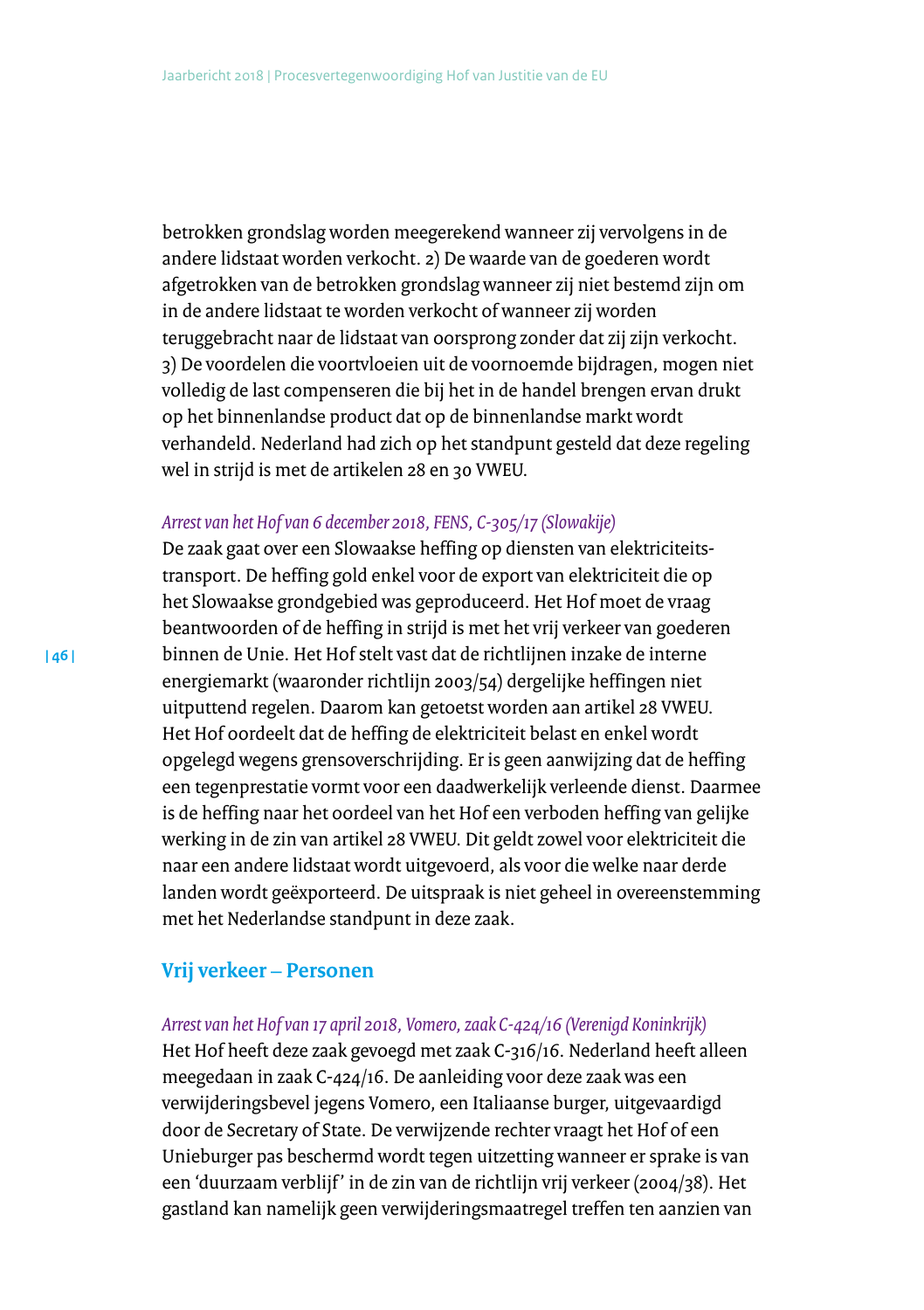een Unieburger die een recht van duurzaam verblijf op zijn grondgebied heeft verworven, tenzij sprake is van 'ernstige redenen van openbare orde of openbare veiligheid'. Het Hof legt artikel 28, lid 3, onder a) van de richtlijn uit en oordeelt dat als voorwaarde voor de bescherming tegen verwijdering van het grondgebied geldt dat de betrokkene over een duurzaam verblijfsrecht in de zin van artikel 16 en artikel 28, lid 2, van deze richtlijn beschikt. Dit is in lijn met het Nederlandse standpunt.

## *Arrest van het Hof van 2 mei 2018, K en H, gevoegde zaken C-331/16 en C-366/16 (Nederland, Rechtbank Den Haag, zittingsplaats Middelburg, resp. België, Raad voor Vreemdelingenbetwistingen)*

Dit arrest is gewezen in twee gevoegde zaken waarin de immigratieautoriteiten verblijf onder de richtlijn vrij verkeer hebben ontzegd omdat aan betrokkene eerder de vluchtelingenstatus was geweigerd op grond van artikel 1F van het Vluchtelingenverdrag. De vraag aan het Hof is hoe zo'n 1F-besluit kan worden meegewogen in een besluit tot weigering van verblijf wegens redenen van openbare orde onder artikel 27 van de richtlijn vrij verkeer. Het Hof oordeelt dat per geval moet worden bekeken of de betrokkene een actuele, werkelijke en voldoende ernstige bedreiging voor een fundamenteel belang van de samenleving vormt. Het bestaan van een dergelijke bedreiging volgt niet automatisch uit een 1F-besluit, maar moet worden vastgesteld op basis van het persoonlijke gedrag van betrokkene, rekening houdend met de vaststellingen in het 1F-besluit omtrent onder meer de aard en de ernst van verweten misdrijven, de mate van persoonlijke betrokkenheid daarbij en het al dan niet bestaan van een strafrechtelijke veroordeling. Tevens moet in aanmerking worden genomen hoeveel tijd verstreken is sinds het vermoede plegen van de misdrijven en hoe de betrokkene zich nadien heeft gedragen. Deze uitspraak wijkt af van de Nederlandse inbreng.

#### *Arrest van het Hof van 5 juni 2018, Coman e.a., zaak C-673/16 (Roemenië)*

Deze zaak gaat over de uitleg van het begrip 'echtgenoot' in de richtlijn vrij verkeer. De kernvraag is of dit begrip ook betrekking heeft op een echtgenoot van hetzelfde geslacht. Aanleiding voor de zaak was de afwijzing door de Roemeens autoriteiten van een recht op verblijf voor een Amerikaanse echtgenoot van een Roemeen. De Amerikaan en de Roemeen (beiden man) waren in België getrouwd, hadden daar een gezinsleven opgebouwd en wilden zich vestigen in Roemenië. Roemenië erkent het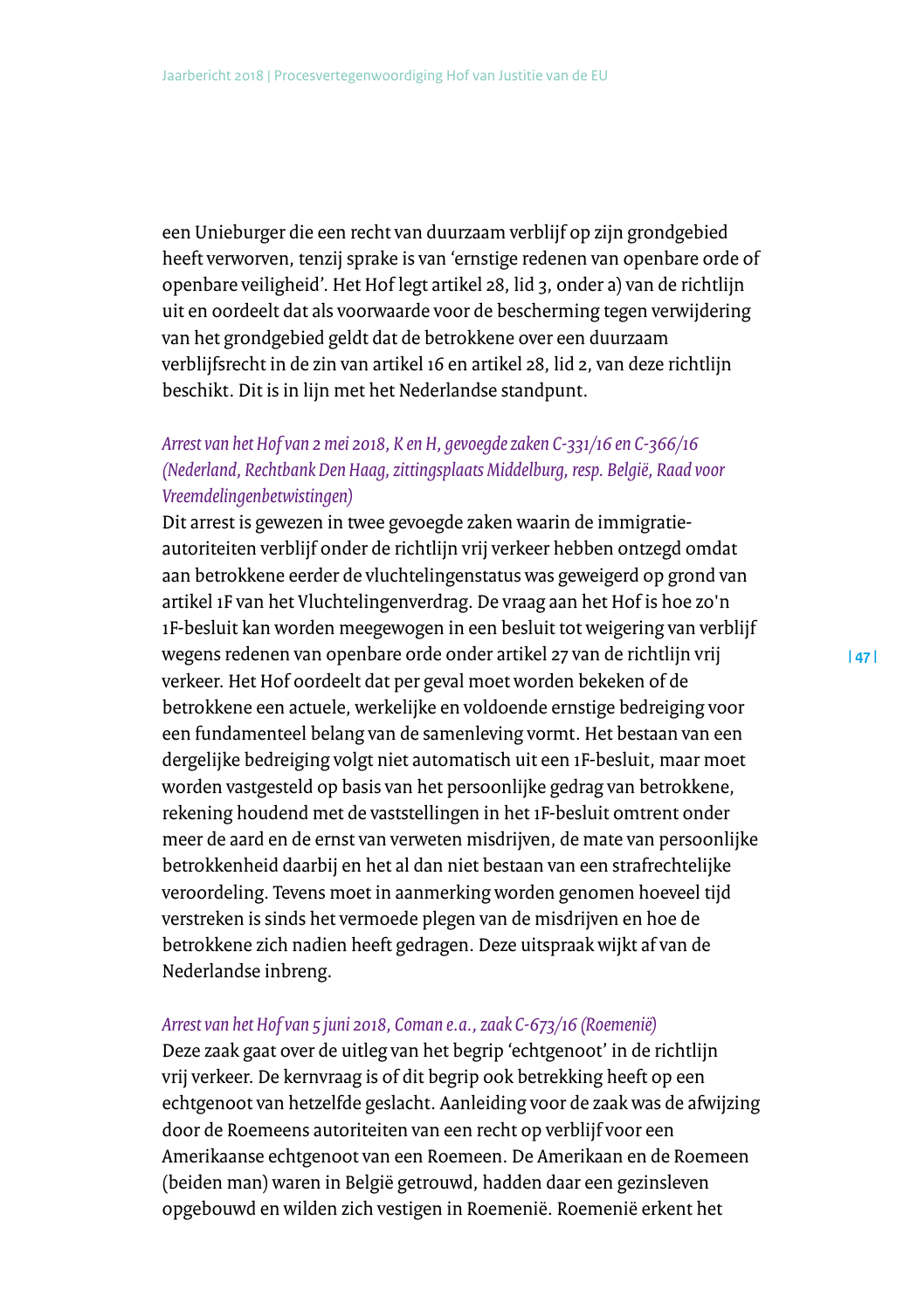huwelijk tussen personen van gelijk geslacht niet en ontzegde de Amerikaan een recht op verblijf bij zijn echtgenoot in Roemenië. Het Hof stelt vast dat het begrip 'echtgenoot' uit de burgerschapsrichtlijn geslachtsneutraal is. Wanneer het gaat om de beoordeling van een recht op verblijf van Unieburgers of familieleden, kan een lidstaat zich niet met een beroep op zijn nationale recht verzetten tegen de erkenning van een in een andere lidstaat gesloten huwelijk tussen personen van een gelijk geslacht. Dat zou een belemmering van het recht op vrij verkeer en verblijf (artikel 21 VWEU) opleveren. Deze belemmering kan niet worden gerechtvaardigd, ook niet om redenen van nationale identiteit. De erkenning van het huwelijk tussen personen van gelijk geslacht dient in dit kader namelijk enkel de toekenning van een verblijfsrecht. Daarmee wordt geen afbreuk gedaan aan het instituut huwelijk zoals omschreven in het nationale recht. Dit arrest is geheel in lijn met het Nederlandse standpunt.

### **Doorhalingen**

In de volgende zaken waarin de Nederlandse regering opmerkingen had ingediend, hebben de verwijzende rechters de prejudiciële vragen ingetrokken. Het Hof heeft daarin dan ook geen uitspraak gedaan. Het gaat om de zaken C-644/16 Synthon, C-256/17 Sandd en C-586/17 D en I.

## **Niet-ontvankelijke beroepen**

In zaak T-818/16, Netflix International en Netflix tegen Commissie, had Nederland een verzoek tot interventie aan de zijde van Netflix gedaan, om zich uit te kunnen laten over de zaak ten gronde. De zaak is echter door het Gerecht als niet-ontvankelijk afgedaan, zodat daaraan niet werd toegekomen.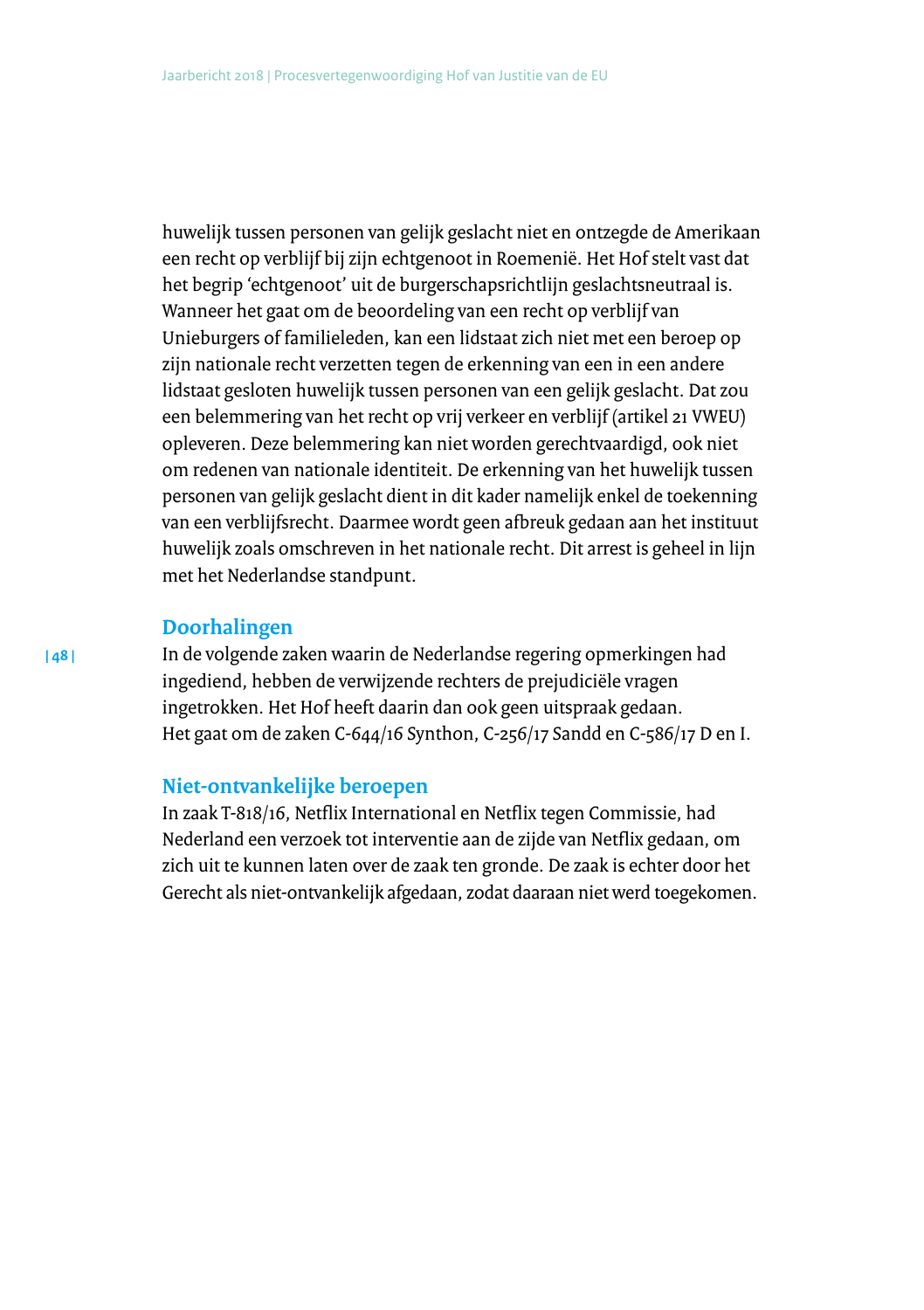Jaarbericht 2018 | Procesvertegenwoordiging Hof van Justitie van de EU

**| 49 |**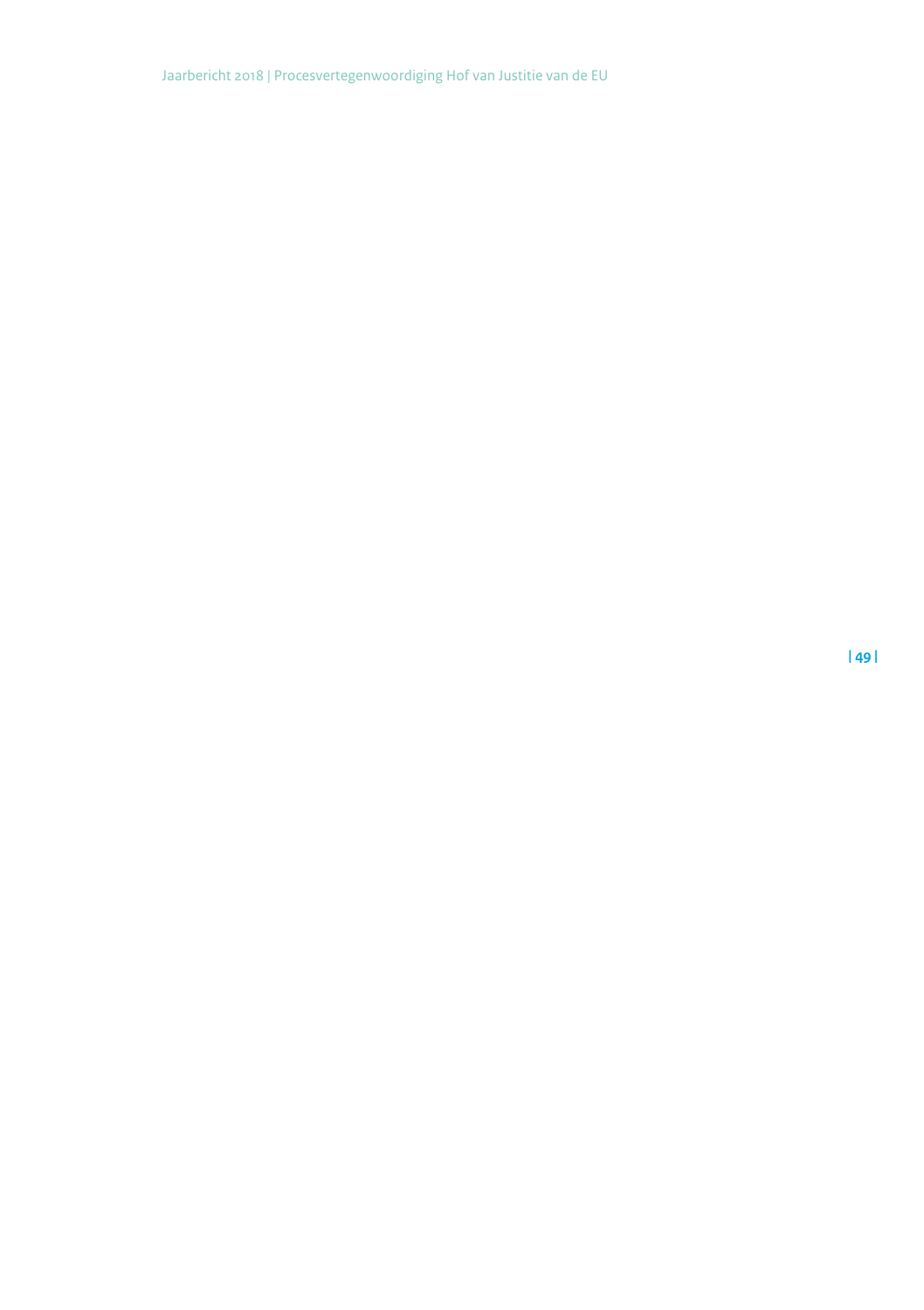# **Bijlage 1**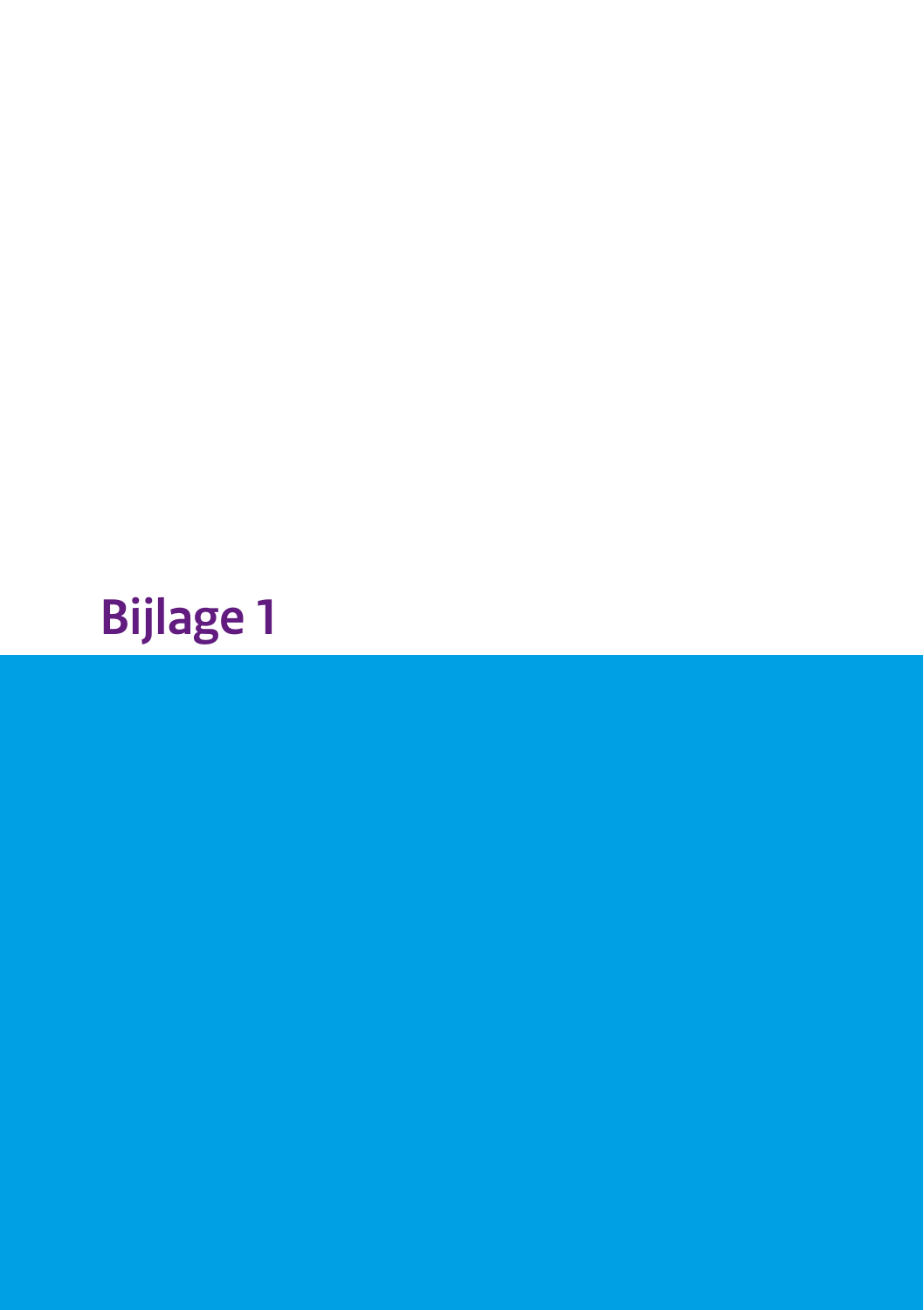## **In 2018 afgedane zaken met Nederlandse inbreng**

| Zaaknr.                    | <b>Zaaknaam</b>                           | <b>Trefwoorden</b>                                                                          |
|----------------------------|-------------------------------------------|---------------------------------------------------------------------------------------------|
| C-360/15 en<br>$C-31/16$   | X en Visser                               | vrij verkeer van diensten;<br>dienstenrichtlijn; telecom                                    |
| $C-518/15$                 | Matzak                                    | sociaal beleid; arbeidstijden                                                               |
| $C-524/15$                 | Menci                                     | strafrecht; BTW; ne bis in idem;<br>handvest grondrechten                                   |
| $C-574/15$                 | <b>Mauro Scialdone</b>                    | BTW; fraudebestrijding; bescherming<br>financiële belangen van de Unie                      |
| $C-626/15$                 | Commissie tegen Raad                      | externe betrekkingen; bevoegdheid                                                           |
| $C - 15/16$                | <b>Baumeister</b>                         | financiële markten                                                                          |
| C-116/16 en<br>$C-117/16$  | T Danmark e.a.                            | belastingen; moeder-dochter<br>richtlijn; belastingontwijking                               |
| $C-181/16$                 | Gnandi                                    | terugkeerrichtlijn                                                                          |
| $C-191/16$                 | Pisciotti                                 | gelijke behandeling; vrij verkeer van<br>diensten; vrij verkeer van personen                |
| $C-210/16$                 | Wirtschaftsakademie<br>Schleswig-Holstein | bescherming persoonsgegevens                                                                |
| $C-284/16$                 | Achmea                                    | investeringsbeschermingsovereen-<br>komst (IBO)                                             |
| $C-320/16$                 | Uber France                               | vervoer; technische voorschriften;<br>oneerlijke handelspraktijken                          |
| C-331/16 en<br>$C-366/16$  | K e.a.                                    | verblijfsstatus; asiel; ongewenst-<br>verklaring; bedreiging openbare orde<br>en veiligheid |
| $C-380/16$                 | Commissie tegen<br><b>Duitsland</b>       | <b>BTW</b>                                                                                  |
| C-398/16 en<br>$C-399/16X$ | x                                         | belastingen                                                                                 |
| $C-424/16$                 | Vomero                                    | verblijfsstatus                                                                             |

**| 51 |**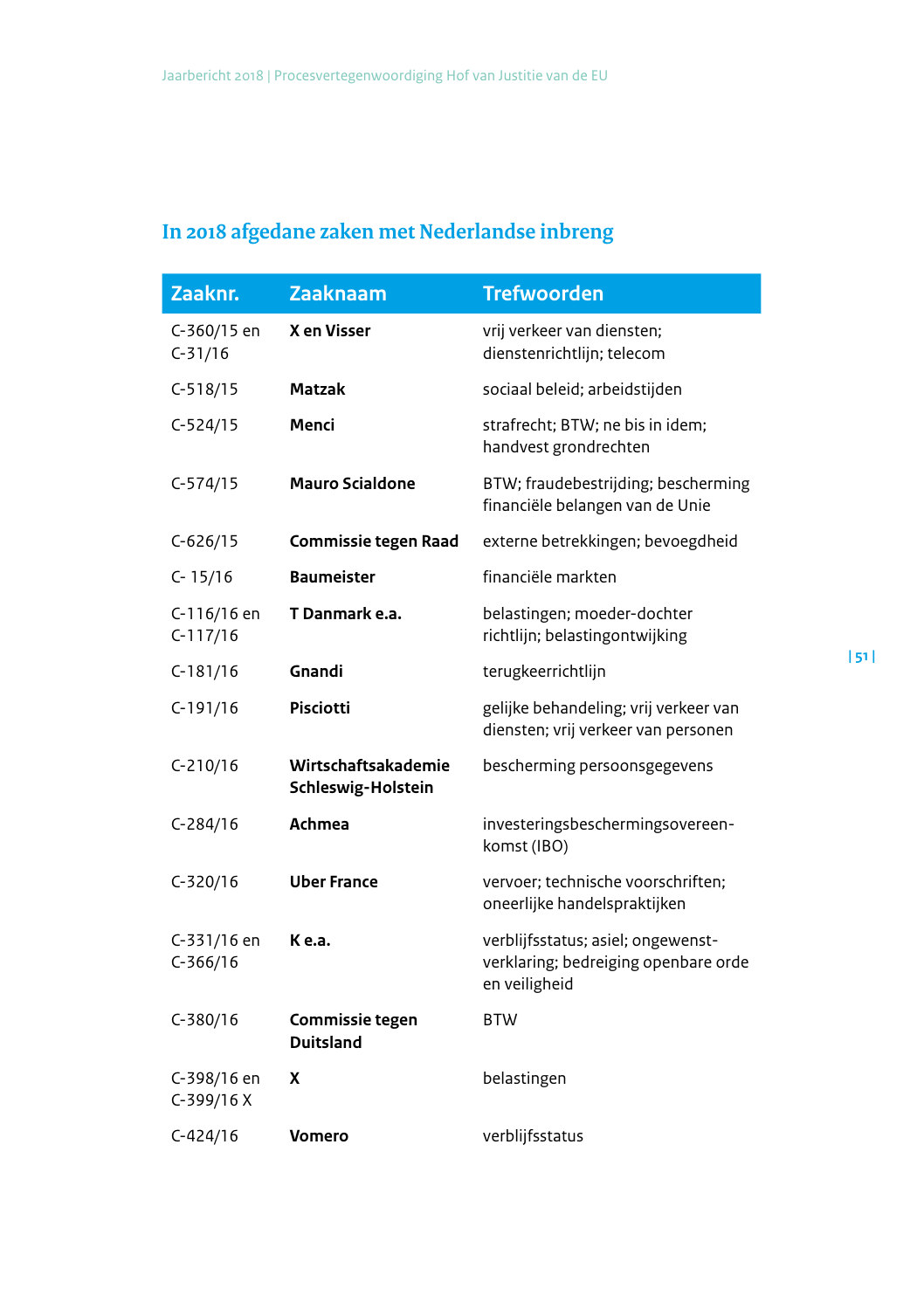| Zaaknr.    | <b>Zaaknaam</b>                                                                         | <b>Trefwoorden</b>                                                       |
|------------|-----------------------------------------------------------------------------------------|--------------------------------------------------------------------------|
| $C-426/16$ | Liga van Moskeeën<br>en Islamitische<br><b>Organisaties Provincie</b><br>Antwerpen e.a. | dierenwelzijn                                                            |
| C-463/16   | <b>Stadion Amsterdam</b>                                                                | BTW; vrij verkeer van diensten                                           |
| $C-473/16$ | F                                                                                       | asiel; handvest grondrechten                                             |
| $C-480/16$ | <b>Fidelity Funds</b>                                                                   | belastingen; dividend                                                    |
| C-528/16   | Confédération<br>paysanne e.a.                                                          | milieu; genetisch gemodificeerde<br>organismen; interne markt            |
| C-550/16   | A et S                                                                                  | gezinshereniging                                                         |
| $C-551/16$ | Klein Schiphorst                                                                        | sociale zekerheid; 330; vrij verkeer<br>van personen                     |
| C-577/16   | <b>Trinseo Deutschland</b>                                                              | broeikasgasemissierechten;<br>rechtstreekse werking                      |
| $C-659/16$ | Commissie tegen Raad                                                                    | externe betrekkingen; bevoegdheid                                        |
| C-667/16   | Nooren                                                                                  | landbouw en visserij; dierenwelzijn;<br>subsidies                        |
| C-673/16   | Coman                                                                                   | vrij verkeer van personen; gelijke<br>behandeling; handvest grondrechten |
| C-15/17    | <b>Bosphorus Queen</b><br>Shipping                                                      | zeerecht: milieu                                                         |
| $C-18/17$  | Danieli et C Officine<br>Meccaniche e.a.                                                | vrij verkeer van diensten; arbeids-<br>voorwaarden en arbeidsrecht       |
| C-39/17    | <b>Lubrizol France</b>                                                                  | vrij verkeer van goederen                                                |
| $C-44/17$  | The Scotch Whisky<br><b>Association</b>                                                 | etikettering; beschermde<br>oorsprongsbenaming                           |
| C-121/17   | Teva UK e.a.                                                                            | octrooi; geneesmiddelen                                                  |
| $C-122/17$ | Smith                                                                                   | verzekeringen                                                            |
| $C-164/17$ | <b>Grace et Sweetman</b>                                                                | habitatrichtlijn; vogelrichtlijn                                         |
| C-175/17   | x                                                                                       | asiel; illegaal                                                          |
| $C-180/17$ | X et Y                                                                                  | asiel                                                                    |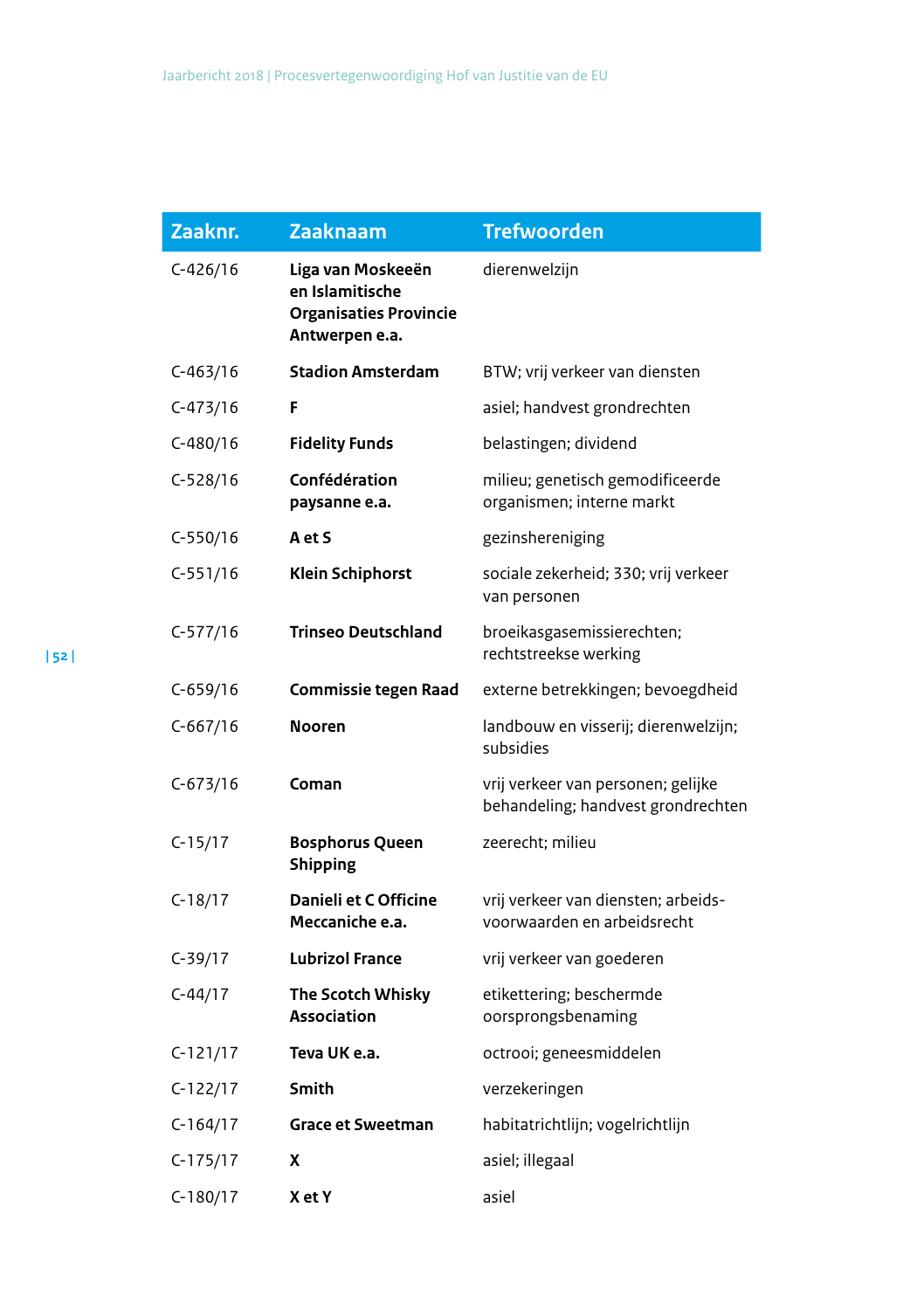| Zaaknr.                                  | Zaaknaam                                                                                                                                | <b>Trefwoorden</b>                                           |
|------------------------------------------|-----------------------------------------------------------------------------------------------------------------------------------------|--------------------------------------------------------------|
| $C-213/17$                               | x                                                                                                                                       | asiel; Dublin verordening                                    |
| $C-247/17$                               | Raugevicius                                                                                                                             | vrij verkeer van personen;<br>discriminaliteit; overlevering |
| $C-257/17$                               | C en A                                                                                                                                  | gezinshereniging; inburgering;<br>bevoegdheid                |
| $C-262/17,$<br>C-263/17 en<br>$C-273/17$ | Solvay Chimica Italia<br>e.a. e.a.                                                                                                      | interne markt; energie                                       |
| C-293/17 en<br>$C-294/17$                | <b>Mobilisation for the</b><br><b>Environment en</b><br><b>Vereniging Leefmilieu</b><br>en Stichting Werkgroep<br><b>Behoud de Peel</b> | habitatrichtlijn; Natura 2000                                |
| $C-305/17$                               | FENS                                                                                                                                    | vrij verkeer van goederen;<br>douanerechten                  |
| $C-310/17$                               | Levola Hengelo                                                                                                                          | intellectuele eigendom; auteursrecht                         |
| $C-369/17$                               | Ahmed                                                                                                                                   | asiel; strafrecht; immigratie                                |
| C-372/17                                 | <b>Vision Research Europe</b>                                                                                                           | belastingen; gelijke behandeling;                            |
| C-380/17                                 | K en B                                                                                                                                  | bevoegdheid; gezinshereniging                                |
| C-47/17 en<br>$C-48/17$                  | X e.a.                                                                                                                                  | asiel; Dublin verordening                                    |
| C-484/17                                 | К                                                                                                                                       | gezinshereniging; inburgering                                |
| $C-514/17$                               | Sut                                                                                                                                     | EAB; wederzijdse erkenning van<br>strafvonnissen             |
| $C-521/17$                               | <b>SNB-REACT</b>                                                                                                                        | intellectuele eigendom; informatie                           |
| $C-552/17$                               | <b>Alpenchalets Resorts</b>                                                                                                             | BTW; Fiscale en financiële zaken                             |
| $C-575/17$                               | Sofina e.a.                                                                                                                             | fiscale en financiële zaken;<br>belastingen                  |
| $C-662/17$                               | E.G.                                                                                                                                    | asiel                                                        |
| C-216/18 PPU                             | <b>Minister for Justice and</b><br><b>Equality</b>                                                                                      | Europees aanhoudingsbevel;<br>rechtstaat                     |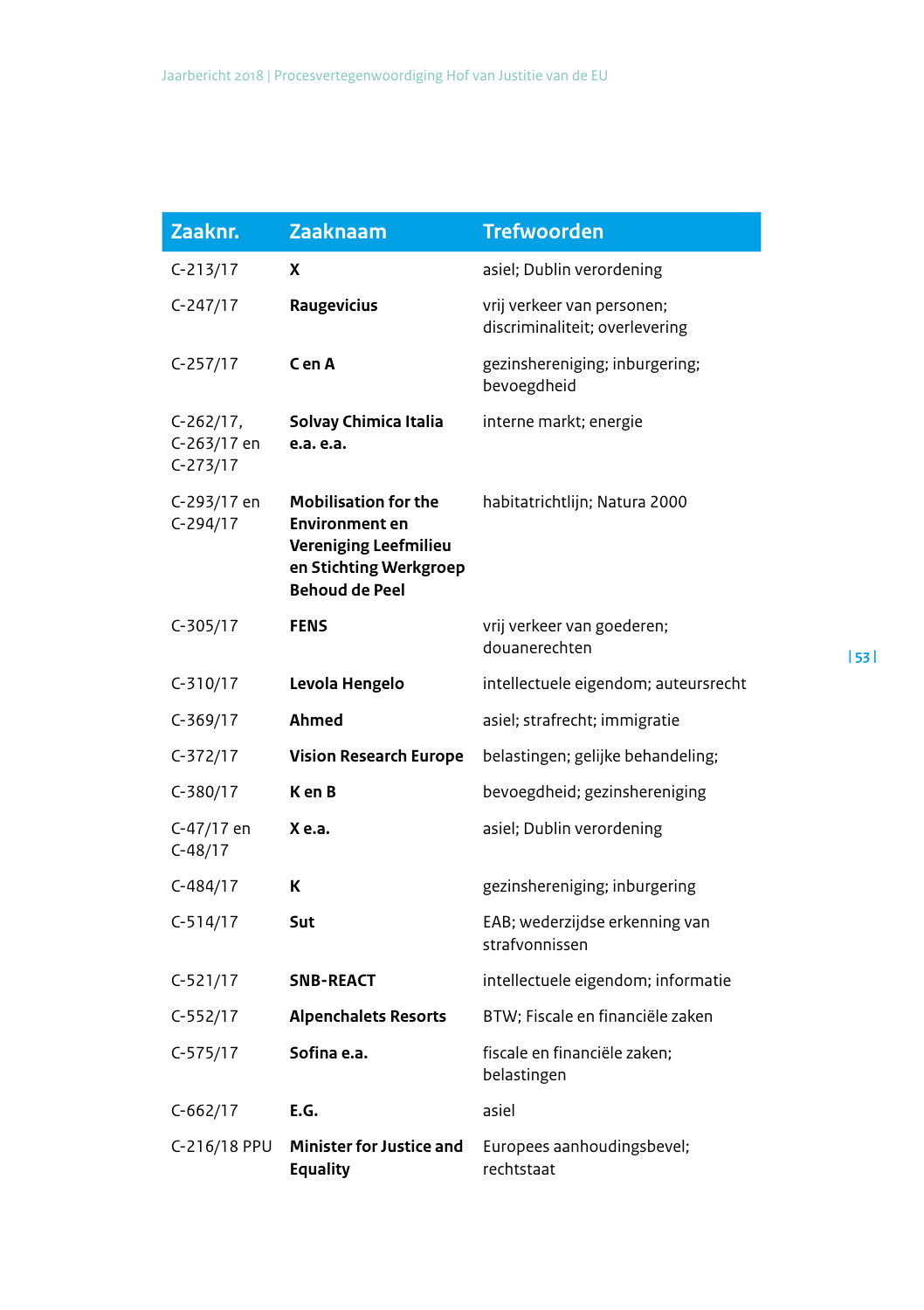| Zaaknr.      | <b>Zaaknaam</b>                                                  | <b>Trefwoorden</b>                                     |
|--------------|------------------------------------------------------------------|--------------------------------------------------------|
| C-220/18 PPU | Generalstaatsanwalt-<br>schaft                                   | EAB; detentie; Hongarije;<br>EU-Handvest grondrechten  |
| C-310/18 PPU | Milev                                                            | strafrecht                                             |
| C-551/18 PPU | ۱К                                                               | Europees aanhoudingsbevel;<br>strafrecht; overlevering |
| $E - 8/17$   | Henrik Kristoffersen –<br>the Norwegian Ski<br><b>Federation</b> | sport; dienstenrichtlijn; EER                          |
| $T-160/16$   | <b>Groningen Seaports NV</b> staatssteun<br>e.a.                 |                                                        |
| T-283/15     | <b>Esso Raffinage tegen</b><br>ECHA                              | REACH                                                  |
| T-818/16     | Netflix International en<br>Netflix tegen Commissie              | vrij verkeer van diensten; media                       |

**| 54 |**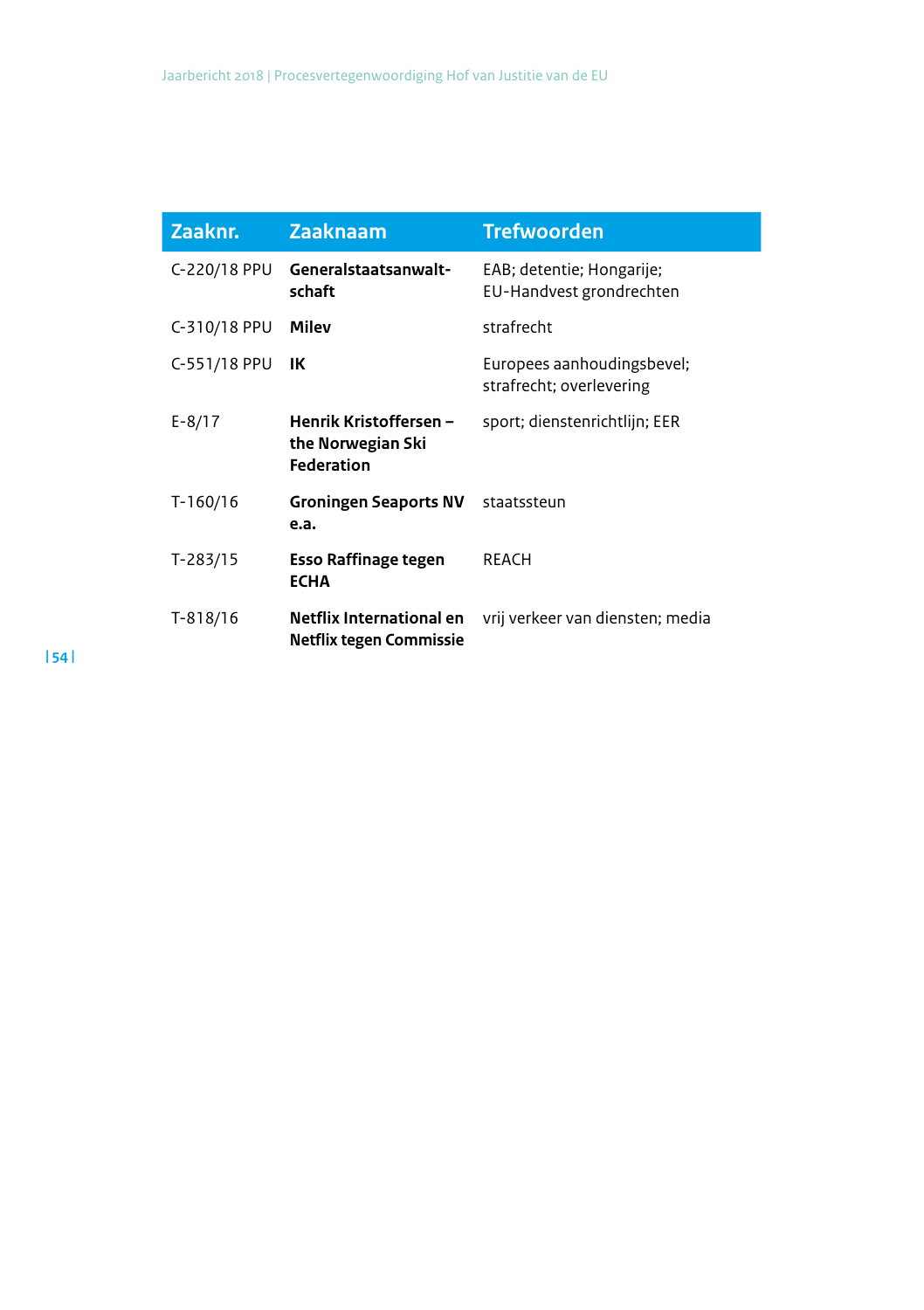Jaarbericht 2018 | Procesvertegenwoordiging Hof van Justitie van de EU

**| 55 |**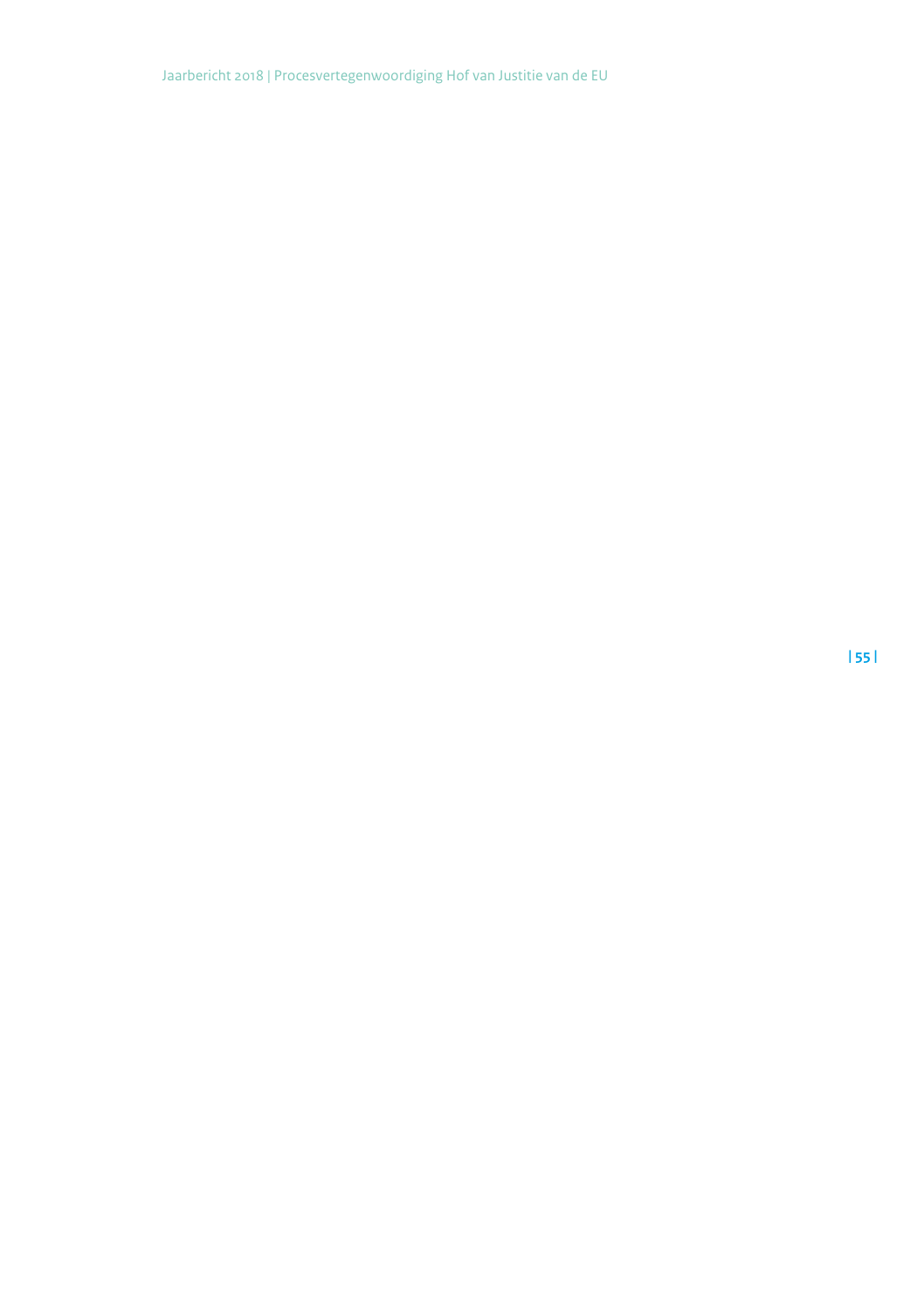# **Bijlage 2**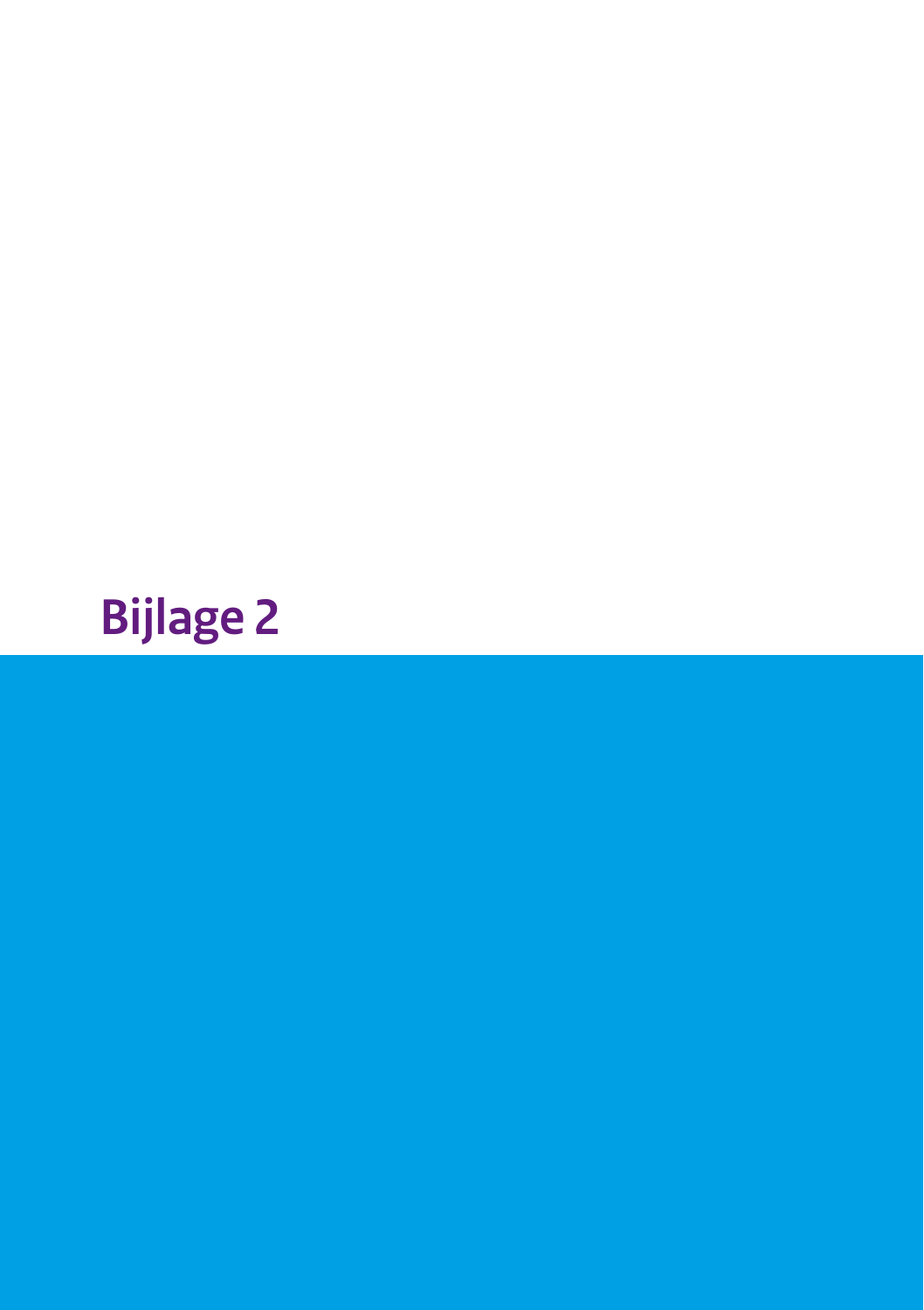## **Aanhangige zaken per 1 maart 2019 waarin de Nederlandse regering meedoet**

| Zaaknr.                                  | <b>Zaaknaam</b>                        | <b>Trefwoorden</b>                                                          |
|------------------------------------------|----------------------------------------|-----------------------------------------------------------------------------|
| $C-391/16$                               | М                                      | asiel; handvest grondrechten                                                |
| $A-1/17$                                 | Adviesverzoek (CETA)                   | handelsakkoorden                                                            |
| C-156/17 en<br>$C-157/17$                | Köln-Aktienfonds Deka<br>e.a.          | vrij verkeer van kapitaal; dividend;<br>beleggingen                         |
| $C-163/17$                               | Jawo                                   | asiel; Dublin verordening                                                   |
| $C-221/17$                               | Tiebbes e.a.                           | burgerschap; handvest grondrechten;<br>vrij verkeer                         |
| $C-297/17,$<br>C-318/17 en<br>$C-319/17$ | Ibrahim e.a.                           | asiel; Dublin verordening.                                                  |
| $C-324/17$                               | Gavanozov                              | rechtsinstrumenten; rechtstreekse<br>werking                                |
| $C-347/17$                               | A e.a.                                 | volksgezondheid; voedselveiligheid                                          |
| $C-391/17$                               | Commissie tegen<br>verenigd Koninkrijk | eigen middelen; LGO; BTW                                                    |
| $C-393/17$                               | Kirschstein                            | dienstenrichtlijn; evenredigheids-<br>beginsel; diplomaerkenning; onderwijs |
| $C-395/17$                               | Commissie tegen<br>Nederland           | begroting; BTW; LGO                                                         |
| $C-431/17$                               | <b>Monachos Eirinaios</b>              | advocaten; beroepskwalificaties                                             |
| $C-443/17$                               | <b>Abraxis Bioscience</b>              | geneesmiddelen; octrooi                                                     |
| $C-517/17,$<br>C-540/17 en<br>$C-541/17$ | JT Addis e.a.                          | asiel; migratie                                                             |
| $C-568/17$                               | Geelen                                 | belastingen;BTW                                                             |
| $C-573/17$                               | Poplawski II                           | Europees Aanhoudingsbevel                                                   |
| $C-557/17$                               | Y.Z. e.a.                              | gezinshereniging; migratie; fraude                                          |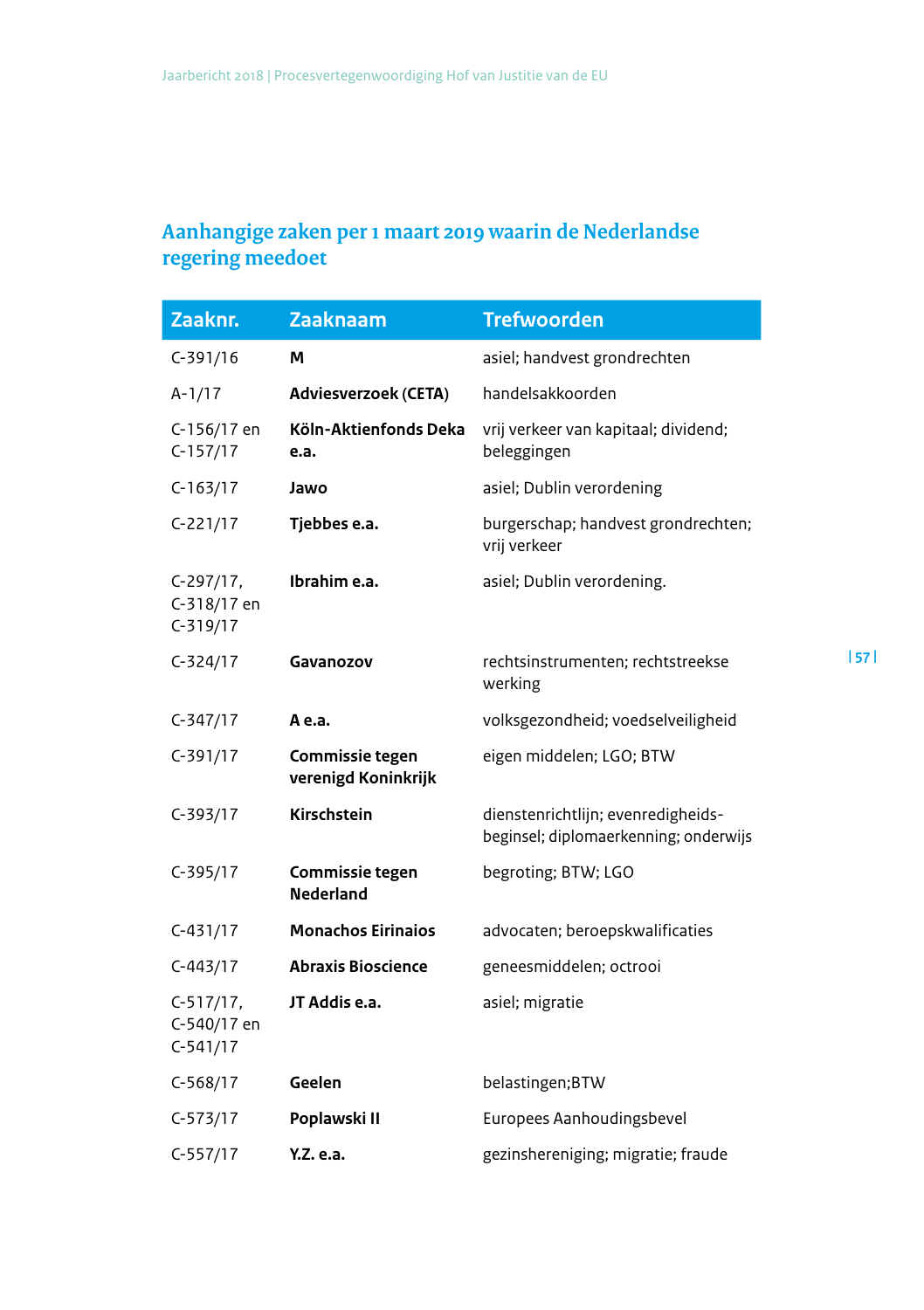| Zaaknr.                   | <b>Zaaknaam</b>                                  | <b>Trefwoorden</b>                                                                                                              |
|---------------------------|--------------------------------------------------|---------------------------------------------------------------------------------------------------------------------------------|
| C-582/17 en<br>$C-583/17$ | H. e.a.                                          | Dublin verordening; verblijfsstatus                                                                                             |
| C-591/17                  | Oostenrijk tegen<br><b>Duitsland</b>             | vrij verkeer van personen;<br>belastingen; discriminatie                                                                        |
| C-598/17                  | A-Fonds                                          | staatssteun; belastingen                                                                                                        |
| $C-608/17$                | Holmen                                           | moeder-dochter richtliijn;<br>belastingen                                                                                       |
| $C-623/17$                | <b>Privacy International</b>                     | bescherming persoonsgegevens                                                                                                    |
| $C-624/17$                | <b>Tronex</b>                                    | afvalstoffenrichtlijn                                                                                                           |
| $C-631/17$                | Inspecteur van de<br><b>Belastingdienst</b>      | verzekeringen; sociale zekerheid                                                                                                |
| C-634/17                  | ReFood                                           | afvalstoffen                                                                                                                    |
| C-635/17                  | Е.                                               | gezinshereniging                                                                                                                |
| $C-644/17$                | <b>Eurobolt</b>                                  | bevoegdheid; antidumping; douane;<br>gecombineerde nomenclatuur                                                                 |
| C-646/17                  | Moro                                             | strafrecht                                                                                                                      |
| C-677/17                  | Çoban                                            | associatieovereenkomsten; uitkering                                                                                             |
| C-650/17                  | <b>Royalty Pharma</b><br><b>Collection Trust</b> | octrooi; geneesmiddelen                                                                                                         |
| C-720/17                  | Bilali                                           | asiel                                                                                                                           |
| C-723/17                  | Craeynest e.a.                                   | luchtkwaliteit                                                                                                                  |
| $C-2/18$                  | Lietuvos Respublikos<br>Seimo narių grupė        | oneerlijke bedingen; landbouw en<br>visserij                                                                                    |
| $C-38/18$                 | Gambino et Hyka                                  | strafrecht                                                                                                                      |
| C-59/18                   | <b>Italie Raad</b>                               | agentschappen                                                                                                                   |
| $C-60/18$                 | <b>Tallinna Vesi</b>                             | afvalstoffenrichtlijn                                                                                                           |
| $C-70/18$                 | A e.a.                                           | biometrie; verblijfsvergunning;<br>associatieovereenkomsten; Turkije;<br>bescherming persoonsgegevens;<br>handvest grondrechten |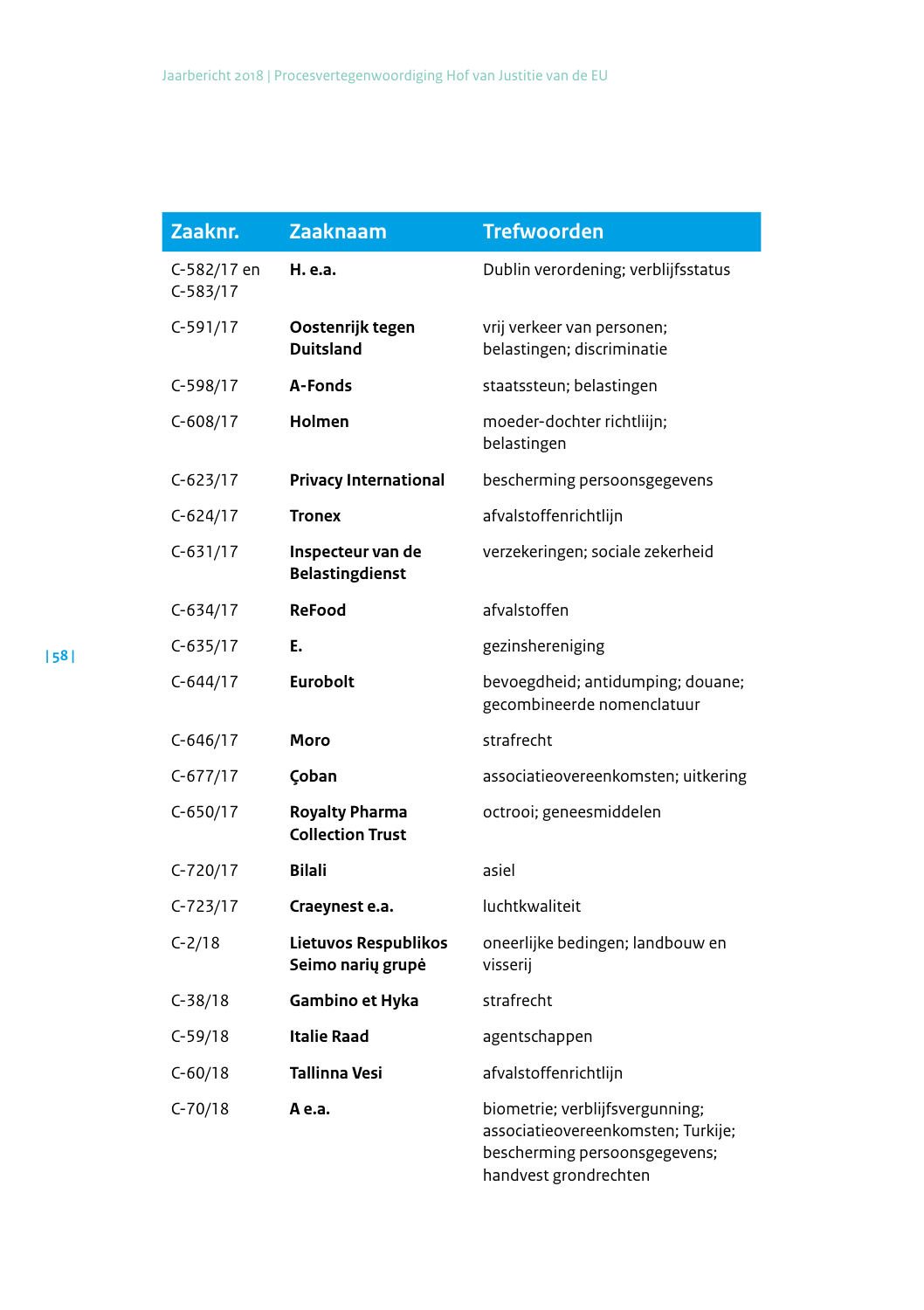| Zaaknr.                   | <b>Zaaknaam</b>                                        | <b>Trefwoorden</b>                                               |
|---------------------------|--------------------------------------------------------|------------------------------------------------------------------|
| $C-93/18$                 | Bajratari                                              | EU-burgerschap; derdelanders;<br>verblijfsstatus; Brexit         |
| $C-94/18$                 | Nalini Chenchooliah                                    | verblijfsstatus; EU-burgerschap                                  |
| C-95/18 en<br>$C-96/18$   | Van den Berg & Giesen<br>e.a.                          | sociale zekerheid                                                |
| $C-98/18$                 | T. Boer & Zonen                                        | voedselveiligheid                                                |
| $C-128/18$                | Dorobantu                                              | Europees aanhoudingsbevel;<br>detentie; overlevering             |
| C-129/18                  | SM.                                                    | EU-burgerschap; derdelanders;<br>verblijfsstatus                 |
| C-134/18                  | Vester                                                 | sociale zekerheid; vrij verkeer                                  |
| C-137/18                  | Hapeg Dresden                                          | dienstenrichtlijn                                                |
| C-142/18                  | <b>Skype Communications</b>                            | telecom                                                          |
| $C-160/18$                | x                                                      | invoer; douanerechten                                            |
| $C-182/18$                | Milaan tegen Raad                                      | agentschappen;<br>besluitvormingsprocedures                      |
| C-182/18 R                | Milaan tegen Raad                                      | agentschappen;<br>besluitvormingsprocedures                      |
| $C-183/18$                | <b>Bank BGŻ BNP Paribas</b>                            | uitvoering; sancties                                             |
| C-197/18                  | Wasserleitungsverband<br>Nördliches Burgenland<br>e.a. | waterbeheer; procesbevoegdheid                                   |
| C-212/18                  | <b>Prato Nevoso Termo</b><br><b>Energy</b>             | afvalstoffen; hernieuwbare bronnen                               |
| $C-233/18$                | Haqbin                                                 | asiel                                                            |
| C-249/18                  | <b>CEVA Freight Holland</b>                            | belastingen; douane; vrij verkeer                                |
| $C-251/18$                | <b>Trace Sport</b>                                     | antidumping; douane; vrij verkeer;<br>gecombineerde momenclatuur |
| C-257/18 en<br>$C-258/18$ | Güler e.a.                                             | sociale zekerheid;<br>associatieovereenkomsten                   |
| $C-288/18$                | x                                                      | gecombineerde nomenclatuur; douane                               |

**| 59 |**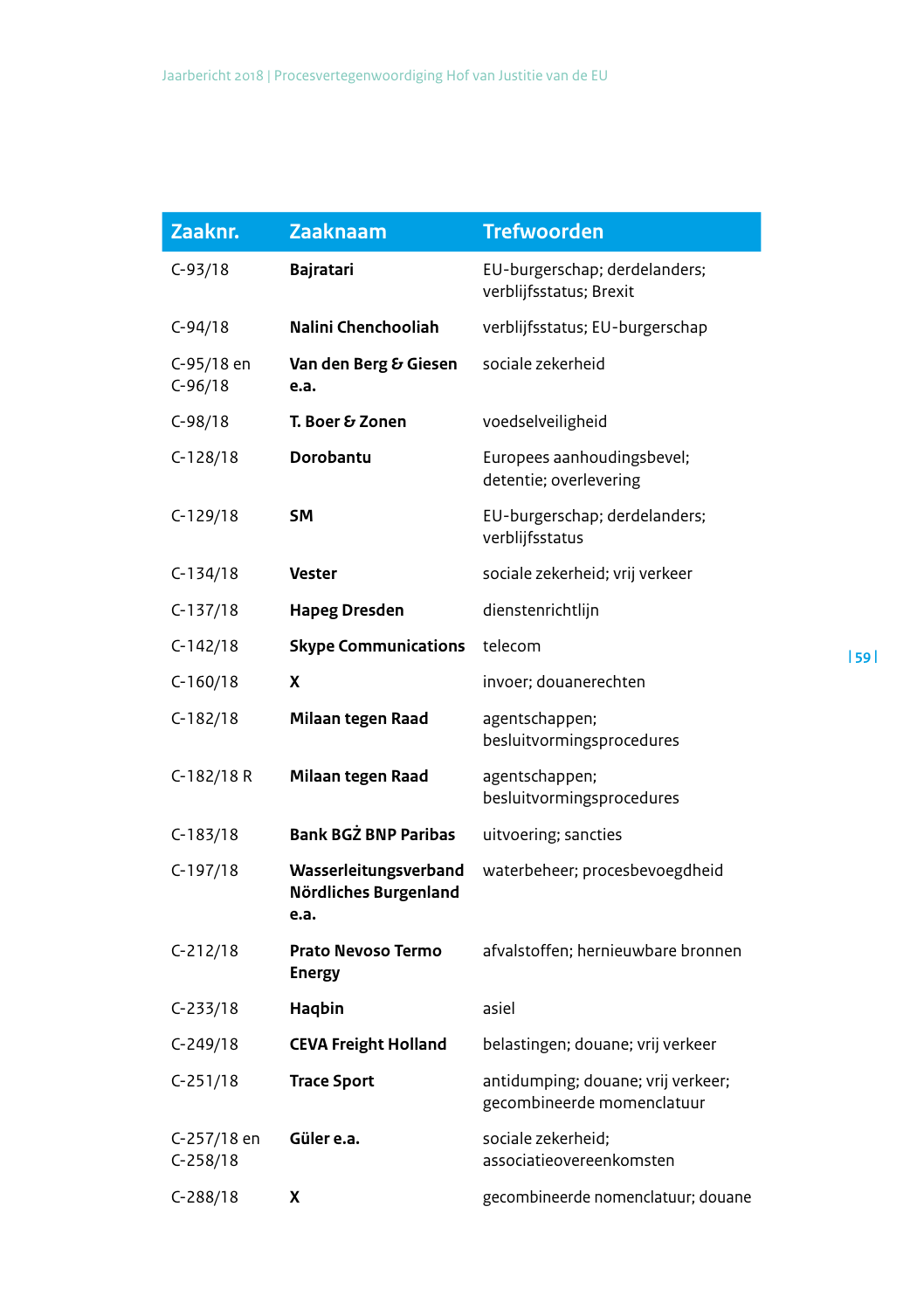| Zaaknr.                   | <b>Zaaknaam</b>                                                 | <b>Trefwoorden</b>                                                       |
|---------------------------|-----------------------------------------------------------------|--------------------------------------------------------------------------|
| $C-311/18$                | Facebook Ireland &<br><b>Schrems</b>                            | gegevensbescherming                                                      |
| C-314/18                  | SF                                                              | Europees aanhoudingsbevel                                                |
| $C-341/18$                | J. e.a.                                                         | Schengen; zeerecht                                                       |
| $C-363/18$                | Organisation juive<br>européenne et<br><b>Vignoble Psagot</b>   | consumenten; voedselveiligheid;<br>informatie                            |
| C-380/18                  | E.P.                                                            | Schengen; openbare orde, openbare<br>veiligheid, volksgezondheid         |
| C-381/18 en<br>$C-382/18$ | G.S. e.a.                                                       | gezinshereniging; openbare orde,<br>openbare veiligheid, volksgezondheid |
| C-386/18                  | Coöperatieve<br>Producentenorganisatie<br>en Beheersgroep Texel | landbouw en visserij; subsidie                                           |
| $C-405/18$                | <b>AURES Holdings</b>                                           | belastingen; fiscale en financiële zaken                                 |
| $C-420/18$                | IO                                                              | arbeidsvoorwaarden en arbeidsrecht                                       |
| $C-445/18$                | <b>Vaselife International</b><br>et Chrysal International       | gewasbeschermingsmiddelen;<br>besluitvormingsprocedures                  |
| $C-467/18$                | Rayonna prokuratura<br>Lom                                      | strafrecht; toegang tot rechter;<br>handvest grondrechten                |
| C-469/18 en<br>$C-470/18$ | Belgische Staat e.a.                                            | belastingen; BTW; Strafrecht                                             |
| C-471/18 P                | <b>Duitsland tegen Esso</b><br>Raffinage                        | REACH                                                                    |
| C-477/18 en<br>$C-478/18$ | Exportslachterij<br>J. Gosschalk e.a.                           | landbouw en visserij; dierenwelzijn                                      |
| $C-488/18$                | <b>Golfclub Schloss Igling</b>                                  | BTW; sport                                                               |
| C-508/18 en<br>$C-509/18$ | <b>Minister for Justice and</b><br><b>Equality e.a</b>          | onafhankelijkheid; uitvoering                                            |
| $C-519/18$                | Bevándorlási és<br>Menekültügyi Hivatal                         | gezinshereniging; asiel                                                  |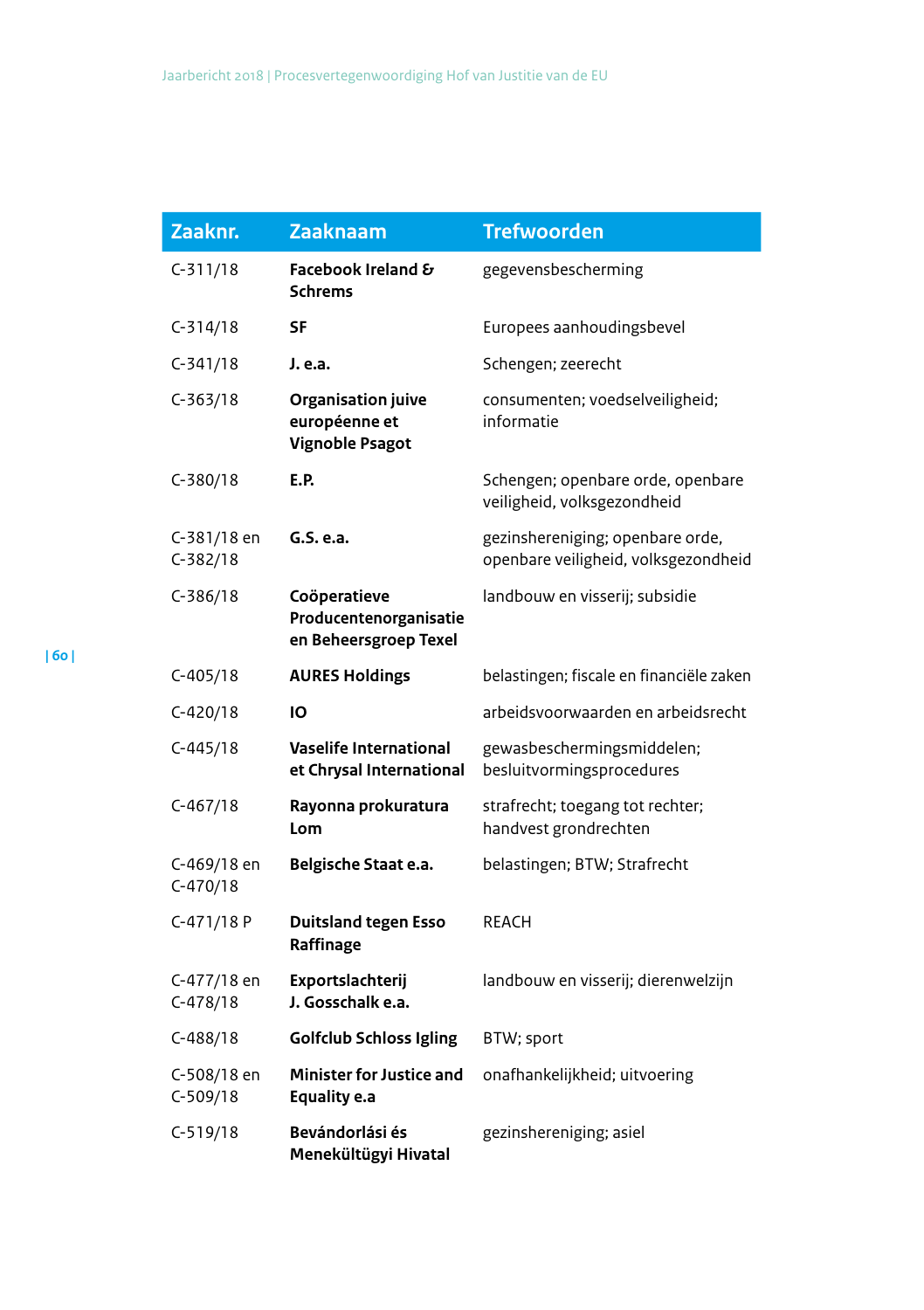| Zaaknr.                   | <b>Zaaknaam</b>                                                   | <b>Trefwoorden</b>                                                    |
|---------------------------|-------------------------------------------------------------------|-----------------------------------------------------------------------|
| $C-520/18$                | Ordre des barreaux<br>francophones et<br>germanophone e.a.        | bescherming persoonsgegevens                                          |
| C-522/18 PPA              | Zakład Ubezpieczeń<br>Społecznych                                 | bevoegdheden; rechtstaat;<br>discriminatie; pensioenen                |
| $C-541/18$                | <b>AS v Deutsches Patent</b><br>u Markenamt                       | merken                                                                |
| $C-548/18$                | <b>BGL BNP Paribas SA</b>                                         | insolventie; Rome I                                                   |
| C-558/18 en<br>$C-563/18$ | Miasto Łowicz e.a.                                                | rechtsbescherming; rechtstaat                                         |
| C-575/18 P                | Czech Republic v.<br>Commission                                   | beroepskwalificaties                                                  |
| $C-578/18$                | Energiavirasto                                                    | elektriciteitsmarkt                                                   |
| $C-584/18$                | DZ-Blue Air - Airline<br><b>Management Solutions</b><br>SRL       | Schengengrenscode;<br>instapweigering;<br>compensatie luchtpassagiers |
| $C-592/18$                | <b>Darie BV</b>                                                   | gewasbeschermingsmiddelen;<br>biociden                                |
| $C-610/18$                | AFMB e.a.                                                         | sociale zekerheid                                                     |
| $C-620/18$                | Hongarije tegen Raad<br>en Europees Parlement                     | detacheringsrichtlijn                                                 |
| C-626/18                  | Polen tegen Europees<br>Parlement en Raad van<br>de Europese Unie | detacheringsrichtlijn                                                 |
| $C-634/18$                | Prokuratura Rejonowa<br>w Słupsku                                 | strafrecht; gelijke behandeling                                       |
| $C-649/18$                | Α                                                                 | geneesmiddelen; mededinging;<br>interne markt                         |
| $C-654/18$                | Interseroh                                                        | afvalstoffen                                                          |
| C-668/18 PPA              | <b>Uniparst</b>                                                   | onafhankelijkheid; pensioenen                                         |
| C-671/18                  | <b>Centraal Justitieel</b><br>Incassobureau                       | rechtsbescherming; verkeersboetes                                     |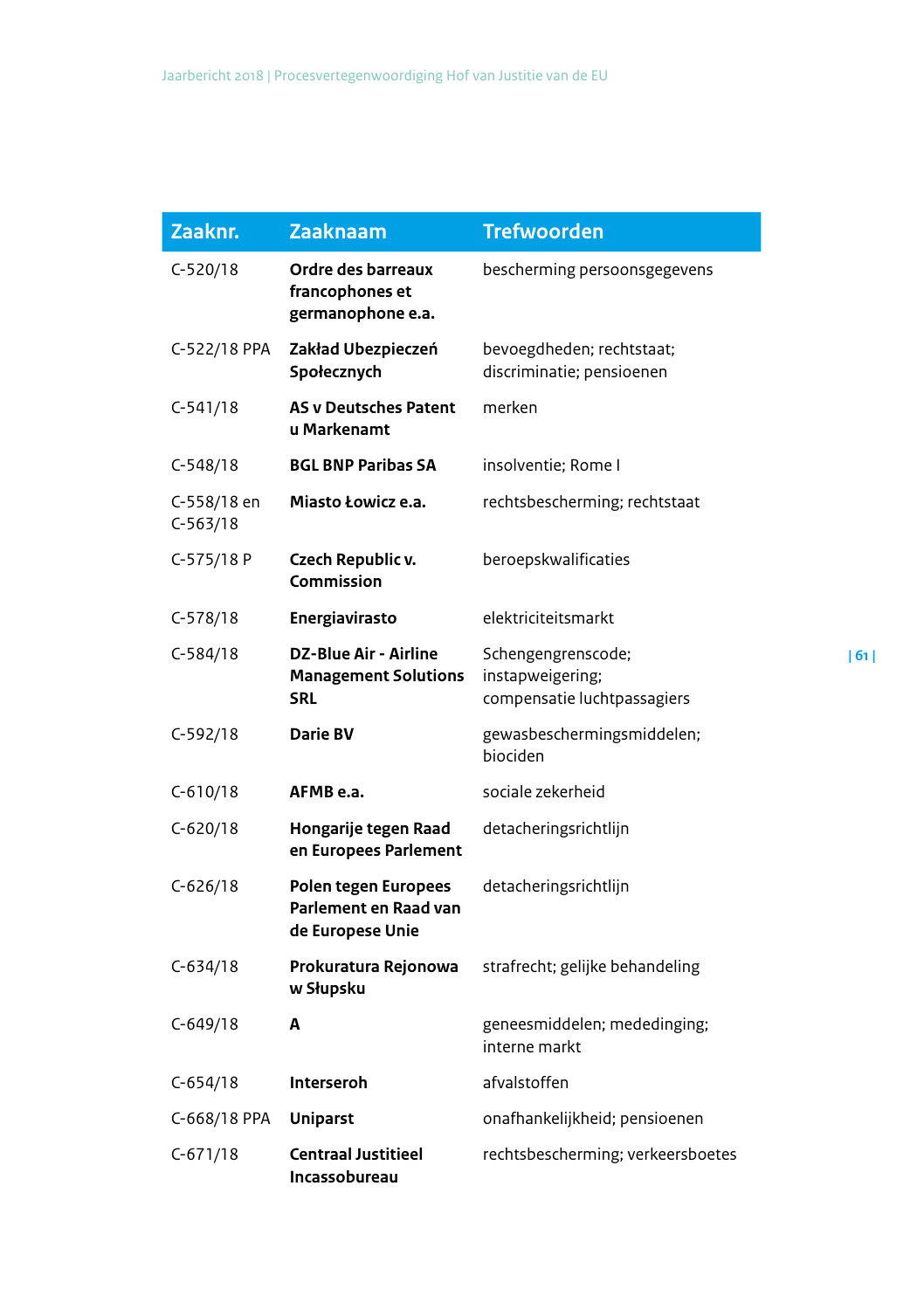| Zaaknr.                   | <b>Zaaknaam</b>                                                                                       | <b>Trefwoorden</b>                                            |
|---------------------------|-------------------------------------------------------------------------------------------------------|---------------------------------------------------------------|
| $C-673/18$                | Santen                                                                                                | octrooi; geneesmiddelen                                       |
| C-678/18                  | Procureur-Generaal bij<br>de Hoge Raad der<br>Nederlanden                                             | bevoegdheid                                                   |
| C-724/18 en<br>$C-727/18$ | Cali Apartments e.a.                                                                                  | dienstenrichtlijn                                             |
| $C-777/18$                | Vas Megyei<br>Kormányhivatal                                                                          | sociale zekerheid; ziektekosten;<br>vrij verkeer van diensten |
| C-791/18                  | <b>Stichting Schoonzicht</b>                                                                          | <b>BTW</b>                                                    |
| $C-806/18$                | JZ                                                                                                    | migratie; strafrecht                                          |
| C-810/18                  | <b>DHL</b> logistics                                                                                  | douaneindeling                                                |
| $C-814/18$                | <b>Ursa Major Services</b>                                                                            | subsidie; landbouw en visserij                                |
| C-815/18                  | <b>Federatie Nederlandse</b><br>Vakvereniging                                                         | detacheringsrichtlijn; vervoer                                |
| C-826/18                  | <b>Stichting Varkens in</b><br>Nood e.a.                                                              | milieuaansprakelijkheid; informatie;<br>toegang tot rechter   |
| C-836/18                  | Subdelegación del<br>Gobierno en Ciudad<br>Real                                                       | migratie; verblijfsvergunning;<br>sociale zekerheid           |
| $E - 2/18 -$              | C v Concordia Schweiz.<br>Kranken- und<br>Unfallversicherung AG,<br>Landesvertretung<br>Liechtenstein | sociale zekerheid                                             |
| T-146/16                  | Natuurmonumenten<br>tegen Commissie                                                                   | staatssteun                                                   |
| T-125/17                  | <b>BASF Grenzach - ECHA</b>                                                                           | REACH                                                         |
| $T-245/17$                | ViaSat tegen<br>Commissie                                                                             | telecom                                                       |
| $T-660/18$                | VodafoneZiggo<br><b>Group/Commissie</b>                                                               | telecom; mededinging                                          |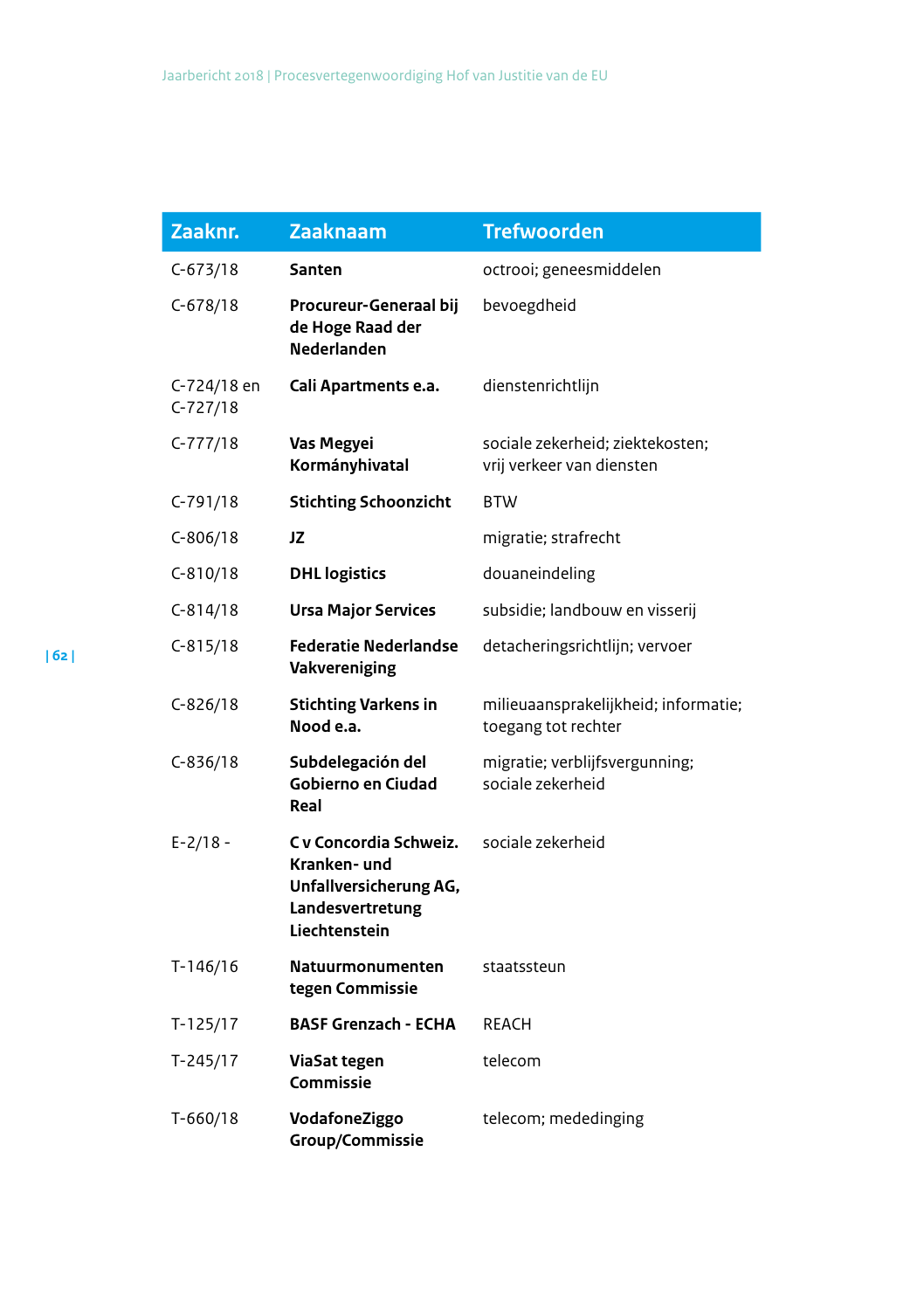| Zaaknr.  | <b>Zaaknaam</b>                              | <b>Trefwoorden</b>           |
|----------|----------------------------------------------|------------------------------|
| T-738/18 | La Quadrature du Net<br>e.a. tegen Commissie | bescherming persoonsgegevens |
| T-760/15 | <b>Nederland tegen</b><br>Commissie          | directe belasting            |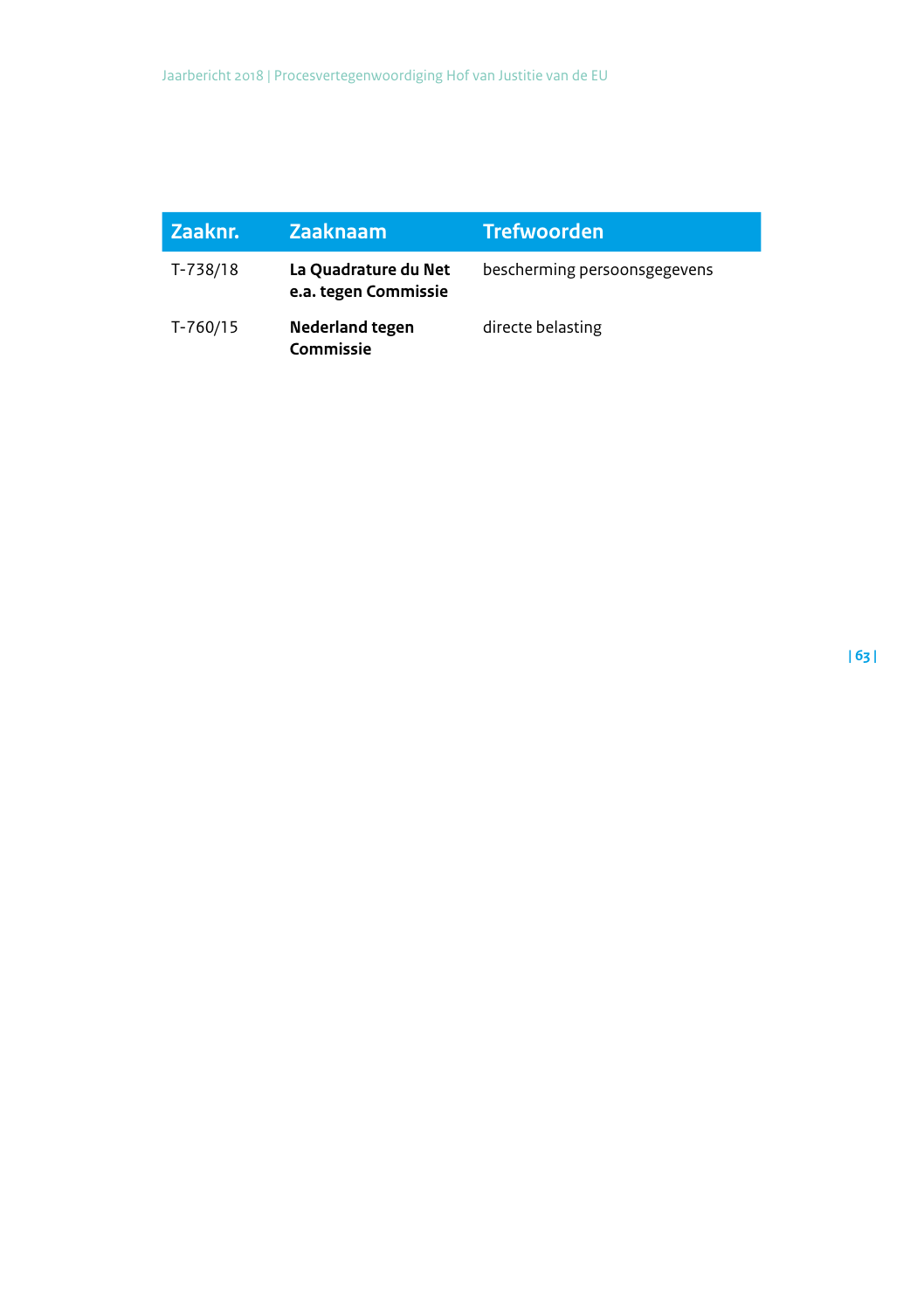# **Bijlage 3**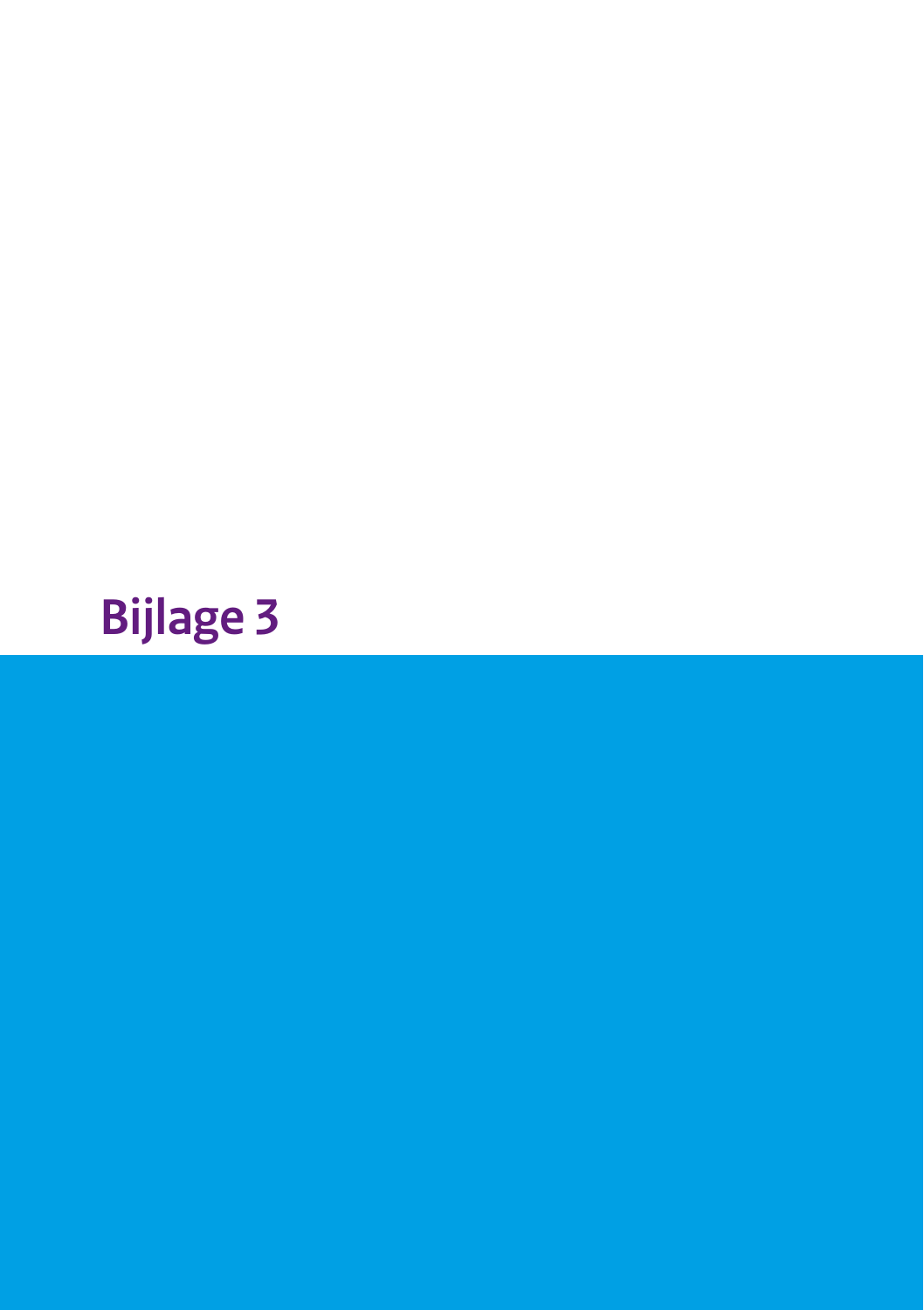## **Statistieken van de Nederlandse inbreng bij het Hof van Justitie, het Gerecht en het EVA-Hof in 2018**

De grafiek op pagina 66 is een numerieke weergave van de in hoofdstuk 2 van dit jaarbericht besproken zaken. Het gaat om zaken waarin in 2018 uitspraak is gedaan door de Europese hoven en waaraan de Nederlandse regering een bijdrage heeft geleverd. Zoals zichtbaar is in de grafiek, ging het in 2018 om 54 prejudiciële zaken en 5 rechtstreekse zaken.

Het Hof heeft in 2018 in totaal 760 zaken afgedaan tegen 699 in 2017. Daarvan waren in 2018 520 prejudiciële zaken. Het Gerecht heeft in 2018 in totaal 1009 zaken afgedaan. In 2017 waren dit er 895.

De grafiek op pagina 67 toont de relatieve bijdrage van de Nederlandse regering in prejudiciële zaken aanhangig bij het Hof. Per jaar wordt de verhouding weergegeven tussen de afgedane prejudiciële zaken waaraan de Nederlandse regering heeft deelgenomen en het totaal aantal prejudiciële zaken dat door het Hof is afgedaan.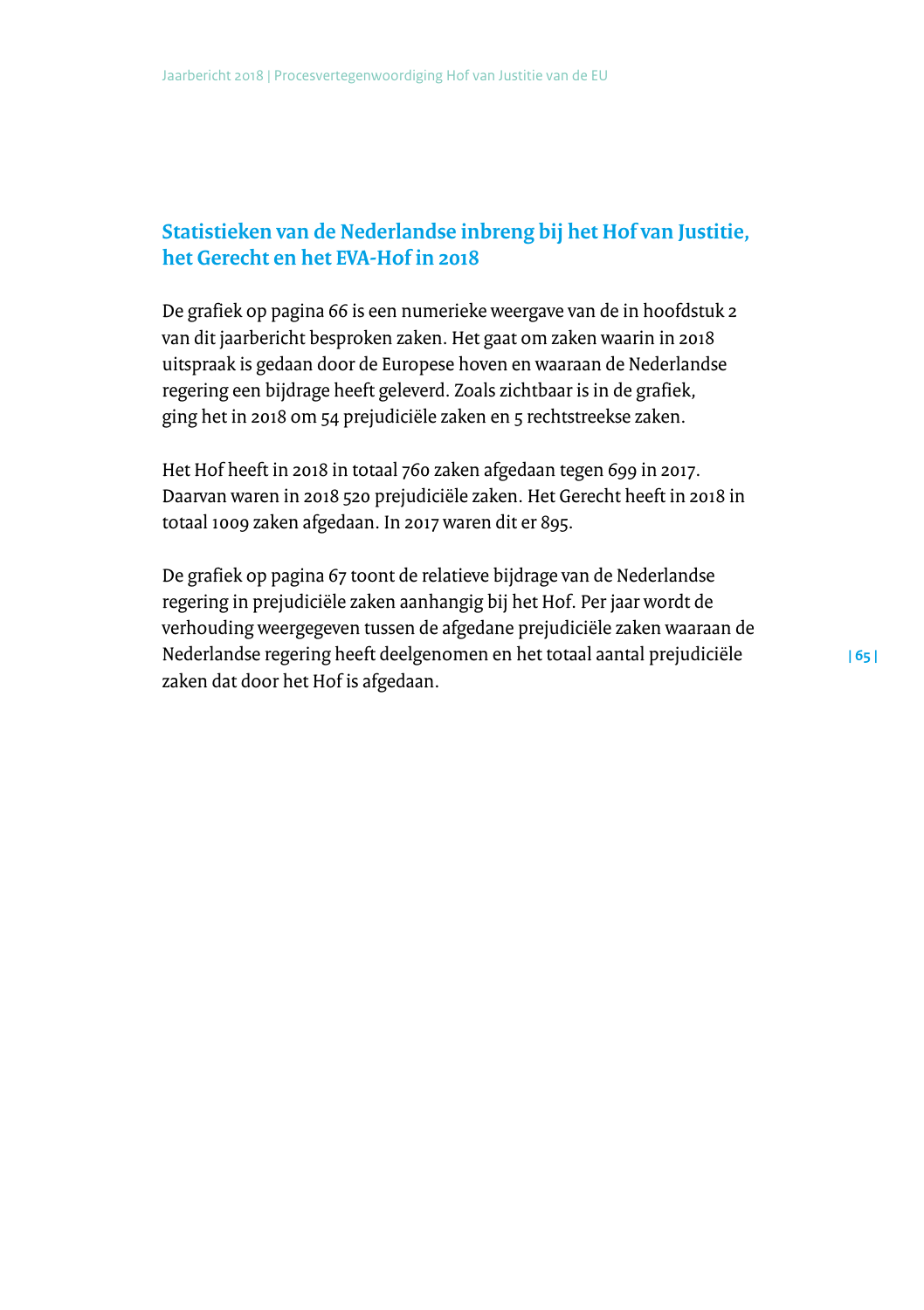

**| 66 |**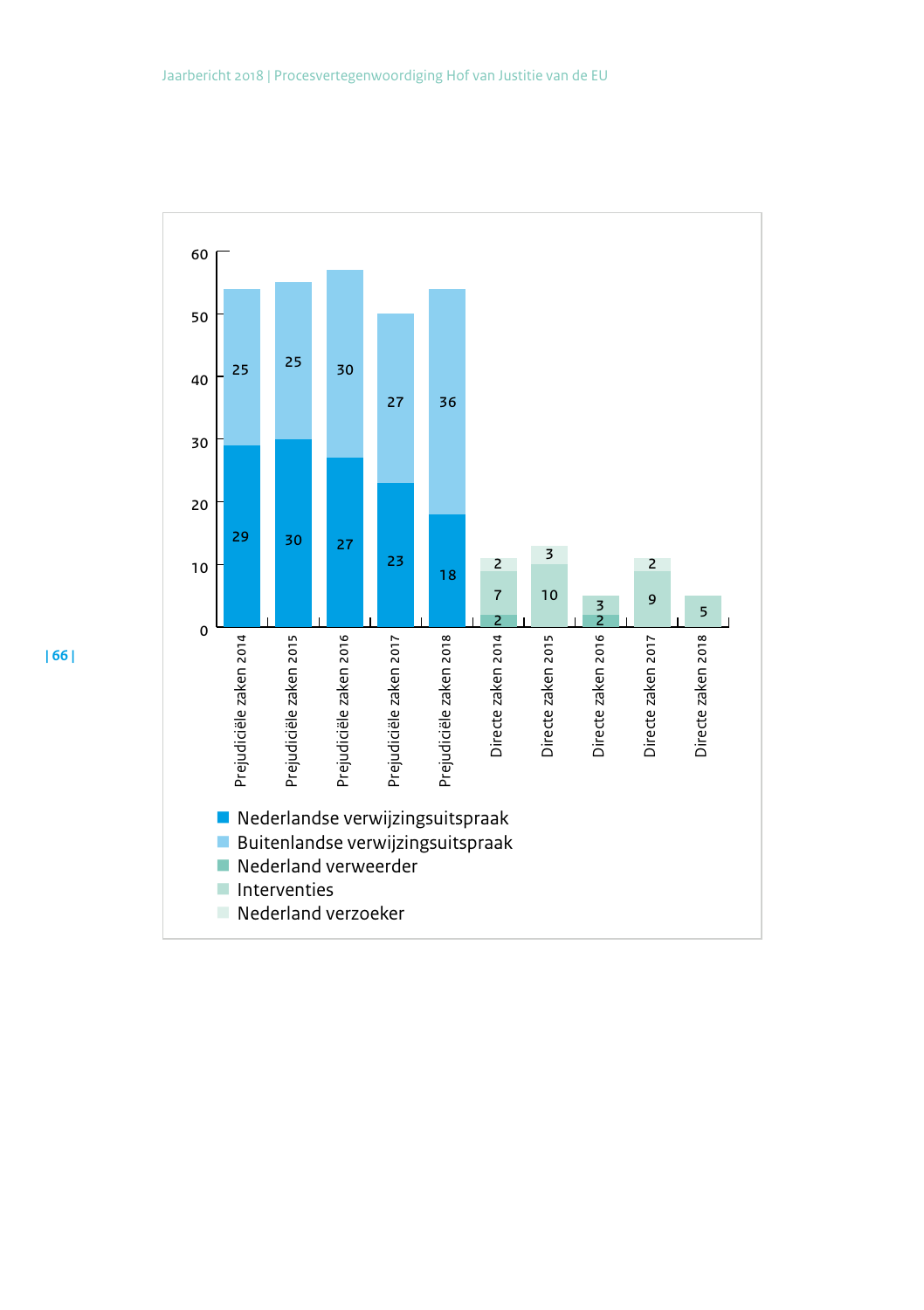

**| 67 |**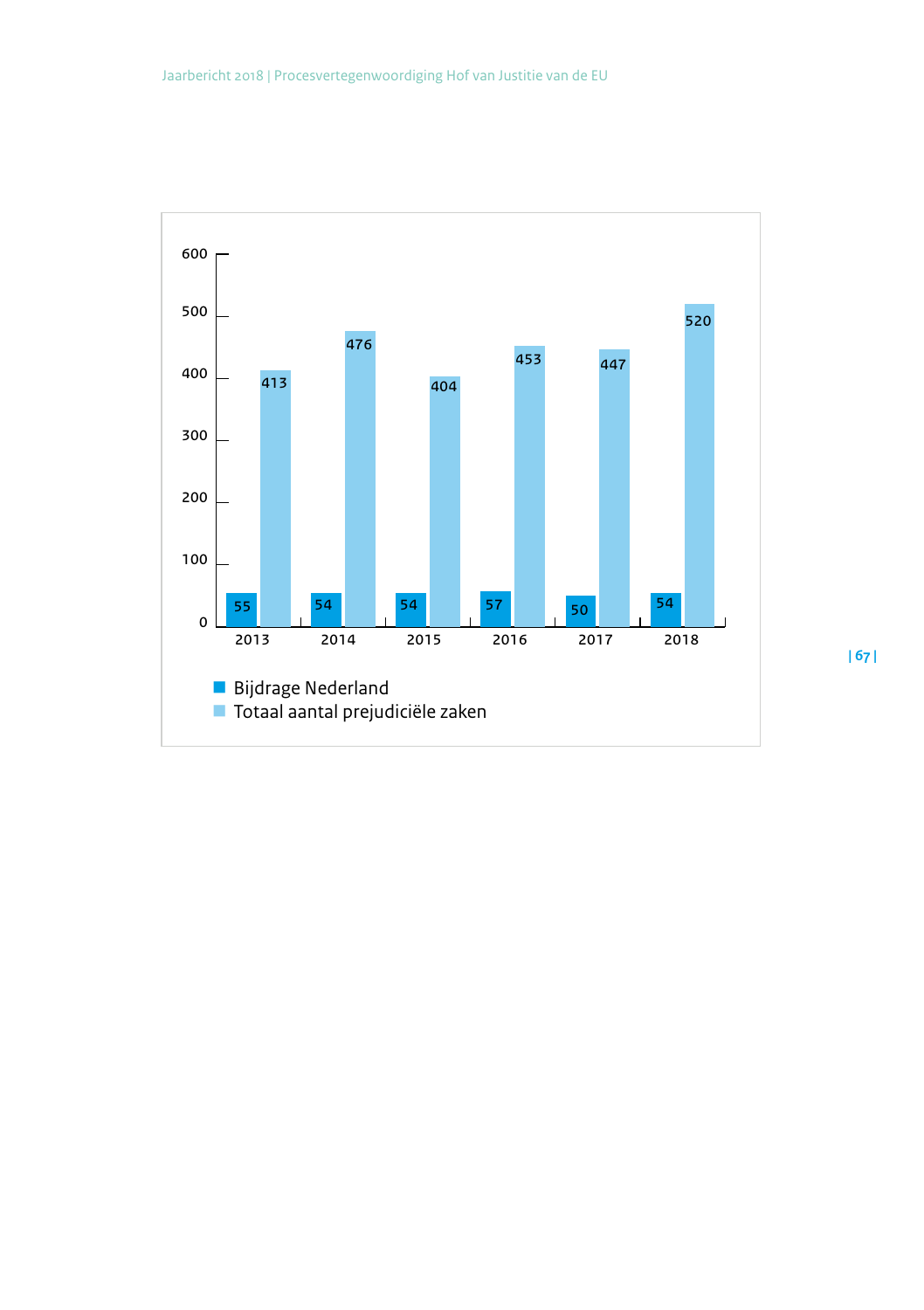Jaarbericht 2018 | Procesvertegenwoordiging Hof van Justitie van de EU

Uitgave: ministerie van Buitenlandse Zaken Directie Juridische Zaken / Europees Recht Redactie: Esther Verschuur Foto omslag: Foto G. Fessy © Hof van Justitie van de EU Opmaak: Xerox/OBT, Den Haag [www.minbuza.nl](http://www.minbuza.nl) | april 2019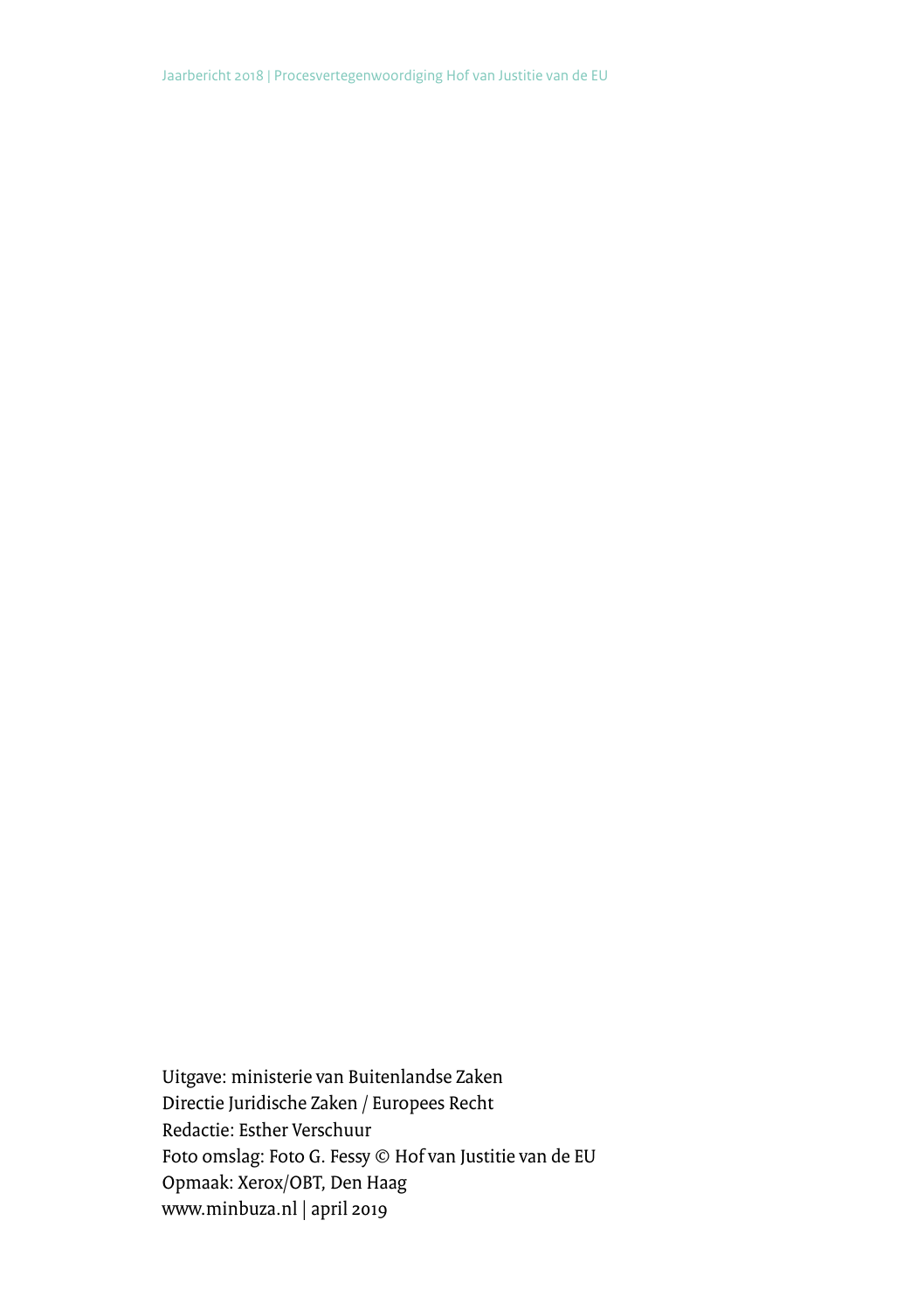*ngonAccraChicagoDakarLisbonMadridRomeSantoDomingoWellingtonAddisAbabaCaracasDamascusLimaManilaRiyadhSaoPauloWashingtonAlgier sCapeTownDarEsSalaamKuwaitMaputoRioDeJaneiroSarajevoWarsawAmmanCanberraDhakaKualaLumpurMexicoCityRigaSeoulVilniusAnkaraCairo DohaKinshasaMiamiRamallahShanghaiViennaAntwerpBujumburaDubaiKigaliMilanRabatSingaporeVaticanCityAstanaBuenosAiresDublinKievMosc owPristinaSaintPetersburgVancouverAthensBudapestDusseldorfKhartoumMumbaiPretoriaSkopjeVallettaBaghdadBucharestGenevaKampalaMunich PragueSofiaTunisBakuBrusselsGuangzhouKabulMuscatPortOfSpainStockholmTripoliBamakoBratislavaHanoiJubaNairobiParisStrasbourgTorontoBa* ngkokBrasiliaHarareJakartaNewDelhiParamariboSydneyTokyoBeij<u>i</u>ngBogotaHavanaIstanbulNewYorkPanamaCityTallinnTiranaBeirutBernHelsink *amabadNicosiaOttawaTbilisiTheHagueBelgradeBerlinHoChiMinhCityHongKongOsloTehranTelAvivAbuDhabiColomboCopenhagenLondonLuandaSa nJoséSana'aZagrebAbujaChongqingCotonouLjubljanaLuxembourgSanFranciscoSantiagoDeChileYangonAccraChicagoDakarLisbonMadridRomeSant oDomingoWellingtonAddisAbabaCaracasDamascusLimaManilaRiyadhSaoPauloWashingtonAlgiersCapeTownDarEsSalaamKuwaitMaputoRioDeJa neiroSarajevoWarsawAmmanCanberraDhakaKualaLumpurMexicoCityRigaSeoulVilniusAnkaraCairoDohaKinshasaMiamiRamallahShanghaiVienna AntwerpBujumburaDubaiKigaliMilanRabatSingaporeVaticanCityAstanaBuenosAiresDublinKievMoscowPristinaSaintPetersburgVancouverAthensBud apestDusseldorfKhartoumMumbaiPretoriaSkopjeVallettaBaghdadBucharestGenevaKampalaMunichPragueSofiaTunisBakuBrusselsGuangzhouKabu lMuscatPortOfSpainStockholmTripoliBamakoBratislavaHanoiJubaNairobiParisStrasbourgTorontoBangkokBrasiliaHarareJakartaNewDelhiParamari boSydneyTokyoBeijingBogotaHavanaIstanbulNewYorkPanamaCityTallinnTiranaBeirutBernHelsinkiIslamabadNicosiaOttawaTbilisiTheHagueBelgrad* nHoChiMinhCityHongKongOsloTehranTelAvivAbuDhabiColomboCopenhagenLondonLuandaSanJoséSana'aZa<br>iaLuxembourgSanFranciscoSantiagoDeChileYangonAccraChicagoDakarLisbonMadridRomeSantoDomingoWel *ubljanaLuxembourgSanFranciscoSantiagoDeChileYangonAccraChicagoDakarLisbonMadridRomeSantoDomingoWellingtonAddisAbabaCaracasDam ascusLimaManilaRiyadhSaoPauloWashingtonAlgiersCapeTownDarEsSalaamKuwaitMaputoRioDeJaneiroSarajevoWarsawAmmanCanberraDhakaK ualaLumpurMexicoCityRigaSeoulVilniusAnkaraCairoDohaKinshasaMiamiRamallahShanghaiViennaAntwerpBujumburaDubaiKigaliMilanRabatSing aporeVaticanCityAstanaBuenosAiresDublinKievMoscowPristinaSaintPetersburgVancouverAthensBudapestDusseldorfKhartoumMumbaiPretoriaSkop jeVallettaBaghdadBucharestGenevaKampalaMunichPragueSofiaTunisBakuBrusselsGuangzhouKabulMuscatPortOfSpainStockholmTripoliBamakoBr atislavaHanoiJubaNairobiParisStrasbourgTorontoBangkokBrasiliaHarareJakartaNewDelhiParamariboSydneyTokyoBeijingBogotaHavanaIstanbulN ewYorkPanamaCityTallinnTiranaBeirutBernHelsinkiIslamabadNicosiaOttawaTbilisiTheHagueBelgradeBerlinHoChiMinhCityHongKongOsloTehranTel AvivAbuDhabiColomboCopenhagenLondonLuandaSanJoséSana'aZagrebAbujaChongqingCotonouLjubljanaLuxembourgSanFranciscoSantiagoDeCh ileYangonAccraChicagoDakarLisbonMadridRomeSantoDomingoWellingtonAddisAbabaCaracasDamascusLimaManilaRiyadhSaoPauloWashingtonA lgiersCapeTownDarEsSalaamKuwaitMaputoRioDeJaneiroSarajevoWarsawAmmanCanberraDhakaKualaLumpurMexicoCityRigaSeoulVilniusAnkara CairoDohaKinshasaMiamiRamallahShanghaiViennaAntwerpBujumburaDubaiKigaliMilanRabatSingaporeVaticanCityAstanaBuenosAiresDublinKiev* MoscowPristinaSaintPetersburgVancouverAthensBudapestDusseldorfKhartoumMumbaiPretoriaSkopjeVallettaBaghdadBucharestGenevaKampa<u>l</u> *unichPragueSofiaTunisBakuBrusselsGuangzhouKabulMuscatPortOfSpainStockholmTripoliBamakoBratislavaHanoiJubaNairobiParisStrasbourgToro* BrasiliaHarareJakartaNewDelhiParamari*b*<br>vadNicosiaOttawaTbilisiTheHaaueBelarad BerlinHoChiMinhCityHongKongOsloTehranTelA<br>blianaLuxembourgSanFranciscoSantiagoDeChil *andaSanJoséSana'aZagrebAbujaChongqingCotonouLjubljanaLuxembourgSanFranciscoSantiagoDeChileYangonAccraChicagoDakarLisbonMadridRo* meSantoDomingoWellingtonAddisAbabaCaracasDamascusLimaManilaRiyadhSaoPauloWashingtonAlgiersCapeTownDarEsSalaamKuwaitMaput<br>ioDeJaneiroSarajevoWarsawAmmanCanberraDhakaKualaLumpurMexicoCityRigaSeoulVilniusAnkaraCairoDohaKinsha *ViennaAntwerpBujumburaDubaiKigaliMilanRabatSingaporeVaticanCityAstanaBuenosAiresDublinKievMoscowPristinaSaintPetersburgVancouverAth ensBudapestDusseldorfKhartoumMumbaiPretoriaSkopjeVallettaBaghdadBucharestGenevaKampalaMunichPragueSofiaTunisBakuBrusselsGuangzh* ipainStockholmTripoliBamakoBratislavaHanoiJubaNairobiParisStrasbourgTorontoBai<br>BeijinaBogotaHavangIstanbulNewYorkPanamaCityTallinnTiranaBeirutBernHelsinkiIs *aramariboSydneyTokyoBeijingBogotaHavanaIstanbulNewYorkPanamaCityTallinnTiranaBeirutBernHelsinkiIslamabadNicosiaOttawaTbilisiTheHagu eBelgradeBerlinHoChiMinhCityHongKongOsloTehranTelAvivAbuDhabiColomboCopenhagenLondonLuandaSanJoséSana'aZagrebAbujaChongqingC* otonouLjubljanaLuxembourgSanFranciscoSantiagoDeChileYangonAccraChicagoDakarLisbonMadridRomeSantoDomingoWellingtonAddisAbaba<br>acasDamascusLimaManilaRiyadhSaoPauloWashingtonAlgiersCapeTownDarEsSalaamKuwaitMaputoRioDeJaneiroSa KualaLumpurMexicoCityRigaSeoulVilniusAnkaraCairoDohaKinshasaMiamiRamallahShanghaiViennaAntwer<br>naaporeVaticanCitvAstanaBuenosAiresDublinKievMoscowPristinaSaintPetersburaVancouverAthensBudapestl *RabatSingaporeVaticanCityAstanaBuenosAiresDublinKievMoscowPristinaSaintPetersburgVancouverAthensBudapestDusseldorfKhartoumMumbaiPr etoriaSkopjeVallettaBaghdadBucharestGenevaKampalaMunichPragueSofiaTunisBakuBrusselsGuangzhouKabulMuscatPortOfSpainStockholmTripoli* BamakoBratislavaHanoiJubaNairobiParisStrasbourgTorontoBangkokBrasiliaHarareJakartaNewDelhiParamarib<br>IstanbulNewYorkPanamaCityTallinnTiranaBeirutBernHelsinbiIslamabadNicosiaOttawaTbilisiTheHagueBelgrade *IstanbulNewYorkPanamaCityTallinnTiranaBeirutBernHelsinkiIslamabadNicosiaOttawaTbilisiTheHagueBelgradeBerlinHoChiMinhCityHongKongOslo* TehranTelAvivAbuDhabiColomboCopenhagenLondonLuandaSanJoséSana'aZagrebAbujaChongqingCotonouL<br>agoDeChileYangonAccraChicagoDakarLisbonMadridRomeSantoDomingoWellingtonAddisAbabaCaracasDari *agoDeChileYangonAccraChicagoDakarLisbonMadridRomeSantoDomingoWellingtonAddisAbabaCaracasDamascusLimaManilaRiyadhSaoPauloWas hingtonAlgiersCapeTownDarEsSalaamKuwaitMaputoRioDeJaneiroSarajevoWarsawAmmanCanberraDhakaKualaLumpurMexicoCityRigaSeoulVilni usAnkaraCairoDohaKinshasaMiamiRamallahShanghaiViennaAntwerpBujumburaDubaiKigaliMilanRabatSingaporeVaticanCityAstanaBuenosAiresD ublinKievMoscowPristinaSaintPetersburgVancouverAthensBudapestDusseldorfKhartoumMumbaiPretoriaSkopjeVallettaBaghdadBucharestGenevaK ampalaMunichPragueSofiaTunisBakuBrusselsGuangzhouKabulMuscatPortOfSpainStockholmTripoliBamakoBratislavaHanoiJubaNairobiParisStrasb ourgTorontoBangkokBrasiliaHarareJakartaNewDelhiParamariboSydneyTokyoBeijingBogotaHavanaIstanbulNewYorkPanamaCityTallinnTiranaBeiru* BernHelsinkiIslamabadNicosiaOttawaTbilisiTheHagueBelgradeBérlinHoChîMinhCityHongKongOsloTehran<br>ndonLuandaSanJoséSana'aZaarebAbuiaChongqingCotonouLjublianaLuxembourqSanFranciscoSantiaqoD *ondonLuandaSanJoséSana'aZagrebAbujaChongqingCotonouLjubljanaLuxembourgSanFranciscoSantiagoDeChileYangonAccraChicagoDakarLisbon MadridRomeSantoDomingoWellingtonAddisAbabaCaracasDamascusLimaManilaRiyadhSaoPauloWashingtonAlgiersCapeTownDarEsSalaamKuwai tMaputoRioDeJaneiroSarajevoWarsawAmmanCanberraDhakaKualaLumpurMexicoCityRigaSeoulVilniusAnkaraCairoDohaKinshasaMiamiRamallah ShanghaiViennaAntwerpBujumburaDubaiKigaliMilanRabatSingaporeVaticanCityAstanaBuenosAiresDublinKievMoscowPristinaSaintPetersburgVanc ouverAthensBudapestDusseldorfKhartoumMumbaiPretoriaSkopjeVallettaBaghdadBucharestGenevaKampalaMunichPragueSofiaTunisBakuBrussels GuangzhouKabulMuscatPortOfSpainStockholmTripoliBamakoBratislavaHanoiJubaNairobiParisStrasbourgTorontoBangkokBrasiliaHarareJakartaNe wDelhiParamariboSydneyTokyoBeijingBogotaHavanaIstanbulNewYorkPanamaCityTallinnTiranaBeirutBernHelsinkiIslamabadNicosiaOttawaTbilisiT heHagueBelgradeBerlinHoChiMinhCityHongKongOsloTehranTelAvivAbuDhabiColomboCopenhagenLondonLuandaSanJoséSana'aZagrebAbujaCho* .<br>iotonouLjubljanaLuxembourgSanFranciscoSantiagoDeChileYangonAccraChicagoDakarLisbonMadridRomeSantoDomin<br>racasDamascusLimaManilaRiyadhSaoPauloWashinatonAlgiersCaneTownDarEsSalaamKuwaitManutoRioDeJaneiroSarc *babaCaracasDamascusLimaManilaRiyadhSaoPauloWashingtonAlgiersCapeTownDarEsSalaamKuwaitMaputoRioDeJaneiroSarajevoWarsawAmman CanberraDhakaKualaLumpurMexicoCityRigaSeoulVilniusAnkaraCairoDohaKinshasaMiamiRamallahShanghaiViennaAntwerpBujumburaDubaiKiga liMilanRabatSingaporeVaticanCityAstanaBuenosAiresDublinKievMoscowPristinaSaintPetersburgVancouverAthensBudapestDusseldorfKhartoumMu* .<br>kopjeVallettaBaghdadBucharestGenevaKampalaMunichPragueSofiaTunisBakuBrusselsGuang;<br>koRratislavaHanoiJuhaNairobiParisStrasbouraTorontoBanakokBrasiliaHarareJakartaNewDelh *mTripoliBamakoBratislavaHanoiJubaNairobiParisStrasbourgTorontoBangkokBrasiliaHarareJakartaNewDelhiParamariboSydneyTokyoBeijingBogot aHavanaIstanbulNewYorkPanamaCityTallinnTiranaBeirutBernHelsinkiIslamabadNicosiaOttawaTbilisiTheHagueBelgradeBerlinHoChiMinhCityHong KongOsloTehranTelAvivAbuDhabiColomboCopenhagenLondonLuandaSanJoséSana'aZagrebAbujaChongqingCotonouLjubljanaLuxembourgSanFran ciscoSantiagoDeChileYangonAccraChicagoDakarLisbonMadridRomeSantoDomingoWellingtonAddisAbabaCaracasDamascusLimaManilaRiyadhSao PauloWashingtonAlgiersCapeTownDarEsSalaamKuwaitMaputoRioDeJaneiroSarajevoWarsawAmmanCanberraDhakaKualaLumpurMexicoCityRiga SeoulVilniusAnkaraCairoDohaKinshasaMiamiRamallahShanghaiViennaAntwerpBujumburaDubaiKigaliMilanRabatSingaporeVaticanCityAstanaBue nosAiresDublinKievMoscowPristinaSaintPetersburgVancouverAthensBudapestDusseldorfKhartoumMumbaiPretoriaSkopjeVallettaBaghdadBuchares tGenevaKampalaMunichPragueSofiaTunisBakuBrusselsGuangzhouKabulMuscatPortOfSpainStockholmTripoliBamakoBratislavaHanoiJubaNairobiP* ourgTorontoBangkokBrasiliaHarareJakartaNewDelhiParamariboSydneyTokyoBeijingBogotaHavanaIstanbulNewYork<br>tBernHelsinkiIslamabadNicosiaOttawaTbilisiTheHaaueBelaradeBerlinHoChiMinhCityHonaKonaOsloTehranTelAvivAb *ranaBeirutBernHelsinkiIslamabadNicosiaOttawaTbilisiTheHagueBelgradeBerlinHoChiMinhCityHongKongOsloTehranTelAvivAbuDhabiColomboCop enhagenLondonLuandaSanJoséSana'aZagrebAbujaChongqingCotonouLjubljanaLuxembourgSanFranciscoSantiagoDeChileYangonAccraChicagoDak arLisbonMadridRomeSantoDomingoWellingtonAddisAbabaCaracasDamascusLimaManilaRiyadhSaoPauloWashingtonAlgiersCapeTownDarEsSalaa mKuwaitMaputoRioDeJaneiroSarajevoWarsawAmmanCanberraDhakaKualaLumpurMexicoCityRigaSeoulVilniusAnkaraCairoDohaKinshasaMiamiR amallahShanghaiViennaAntwerpBujumburaDubaiKigaliMilanRabatSingaporeVaticanCityAstanaBuenosAiresDublinKievMoscowPristinaSaintPeters burgVancouverAthensBudapestDusseldorfKhartoumMumbaiPretoriaSkopjeVallettaBaghdadBucharestGenevaKampalaMunichPragueSofiaTunisBak uBrusselsGuangzhouKabulMuscatPortOfSpainStockholmTripoliBamakoBratislavaHanoiJubaNairobiParisStrasbourgTorontoBangkokBrasiliaHarareJ* kartaNewDelhiParamariboSydneyTokyoBeijingBogotaHavanaIstanbulNewYorkPanamaCityTallinnTiranaBeirutBernHe<br><sup>,</sup>aTbilisiTheHaaueBelaradeBerlinHoChiMinhCityHonaKonaOsloTehranTelAvivAbuDhabiColomboCopenhaaenLondonLı lonaKonaOsloTehranTelAvivAbuDhabiColomboCopenhagenLondonLuandaSanJoséS *AbujaChongqingCotonouLjubljanaLuxembourgSanFranciscoSantiagoDeChileYangonAccraChicagoDakarLisbonMadridRomeSantoDomingoWellingt*

*onAddisAbabaCaracasDamascusLimaManilaRiyadhSaoPauloWashingtonAlgiersCapeTownDarEsSalaamKuwaitMaputoRioDeJaneiroSarajevoWarsa*

*AbuDhabiColomboCopenhagenLondonLuandaSanJoséSana'aZagrebAbujaChongqingCotonouLjubljanaLuxembourgSanFranciscoSantiagoDeChileYa*